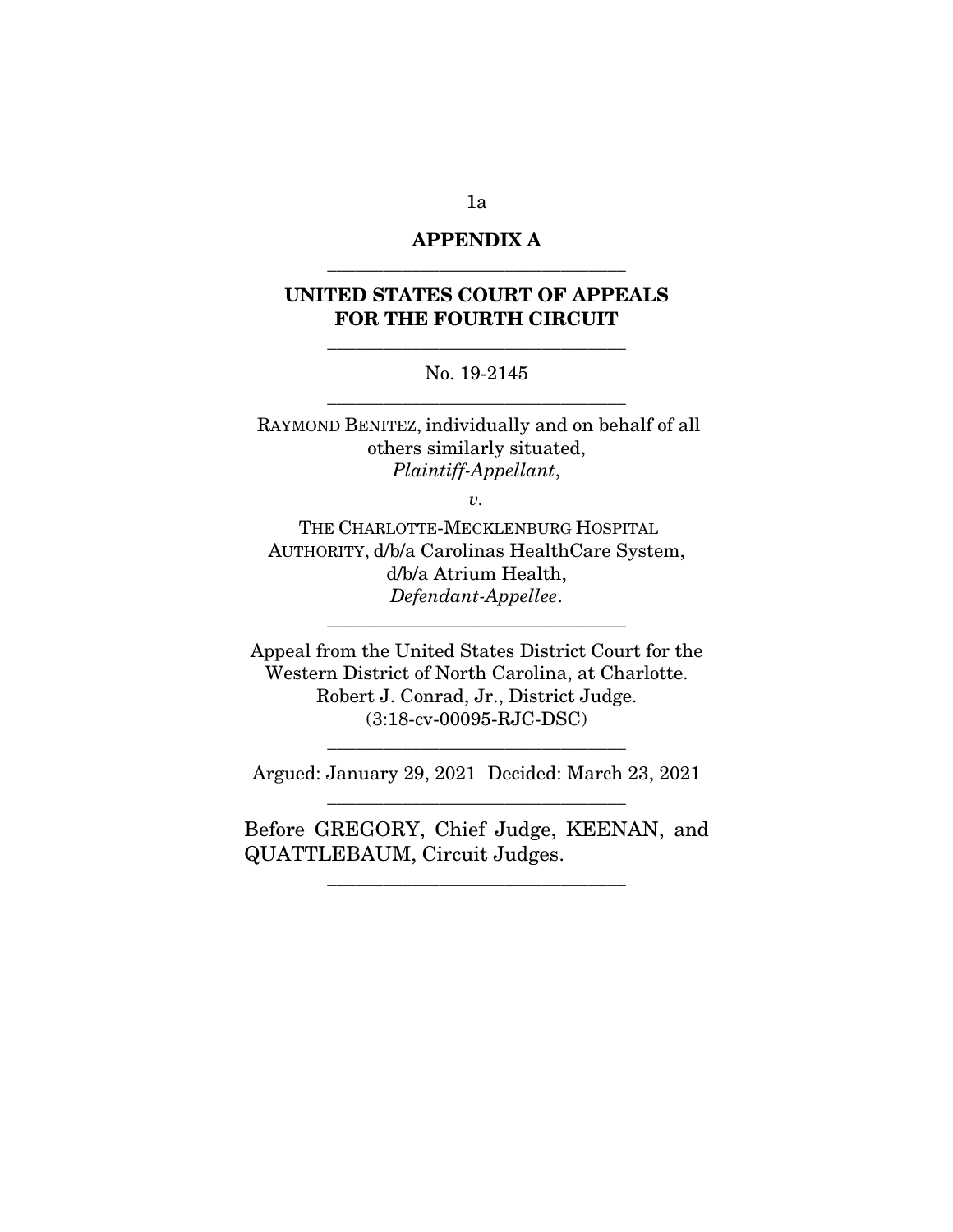Affirmed by published opinion. Judge Quattlebaum wrote the opinion, in which Chief Judge Gregory and Judge Keenan joined.

> \_\_\_\_\_\_\_\_\_\_\_\_\_\_\_\_\_\_\_\_\_\_\_\_\_\_\_\_\_\_\_\_ \* \* \*

QUATTLEBAUM, Circuit Judge:

This appeal involves the Local Government Antitrust Act of 1984, 15 U.S.C. § 34 *et seq*. Congress passed the Act "in order to broaden the scope of antitrust immunity applicable to local governments" after a surge in the filing of antitrust lawsuits threatened to "undermine a local government's ability to govern in the public interest." *Sandcrest Outpatient Servs., P.A. v. Cumberland Cnty. Hosp. Sys., Inc.*, 853 F.2d 1139, 1142 (4th Cir. 1988) (internal quotation marks omitted). Although the Act does not preclude injunctive or declaratory claims, it immunizes "local government[s]" from antitrust damages. *See* 15 U.S.C. § 35. Today, we consider whether the Charlotte-Mecklenburg Hospital Authority (the "Hospital Authority") qualifies as a "local government" under the Act.

The Act defines "local government" in two ways. First, the Act covers traditional subdivisions of a state, such as "a city, county, parish, township, village, or any other general function governmental unit established by State law  $\ldots$  ." 15 U.S.C. § 34(1)(A). That provision does not apply here. Second, the Act applies to more specialized governmental entities, such as "a school district, sanitary district, or any other special function governmental unit established by State law in one or more states." *Id.* § 34(1)(B). We must decide if the Hospital Authority falls into the final category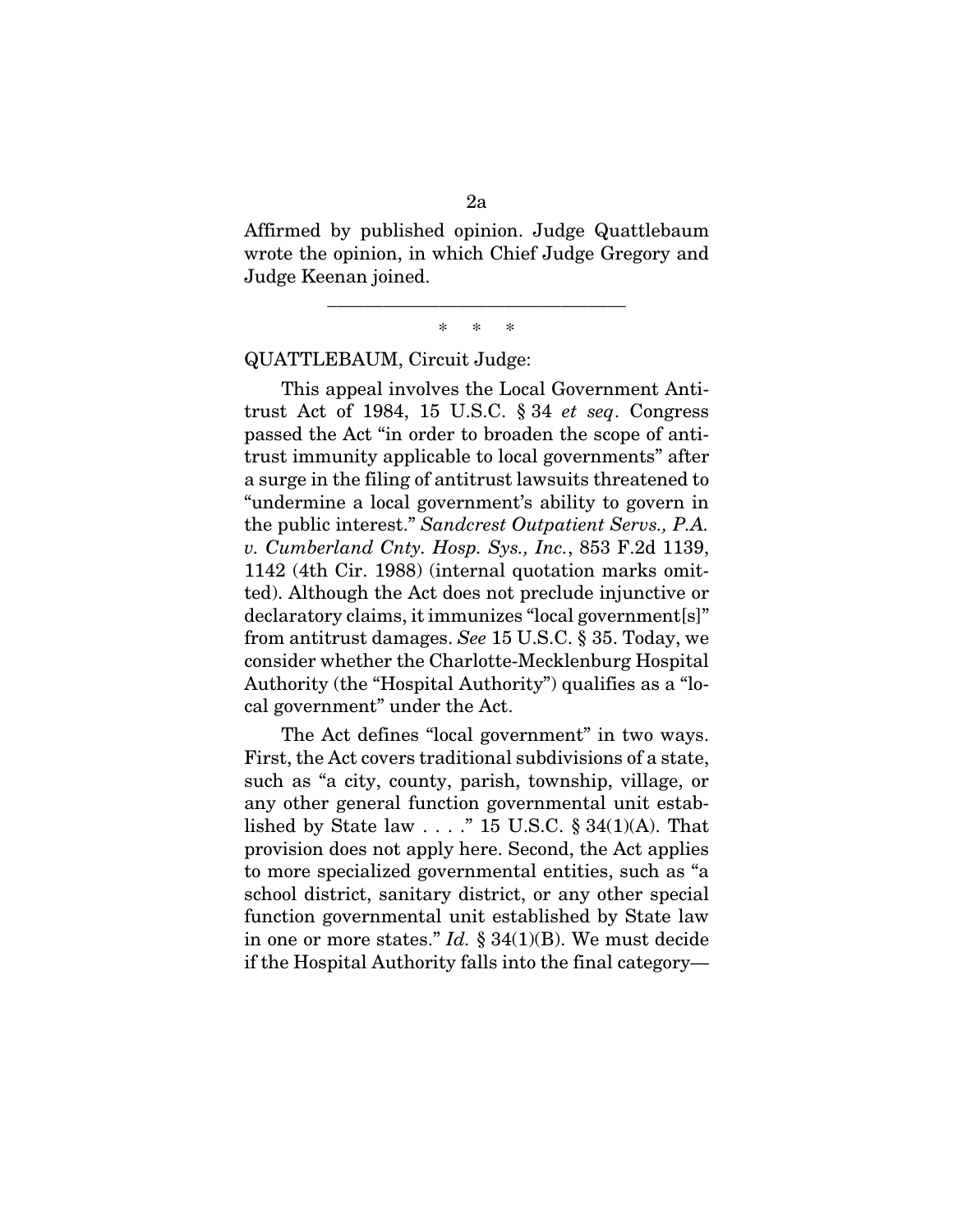a "special function governmental unit established by State law in one or more states." *Id.* 

After the Hospital Authority moved for judgment on the pleadings, the district court concluded that it was such an entity and, therefore, dismissed the class action antitrust claims brought by Raymond Benitez against the Hospital Authority. Benitez now appeals on two grounds. First, he argues that the Hospital Authority is not a "local government," and, therefore, not covered by the Act because it lacks the powers traditionally associated with "local government[s]," such as the power to tax and issue general obligation bonds. Second, he contends that, even if the Hospital Authority at one time qualified as a "special function governmental unit," it has now grown so large—by operating in three states and generating \$11 billion in annual revenue—that it can no longer be considered a "*local*  government."

As to Benitez's first argument, we disagree. Congress's broad definition of "local government" does not impose the requirements he advances, and we decline to rewrite the Act to include those requirements. As to Benitez's second argument, while not addressed by the district court, it also fails. Despite having some common-sense appeal, it again seeks a limitation not contained in the Act. Accordingly, we affirm.

I.

Benitez—who had been treated at a Hospital Authority inpatient facility in 2016—filed a class action complaint against the Hospital Authority, alleging violations of Section 1 of the Sherman Act. He alleges the Hospital Authority "is the second largest public health system in the United States." J.A. 12. It is also,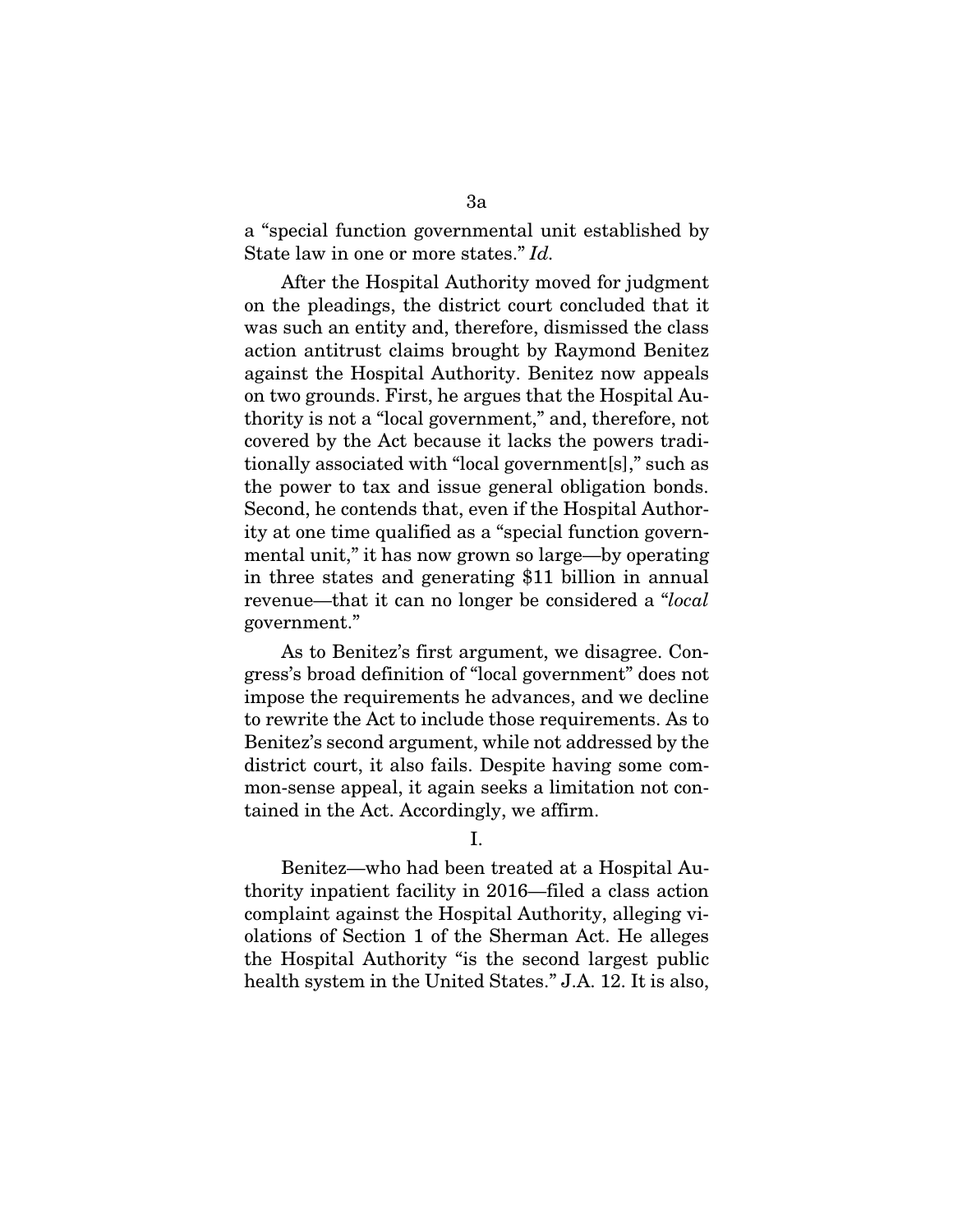Benitez asserts, the largest inpatient healthcare provider in the Charlotte, North Carolina area, with approximately twelve million patient encounters every year. Because of this, it receives more than fifty percent of all inpatient revenue in the Charlotte area. According to Benitez, insurers recognize the Hospital Authority's large market share and—out of necessity contract with the Hospital Authority so that Charlotte-area residents can easily receive inpatient services. Thus, in reaching these contractual agreements, the Hospital Authority's "market power has enabled it to negotiate high prices (in the form of high 'reimbursement rates') for treating insured patients." J.A. 12. Additionally, Benitez claims the Hospital Authority "has imposed steering restrictions in its contracts with insurers." J.A. 13. He alleges these provisions are anticompetitive because they preclude "insurers from providing financial incentives to patients to encourage them to consider utilizing lower-cost but comparable or higher quality alternative healthcare providers." J.A. 13. And without such incentives, patients are effectively required to go to the Hospital Authority where the rates are higher.

Previously, the United States Department of Justice and the North Carolina Attorney General's Office filed a lawsuit in the Western District of North Carolina (the "Enforcement Action"), seeking a declaration that the steering restrictions violate Section 1 of the Sherman Act and an injunction prohibiting the Hospital Authority from seeking, agreeing to or enforcing any steering restrictions in its insurance contracts. *See* Complaint at 11–12, *United States v. Charlotte-Mecklenburg Hosp. Auth., d/b/a Carolinas Healthcare Sys.*, No. 3:16-cv-00311-RJC-DCK (W.D.N.C. June 9,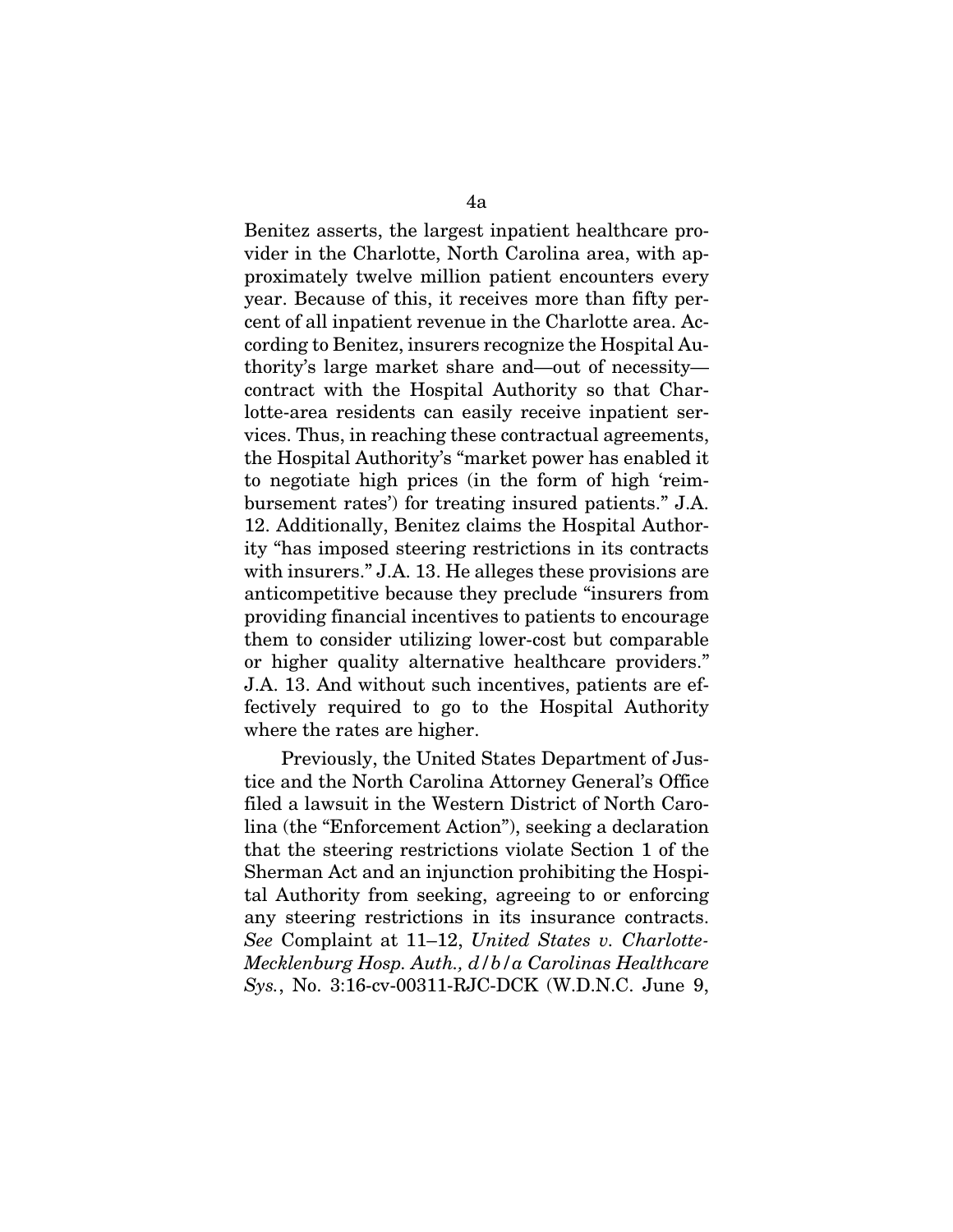2016), ECF No. 1. After several years of litigation, the Enforcement Action was resolved by a settlement that prohibited steering restrictions. *See* Final Judgment, *United States v. Charlotte-Mecklenburg Hosp. Auth., d/b/a Carolinas Healthcare Sys.*, No. 3:16-cv-00311- RJC-DCK (W.D.N.C. April 24, 2019), ECF No. 99.

With claims that mirrored, in large part, the allegations made in the ongoing Enforcement Action, Benitez also asserted that the Hospital Authority's steering restrictions violated Section 1 of the Sherman Act. On top of declaratory and injunctive relief, however, Benitez also sought monetary damages on behalf of a class of individuals residing in the Charlotte area who made direct payments for inpatient procedures to the Hospital Authority.

The Hospital Authority answered, disputing Benitez's factual allegations, defending the legality of the steering restrictions and asserting a variety of affirmative defenses, including immunity from damages, costs and attorneys' fees pursuant to the Act. Additionally, the Hospital Authority moved for judgment on the pleadings, arguing that it was immune from monetary damages because it was a "special function governmental unit"—and, therefore, a "local government"—under the Act.1 To that end, it relied in large part on *Sandcrest*, which—according to the Hospital Authority—held that a North Carolina municipal

<sup>&</sup>lt;sup>1</sup> The Hospital Authority also claimed that insured patients are barred from seeking damages because they are not direct purchasers and that Benitez does not have antitrust standing. Since the district court did not reach these issues, they are not before us.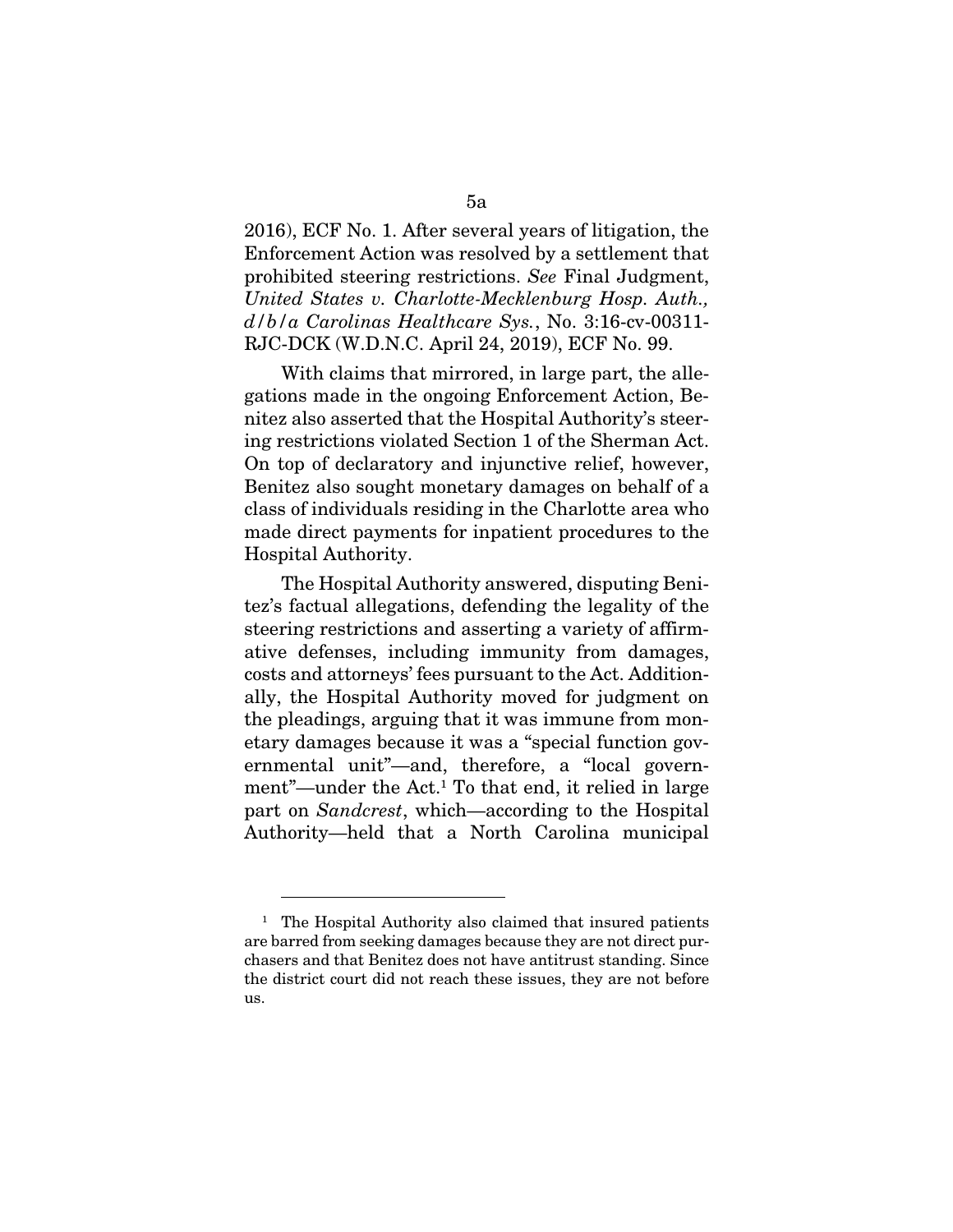hospital was a "local government" exempt from monetary damages under the Act.

Benitez responded first by detailing the Hospital Authority's evolution from a local hospital, "originally founded in 1943 to provide hospital services to the residents of Charlotte," to "the largest healthcare system in North and South Carolina and the second largest public health system in the United States." J.A. 80 (internal quotation marks omitted). Next, Benitez argued that the Hospital Authority is not a "special function governmental unit" under the Act because "large healthcare enterprises like [the Hospital Authority] bear no resemblance to the sorts of entities that the [Act] and its legislative history mention as examples of 'local government' . . . ." J.A. 89. Finally, Benitez offered an alternative argument—even if the Hospital Authority is a "special function governmental unit," it is nonetheless not a "local government" under the Act because "Congress cannot possibly have had sprawling healthcare enterprises like [the Hospital Authority] in mind when it created an immunity specifically for 'local' government entities." J.A. 92.

The district court found that the Hospital Authority is a "local government" and, therefore, immune from monetary damages. In making that finding, the district court detailed the Hospital Authority's creation and operation under North Carolina law and concluded that it had "powers which are typically characterized as governmental powers." J.A. 195. The district court also heavily relied on our *Sandcrest* decision. It noted that "[p]reviously, the Fourth Circuit has granted absolute immunity from antitrust damages to a municipal hospital established under Chapter 131E [of the North Carolina General Statutes], upholding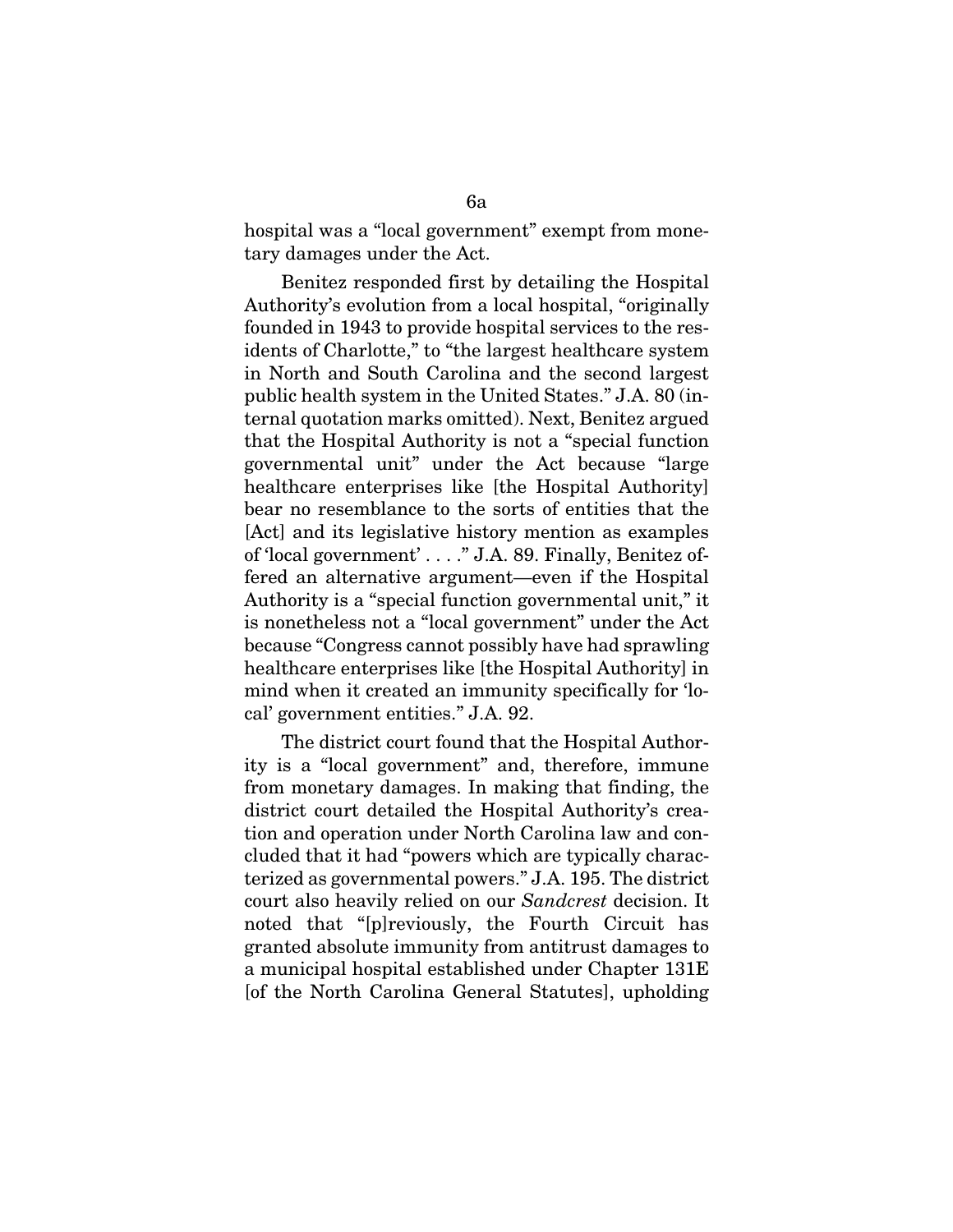the determination that the hospital qualified as a 'special function government[al] unit' under the [Act]." J.A. 196 (citing *Sandcrest*, 853 F.2d at 1139). The district court did not, however, address Benitez's alternative argument that the Hospital Authority's multistate operations and explosive growth precluded a finding that it was a "*local* government." The district court then stayed Benitez's claim for injunctive relief pending a resolution of the Enforcement Action. After the Enforcement Action settled, the Hospital Authority filed a renewed motion for judgment on the pleadings, which Benitez did not oppose. The district court granted the motion, dismissing all claims against the Hospital Authority.

Benitez filed a timely Notice of Appeal, and we have jurisdiction over the appeal. 28 U.S.C. § 1291.

### II.

### A.

Before addressing Benitez's arguments on appeal, we begin with some history. "Congress enacted the Sherman Act in 1890." *Summit Health, Ltd. v. Pinhas*, 500 U.S. 322, 328 (1991). Section 1 of the Sherman Act prohibits "[e]very contract, combination in the form of trust or otherwise, or conspiracy, in restraint of trade or commerce . . . ." 15 U.S.C. § 1. This provision works in conjunction with Section 4 of the Clayton Act, which provides a private right of action for violations of the Sherman Act. *See* 15 U.S.C. § 15. As a result, any person who is "injured in his business or property" due to a violation of the Sherman Act, or other antitrust provisions, may bring a cause of action in federal court and recover treble damages. *Id.*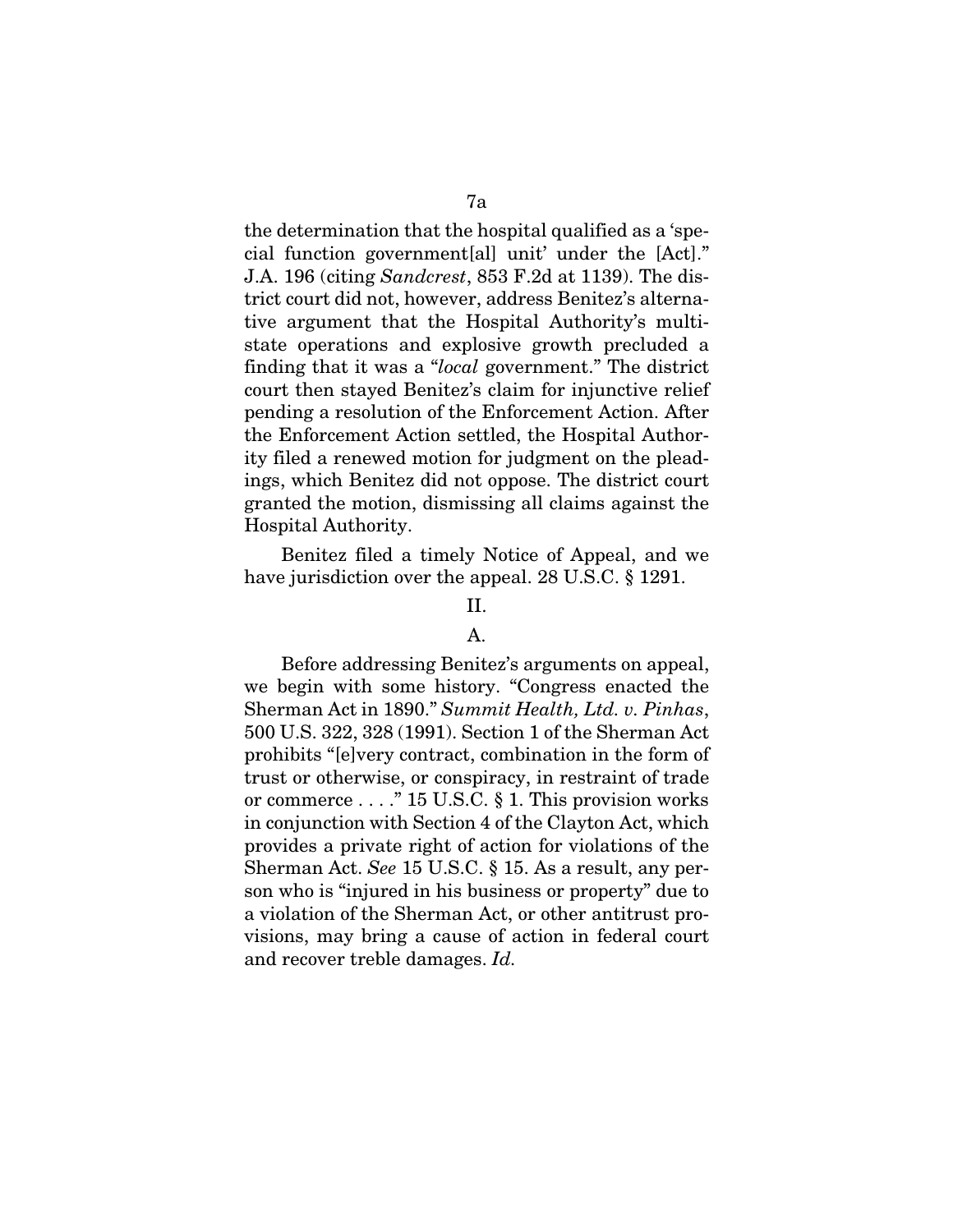In 1943, the Supreme Court recognized that states, "as sovereign[s]," are immune from antitrust liability when they impose anticompetitive restraints on trade or commerce "as an act of government." *Parker v. Brown*, 317 U.S. 341, 352 (1943). In reaching this holding, the Supreme Court found "nothing in the language of the Sherman Act or in its history which suggests that its purpose was to restrain a state or its officers or agents from activities directed by its legislature."2 *Id.* at 350–51. State action immunity, however, did not extend to local governments. Instead, more than thirty years after *Parker*, a series of Supreme Court decisions opened the door to substantial municipal antitrust liability.

First, in 1978, the Court held that local governments were not automatically exempt from antitrust

<sup>2</sup> *Parker* was decided during "the most vigorous period of antitrust enforcement in American history." Michael J. Sandel, *The Constitution of the Procedural Republic: Liberal Rights and Civic Virtues*, 66 FORDHAM L. REV. 1, 9 (1997). The increase in antitrust enforcement at the tail end of the Great Depression followed President Franklin D. Roosevelt's 1938 appointment of Thurmond Arnold as head of the Antitrust Division of the Department of Justice. *See id.* But 1938 was not only a watershed year for competition in the marketplace; it was also the year of "the greatest horserace in history" when an "undersized, crooked-legged race horse" named Seabiscuit became a national hero by trouncing the legendary War Admiral. *See* Scott S. Brinkmeyer, *A Winning Combination*, 82-OCT MICH. B. J. 12, 12 & n.4 (2003). Ironically, early on, Seabiscuit seemed uninterested in racing. But during one training session, after he caught sight of another horse on the track, he took off with the ferocity and determination that propelled him to success and fame. His trainer, Tom Smith, at that moment remarked "sometimes they just hanker for a little competition." SEABISCUIT (DreamWorks Pictures 2003). Benitez apparently "hankers" for the same.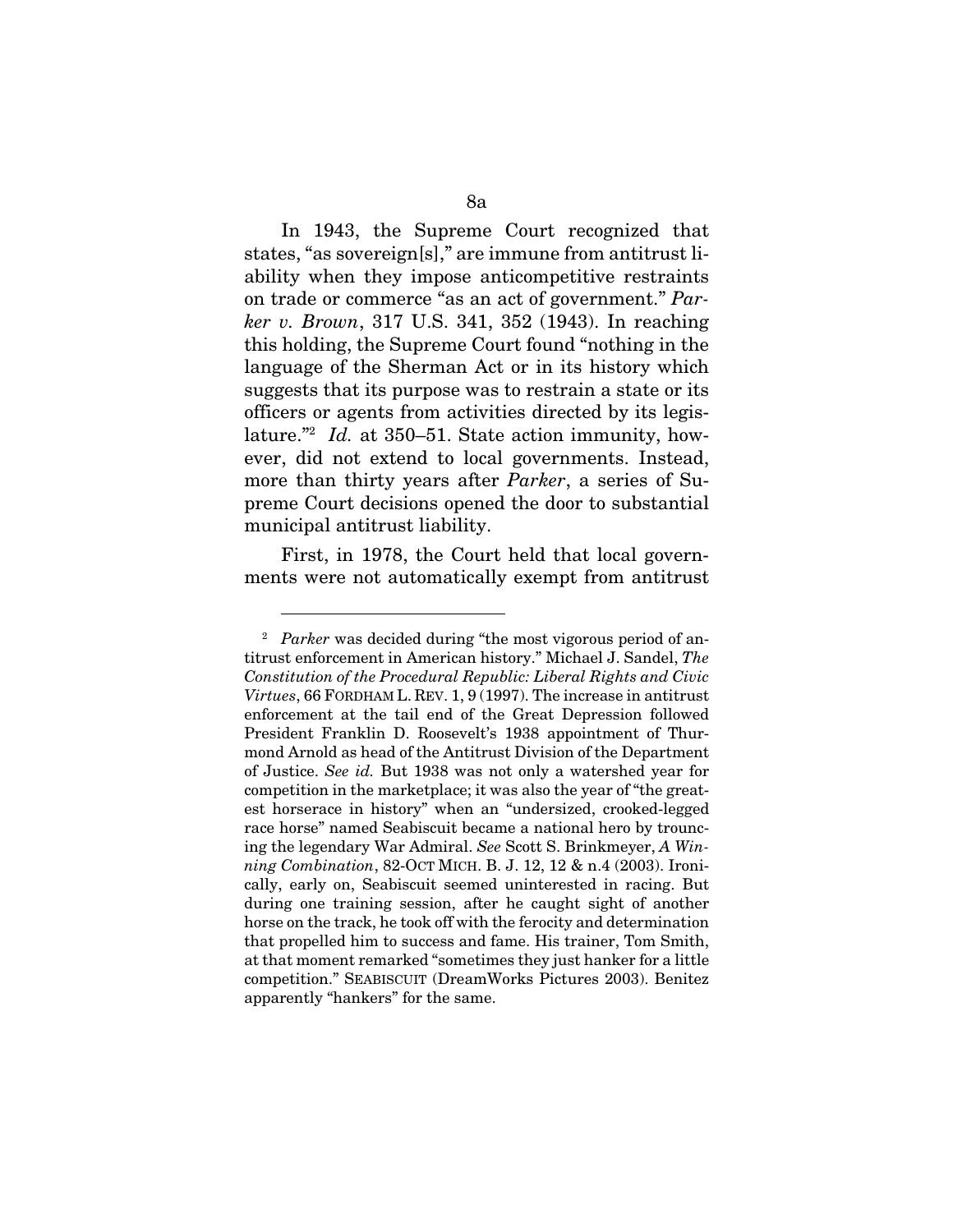liability, recognizing the "serious economic dislocation which could result if cities were free to place their own parochial interests above the Nation's economic goals reflected in the antitrust laws . . . ." *City of Lafayette, La. v. La. Power & Light Co.*, 435 U.S. 389, 411–13 (1978). A plurality of the Court suggested, without deciding, that local governments were exempted only when they acted "pursuant to state policy to displace competition with regulation or monopoly public service" and when the state policy was "clearly articulated and affirmatively expressed."3 *Id.* at 410, 413. Four years later, the Court again addressed the issue of a local government's exemption from antitrust laws in *Community Communications Co., Inc. v. City of Boulder, Colorado*, 455 U.S. 40 (1982). There, the Court held that Colorado's Home Rule Amendment, which vested local governments with the power to govern local affairs, did not constitute a clearly articulated and affirmatively expressed policy "to enact specific anticompetitive ordinances . . . ." *Id.* at 54–57.

After these decisions, antitrust litigation against local governments spiked. *See Sandcrest*, 853 F.2d at 1142 (noting the pendency of more than one hundred federal antitrust lawsuits when Congress was debating the Act). Recognizing the potential for large judgments and attorneys' fees, which would be borne by taxpayers, Congress passed the Act in order to

<sup>3</sup> The Court also suggested that the municipal action must be "actively supervised" by the state. *Id.* at 410. The Court addressed this issue in *Town of Hallie v. City of Eau Claire*, where it held that "[o]nce it is clear that state authorization exists, there is no need to require the State to supervise actively the municipality's execution of what is a properly delegated function." 471 U.S. 34, 47 (1985).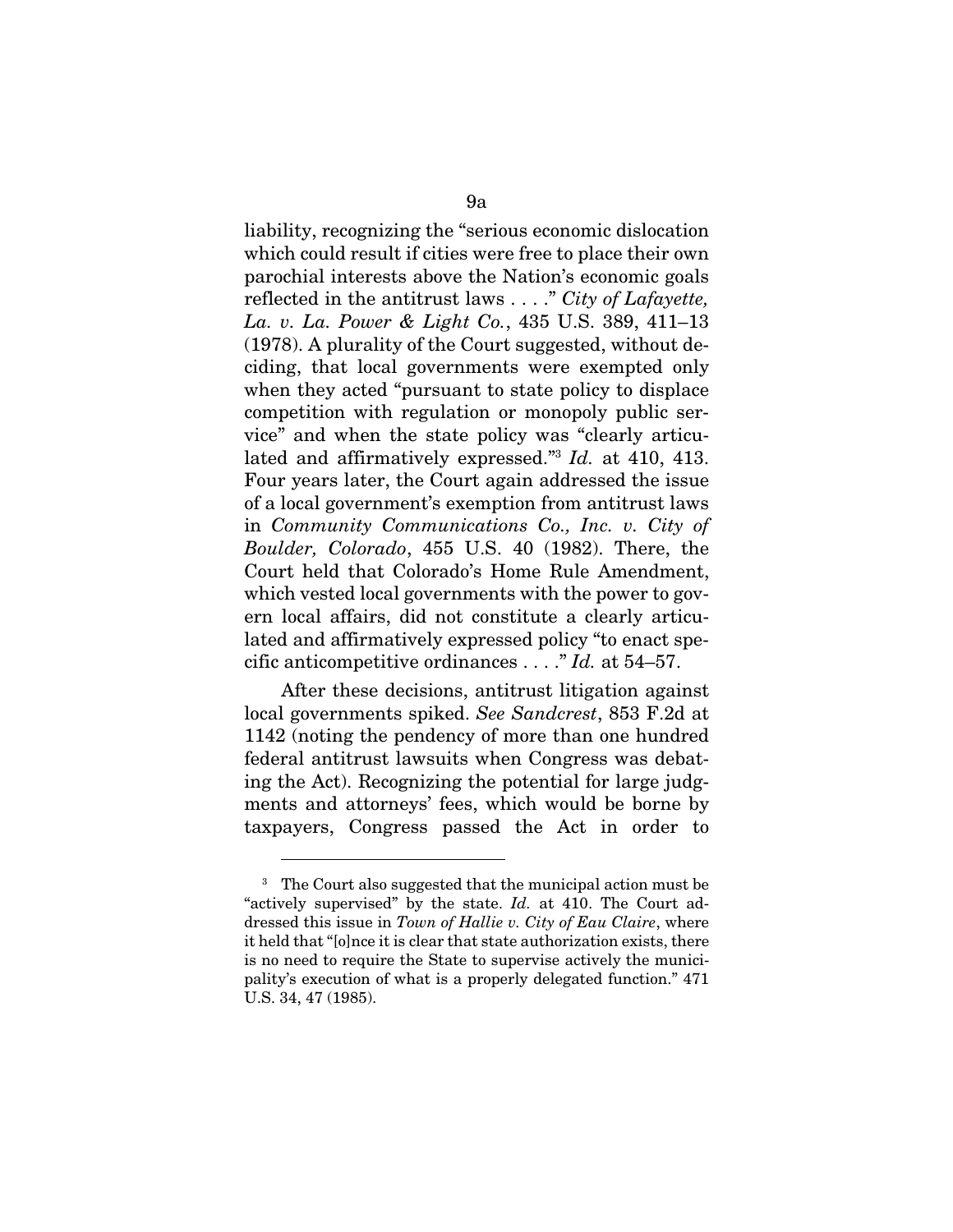legislatively shield local governments from antitrust damages. *See id.*; *see also Genty v. Resol. Trust Corp.*, 937 F.2d 899, 914 n.8 (3d Cir. 1991) ("In response to [*Lafayette* and *Boulder*] holding municipalities liable, Congress subsequently amended the anti-trust laws to exempt local government entities from liability for damages arising under the antitrust statute."). Thus, the Act was passed to prevent taxpayers from bearing the financial burden of their local governments' anticompetitive activity and to allow local governments to effectively govern without devoting significant time and resources to antitrust litigation. The Act does not, however, preclude lawsuits seeking injunctive relief.<sup>4</sup>

To that end, the Act provides that "[n]o damages, interest on damages, costs, or attorney's fees may be recovered under section 4, 4A, or 4C of the Clayton Act (15 U.S.C. § 15, 15a, or 15c) from *any local government*, or official or employee thereof acting in an official capacity." 15 U.S.C. § 35(a) (emphasis added). A "local government" is defined as follows:

(A) a city, county, parish, town, township, village, or any other general function governmental unit established by State law, or

(B) a school district, sanitary district, or any other special function governmental unit established by State law in one or more States.

15 U.S.C. § 34(1).

<sup>4</sup> A local government may, nonetheless, be immune from *all*  liability—including injunctive relief—if it "demonstrate[s] that it is engaging in the challenged activity pursuant to a clearly expressed state policy" to displace competition. *Town of Hallie*, 471 U.S. at 40. In this instance, a local government is, in effect, afforded state action immunity.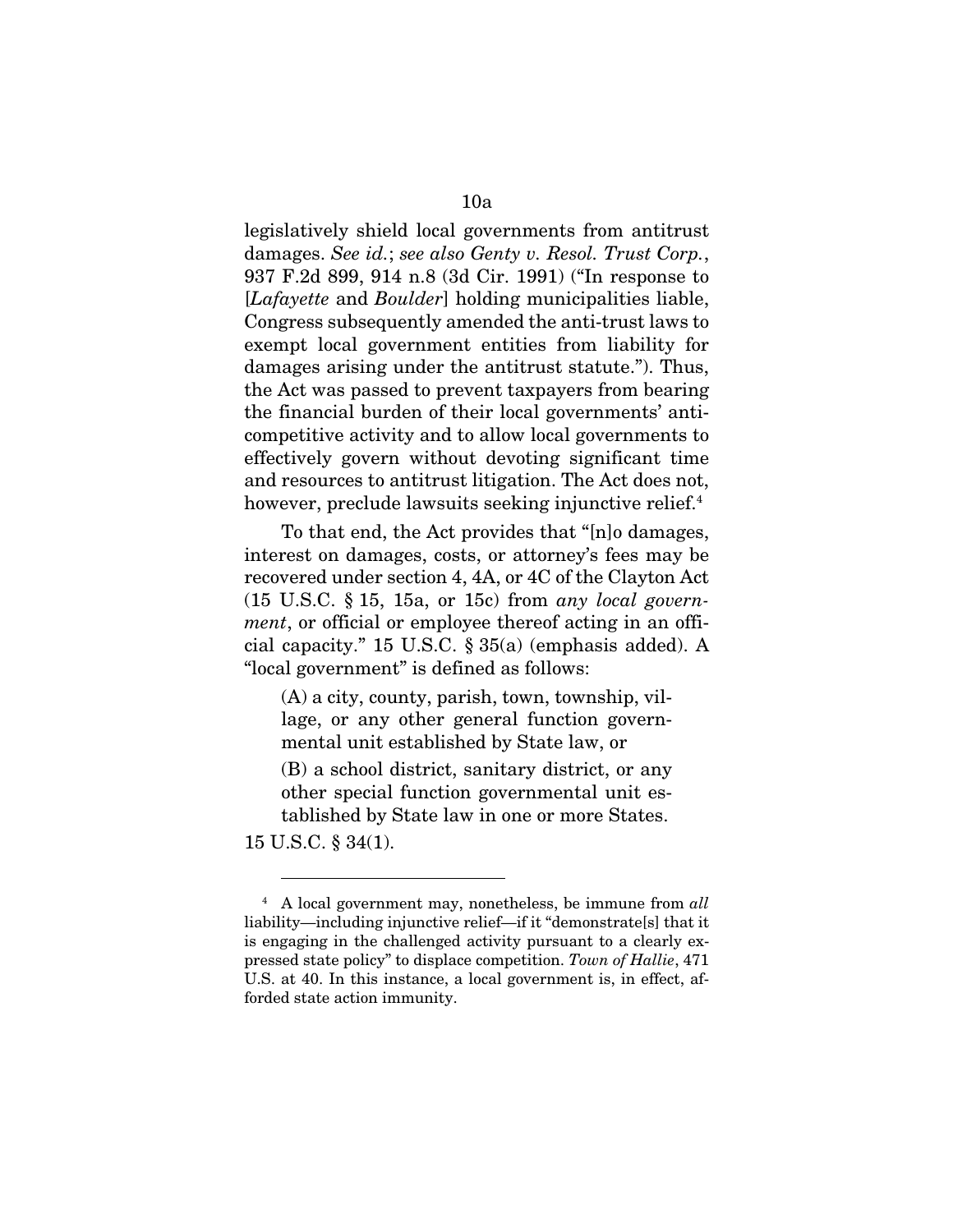### 11a

### B.

With that background in mind, we turn to Benitez's appeal.5 Benitez first claims that the Hospital Authority is not a "special function governmental unit" under  $\S 34(1)(B)$  because it does not share any of the hallmarks of a governmental entity and does not have any of the attendant powers associated with general or special purpose "local government[s]." Benitez advances four arguments in support of his contention. First, he argues that our *Sandcrest* decision did not address the issues presented here and is, therefore, not controlling. Second, he asserts that the Hospital Authority does not share the functional characteristics of the specific examples that precede "special function governmental unit" in the Act—school districts and sanitary districts—and does not exhibit the core governmental powers of "a city, county, parish, town, township, village, or . . . other general function governmental unit established by State law," such as the power to tax, issue general obligation bonds or exercise eminent domain. 15 U.S.C. § 34. Third, he argues that

<sup>5</sup> We review the district court's grant of the Hospital Authority's Rule 12(c) motion *de novo*, applying the same legal standards as the district court. *See Priority Auto Grp., Inc. v. Ford Motor Co.*, 757 F.3d 137, 139 (4th Cir. 2014). While courts "should strive to resolve the immunity issue as early as possible, with a minimum of expense and time to the parties . . . in order to further the purpose underlying the provision of immunity," *Sandcrest*, 853 F.2d at 1148 n.9, a Rule 12(c) motion "should only be granted if, 'accepting all well-pleaded allegations in the plaintiff's complaint as true and drawing all reasonable factual inferences from those facts in the plaintiff's favor, it appears certain that the plaintiff cannot prove any set of facts in support of his claim entitling him to relief.'" *Priority Auto*, 757 F.3d at 139 (quoting *Edwards v. City of Goldsboro*, 178 F.3d 231, 244 (4th Cir. 1999)).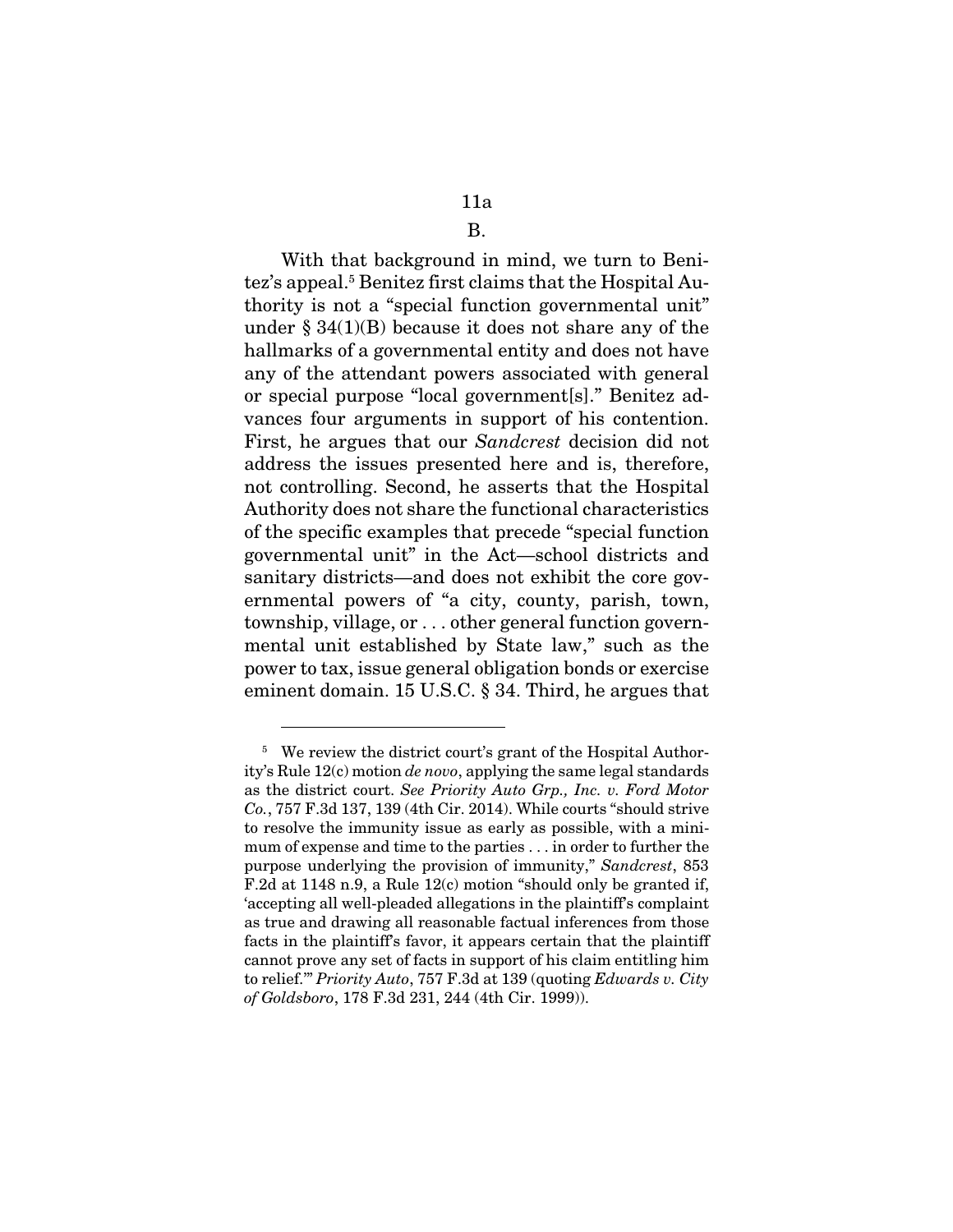the Hospital Authority is not viewed by North Carolina as a traditional governmental body because it is not immune from tort liability. Finally, he contends that the Hospital Authority does not share the same relationship with North Carolina as the other entities listed in 15 U.S.C. § 34 because it is not a political subdivision of the state.

1.

Addressing each of Benitez's arguments in turn, we turn first to his claim that the district court erred in interpreting *Sandcrest*. The district court determined that in *Sandcrest,* we held that a North Carolina quasi-municipal hospital, established pursuant to the North Carolina Hospital Authorities Act, is a "special function governmental unit"—and thus a "local government"—under the Act. It explained "[p]reviously, the Fourth Circuit has granted absolute immunity from antitrust damages to a municipal hospital established under Chapter 131E, upholding the determination that the hospital qualified as a 'special function government unit.'" J.A. 196 (citing *Sandcrest*, 853 F.2d 1139). Benitez argues that this interpretation of *Sandcrest* is incorrect. He contends that *Sandcrest* did not address, much less decide, the issues we face here. We agree. Respectfully, the district court and the Hospital Authority misread our decision in *Sandcrest*.

In *Sandcrest*, a county hospital was established under Chapter 131E of the North Carolina General Statutes. That hospital, owned and operated by the Cumberland County Hospital System, Inc., declined to renew a contract with a professional association of emergency room physicians. 853 F.2d at 1141. The physicians filed an antitrust action against the county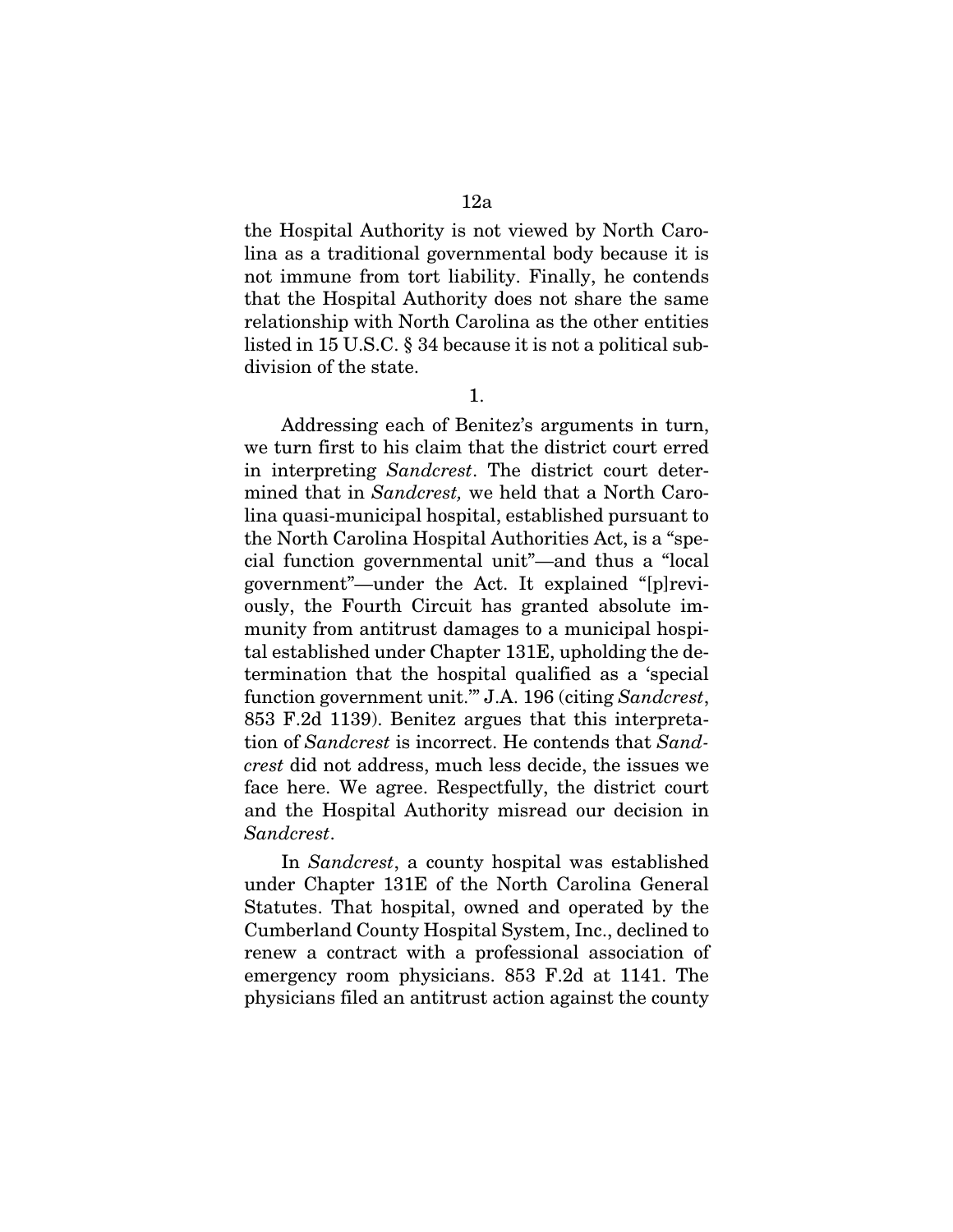hospital authority, its corporate manager and several individuals. *Id.* The district court granted summary judgment in favor of all defendants, finding they were entitled to immunity under the Act. *Id.* 

On appeal, we noted that the physicians did not challenge the district court's determination that the county hospital authority was a "local government." *Id.* at 1142. Instead, the physicians only argued that the corporate manager and individual defendants were not entitled to immunity. *See id.* This argument implicated a different subsection of the Act, which provides that monetary damages may not be recovered "in any claim against a person based on any official action directed by a local government, or official or employee thereof acting in an official capacity." 15 U.S.C. § 36(a). Thus, while we assumed that the county hospital authority was a "local government" for purposes of this analysis, we did so only because the physicians did not appeal the district court's finding.<sup>6</sup> See Sand*crest*, 853 F.2d at 1142.

The Hospital Authority, in an attempt to buttress the district court's analysis of *Sandcrest*, argues that we could not have determined that the defendants were immune "unless [we] also concluded the county hospital system constituted a unit of local government." Br. of Appellee at 41. But that would give an assumption far more weight than it deserves. Appellate courts frequently assume unappealed findings to

<sup>6</sup> We ultimately concluded that all defendants were entitled to immunity because their conduct was "undertaken within the scope of their authority and under adequate supervision" of the county hospital authority and the county hospital's board of trustees. *Id.* at 1146.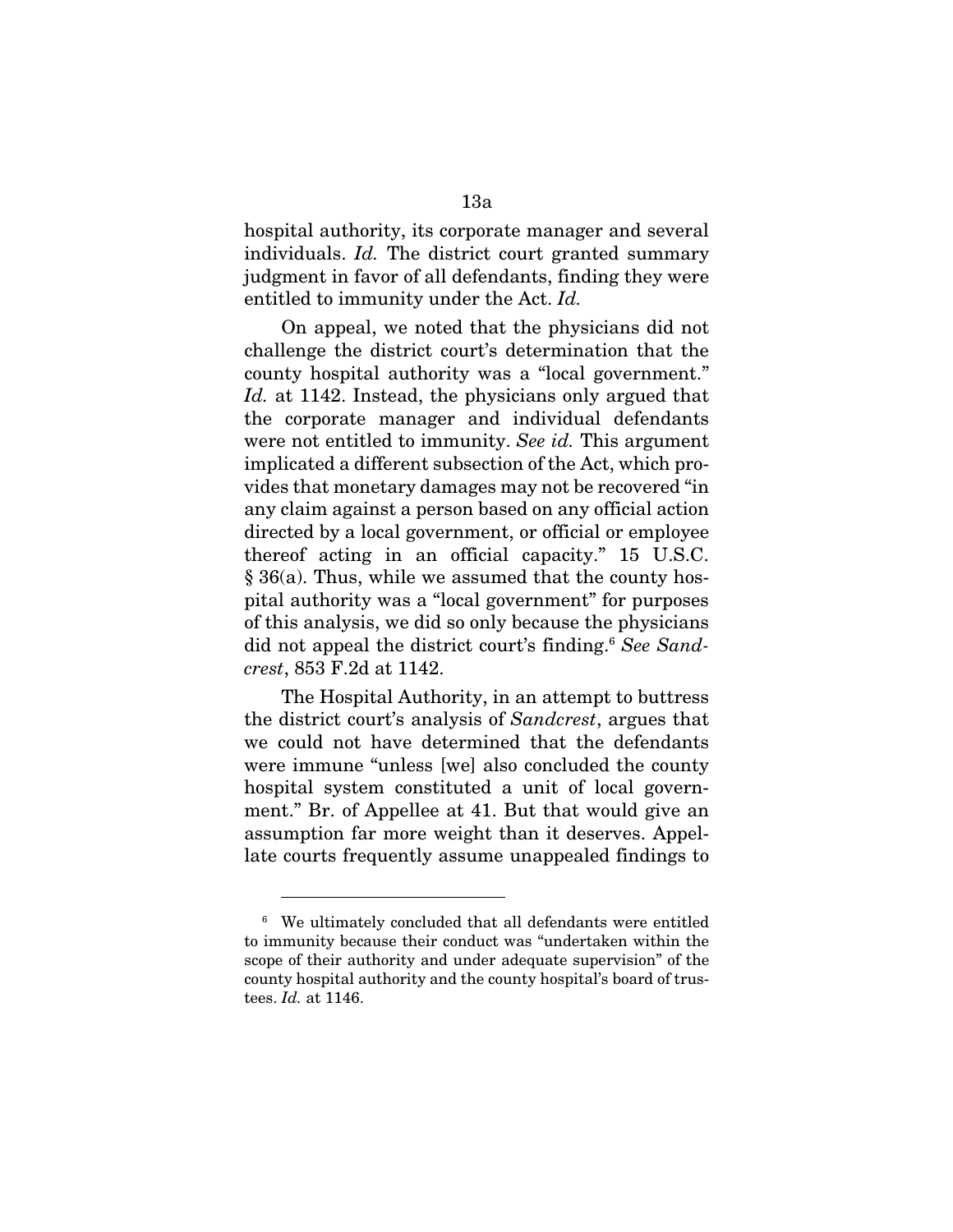be true, even when the underlying premise involves a question of law. *See, e.g., Campbell-Ewald Co. v. Gomez*, 577 U.S. 153, 160–66 (2016) (holding that "an unaccepted settlement offer or offer of judgment does not moot a plaintiff's case" but noting that the Supreme Court had previously "simply assumed, without deciding, that an offer of complete relief pursuant to Rule 68, even if unaccepted, moots a plaintiff's claim" when a plaintiff did not challenge the lower court's finding on that point). Doing so efficiently allows claims that are clearly presented, and perhaps dispositive, to be considered without unnecessarily deciding issues.7 But, as we have previously held, "[w]e are bound by holdings, not unwritten assumptions." *Fernandez v. Keisler*, 502 F.3d 337, 343 n.2 (4th Cir. 2007). Accordingly, we write today on a blank slate.

2.

Benitez's remaining three arguments can be considered together. They all suggest that "special function governmental unit" as described in  $\S 34(1)(B)$  applies only to governmental entities with certain powers and/or characteristics—the power of taxation, immunity from tort liability and characterization as a political subdivision—that Benitez insists the Hospital Authority lacks. To support this argument, he draws

<sup>&</sup>lt;sup>7</sup> There are many reasons assumptions arise in cases. Sometimes, like in *Sandcrest*, an issue was assumed because it was not appealed by the parties. Other times, a court assumes an issue to further an important doctrine like constitutional avoidance. *See United States v. Reed*, 780 F.3d 260, 269 (4th Cir. 2015) (assuming a violation of the Confrontation Clause because any alleged error "was harmless beyond a reasonable doubt"). Or there can be other reasons. The key point here is that, regardless of the reason, assumptions are not holdings. Nor are they even dicta.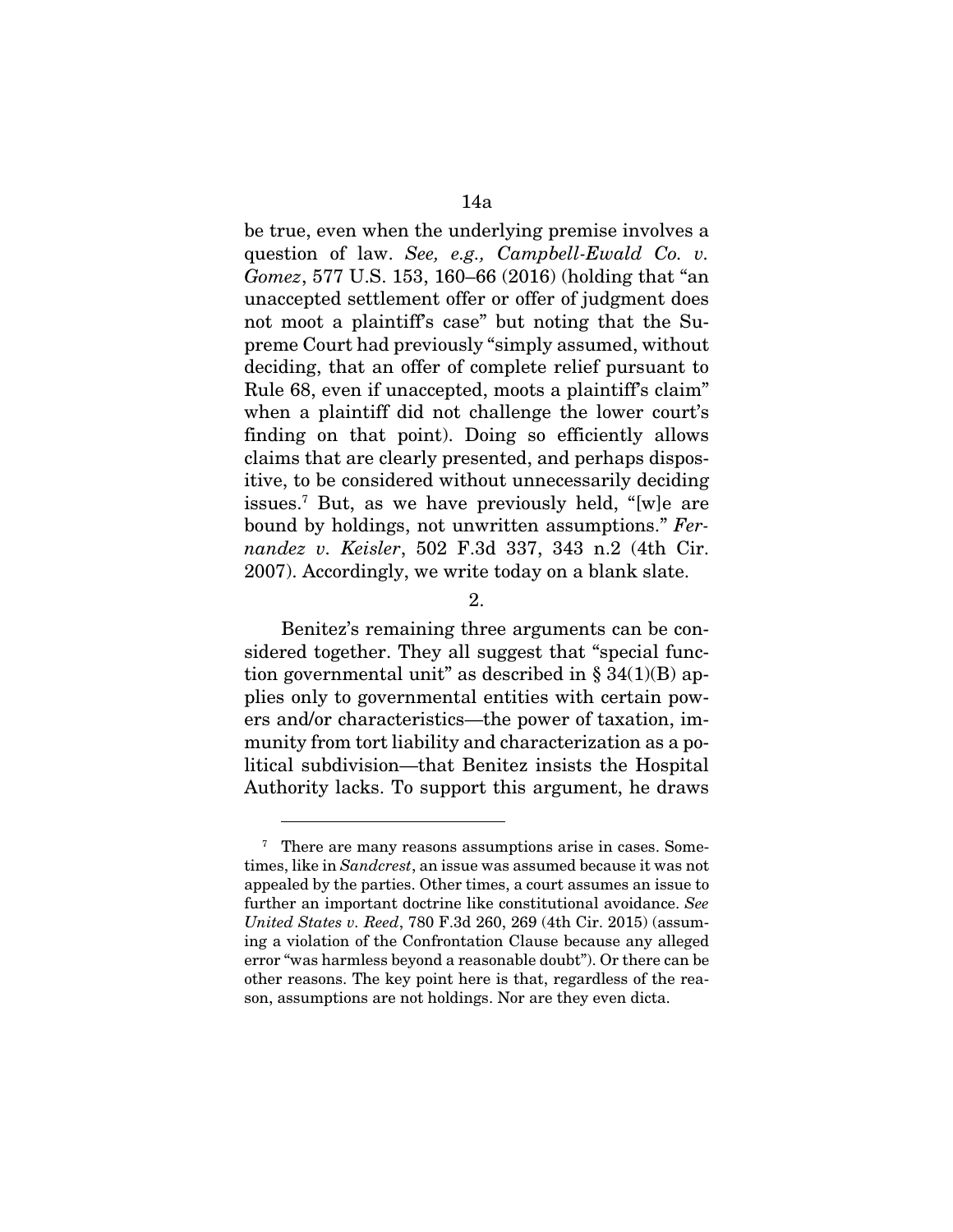on the legislative history of the Act, which he claims reflects a desire to protect taxpayers from bearing the burden of large antitrust awards. *See, e.g.*, H.R. Rep. No. 98-965, at 11 (1984) ("[P]ayment of any antitrust judgment would ultimately be drawn from the 'general revenues,' thus shifting the burden of the punitive damage award . . . from the local officials to the 'innocent' taxpayers—a most misdirected and inequitable result."). According to Benitez, a governmental entity that would not be required to increase taxes on its citizens to satisfy an antitrust damages award, or that lacks the power to even do so, falls outside Congress' intent in passing the Act.

If we were to look solely at the Act's legislative history, this argument might be persuasive. The argument falls short, however, when we evaluate the Act's actual text. The text includes none of the limitations on a "special function governmental unit" that Benitez advances. Congress could have defined "special function governmental unit" to only include those entities that have the powers and characteristics Benitez describes. But it did not do so—not originally nor in the thirty-seven years since its passage. Since Congress did not include those limitations, we decline to impose them. Our job is to interpret and apply the law, not to make it.

Benitez insists, however, that the text actually supports his arguments. He relies on the statutory interpretation principle *noscitur a sociis*—"a word is known by the company it keeps." *Yates v. United States*, 574 U.S. 528, 543 (2015). According to Benitez, "because 'any other special function governmental unit' comes at the end of an illustrative list of examples, we should expect the 'other' units referred to here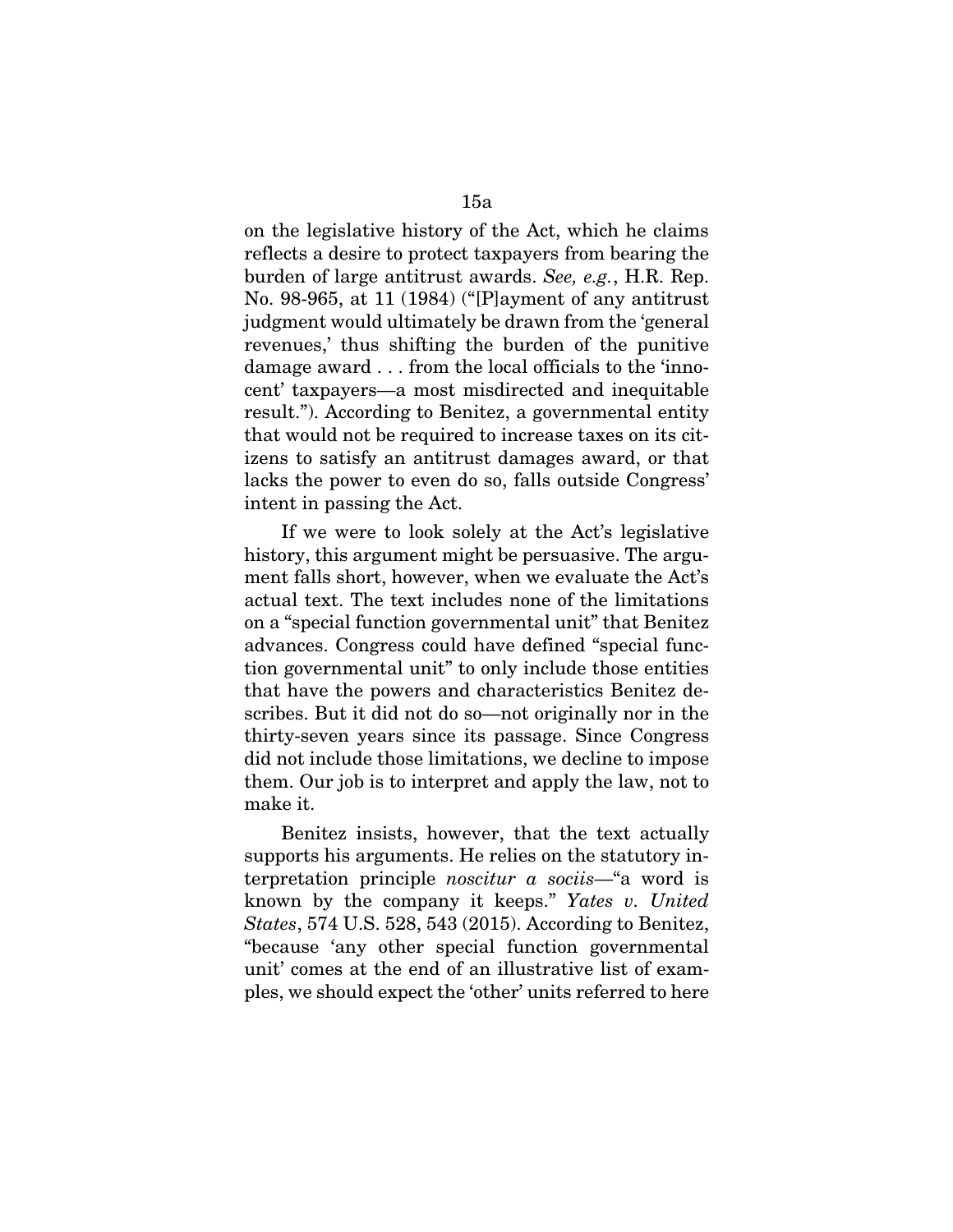to share the most definitive elements of the illustrations (*i.e.*, 'school districts' or 'sanitary districts')." Appellant's Br. at 33. Put differently, Benitez claims that the Hospital Authority *must* share the powers and characteristics of school districts or sanitary districts in order to be a "special function governmental unit." This argument is predicated on the idea that every "school district" and "sanitary district" is a political subdivision, with the corresponding power to tax and immunity from tort liability. For two reasons, we disagree.

First, as noted above, the plain text suggests otherwise. Tools of statutory construction like the one Benitez employs can be helpful. But we must not use them in a way that contravenes plain statutory text. Indeed, the Supreme Court has held that courts should "rely on the principle of *noscitur a sociis* . . . to 'avoid ascribing to one word a meaning so broad that it is inconsistent with its accompanying words, thus giving unintended breadth to the Acts of Congress.'" *Yates*, 574 U.S. at 543 (quoting *Gustafson v. Alloyd Co.*, 513 U.S. 561, 575 (1995)). As discussed in more detail below, we do not find the district court's interpretation of "special function governmental unit" to diverge from the accompanying words in  $\S 34(1)(B)$ .

Second, the premise of Benitez's argument is not at all certain. Take, for example, the issue of taxation. While many school districts and sanitary districts may be fiscally independent and have the ability to raise their own revenues, some states limit the power to tax to the legislature or cities or counties. *See, e.g.*, *Marshall v. N. Va. Transp. Auth.*, 657 S.E.2d 71, 78–80 (Va. 2008) (discussing various provisions of the Virginia State Constitution that require a majority vote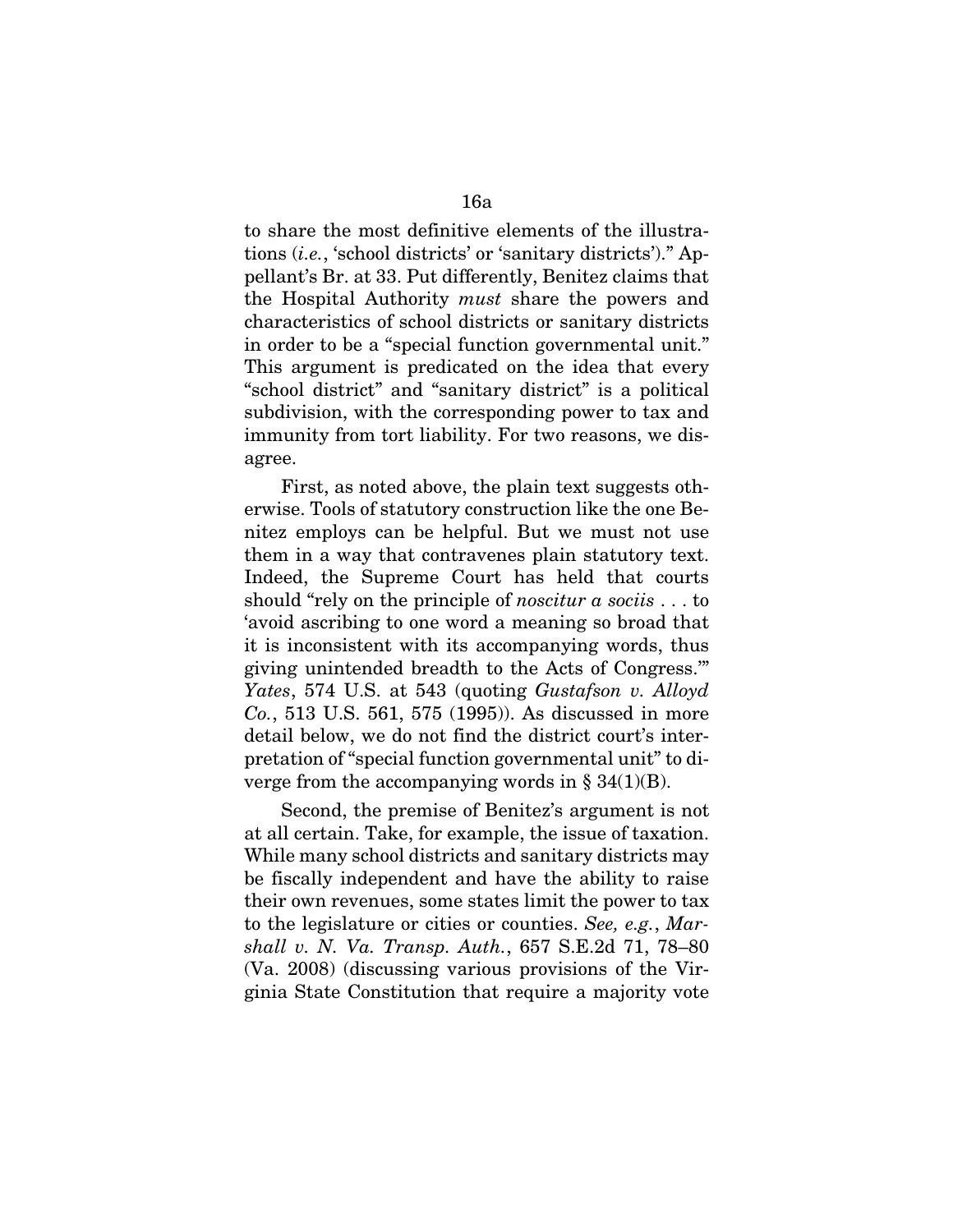of the Virginia Senate and House of Delegates to impose a tax, unless a "special act for the organization, government, and powers of any county, city, town, or regional government" authorizes the power to tax).<sup>8</sup> This leads to a paradox that exposes the fallacies of Benitez's arguments. Benitez argues that a "special function governmental unit" must have the power to tax because the two specific entities the Act lists school districts and sanitary districts—have that power. But in some states, school districts and sanitary districts are prohibited from imposing taxes.9 *See id.* Thus, the premise of Benitez's argument is flawed.

For these reasons, we are unpersuaded that either the Act's text or the statutory interpretation principle *noscitur a sociis* supports Benitez's position.

<sup>8</sup> In *Marshall*, the Supreme Court of Virginia invalidated a statute that delegated the power of taxation to the Northern Virginia Transportation Authority ("NVTA")—"a political subdivision narrowly charged by the General Assembly with the responsibility of addressing certain regional transportation issues in the Northern Virginia localities it encompasses." 657 S.E.2d at 79. Relying on several state constitutional provisions, the Court held that "NVTA is not a county, city, town, or regional government, and thus it is not a political subdivision to which the General Assembly may constitutionally delegate its legislative taxing authority . . . ." *Id.* 

<sup>9</sup> According to a white paper issued by the North Carolina School Board Association, school boards in most states are considered independent units of government. But others are not; instead, they are dependent on the general government. NCSBA, FISCAL INDEPENDENCE ISSUE BRIEF, https://www.ncsba.org/wpcontent/uploads/2016/08/NCSBA-Fiscal-Independence-Issue-Brief.pdf.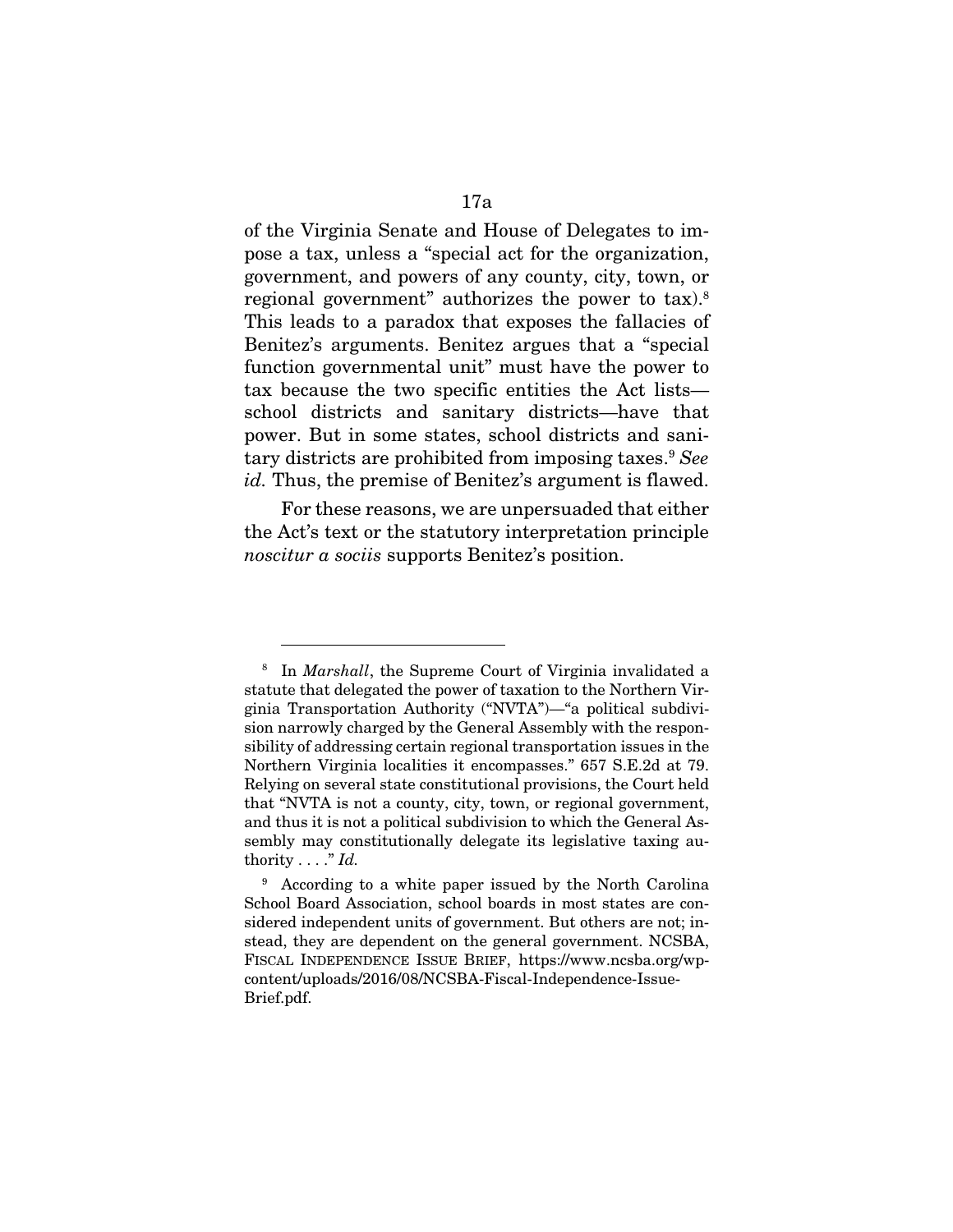### 3.

Without the limits advanced by Benitez, we turn to the ultimate question of whether the Hospital Authority qualifies as a "special function governmental unit" under the Act. The ultimate answer is a function of federal law. But Congress' pairing of the term "special function governmental unit" with the phrase "established by State law in one or more States" requires that we also consider state law. Thus, we review the Supreme Court of North Carolina's recent decision in *DiCesare v. Charlotte-Mecklenburg Hospital Authority*, 852 S.E.2d 146 (N.C. 2020), which involved statelaw unfair trade practices and antitrust claims arising out of the same type of contractual steering restrictions at issue here.

In *DiCesare*, the Supreme Court of North Carolina described the Hospital Authority's creation and operation as follows:

The Hospital Authority was established in 1943 pursuant to the North Carolina Hospital Authorities Act, N.C.G.S. §§ 131E-15 *et seq.*, and is jointly chartered by Mecklenburg County and the City of Charlotte. The Act states that "[t]he General Assembly finds and declares that in order to protect the public health, safety, and welfare, including that of low income persons, it is necessary that counties and cities be authorized to provide adequate hospital, medical, and health care and that the provision of such care is a public purpose." N.C.G.S. § 131E-1(b) (2019). The Act is intended "to provide an alternate method for counties and cities to provide hospital, medical, and health care," *id.*, and defines a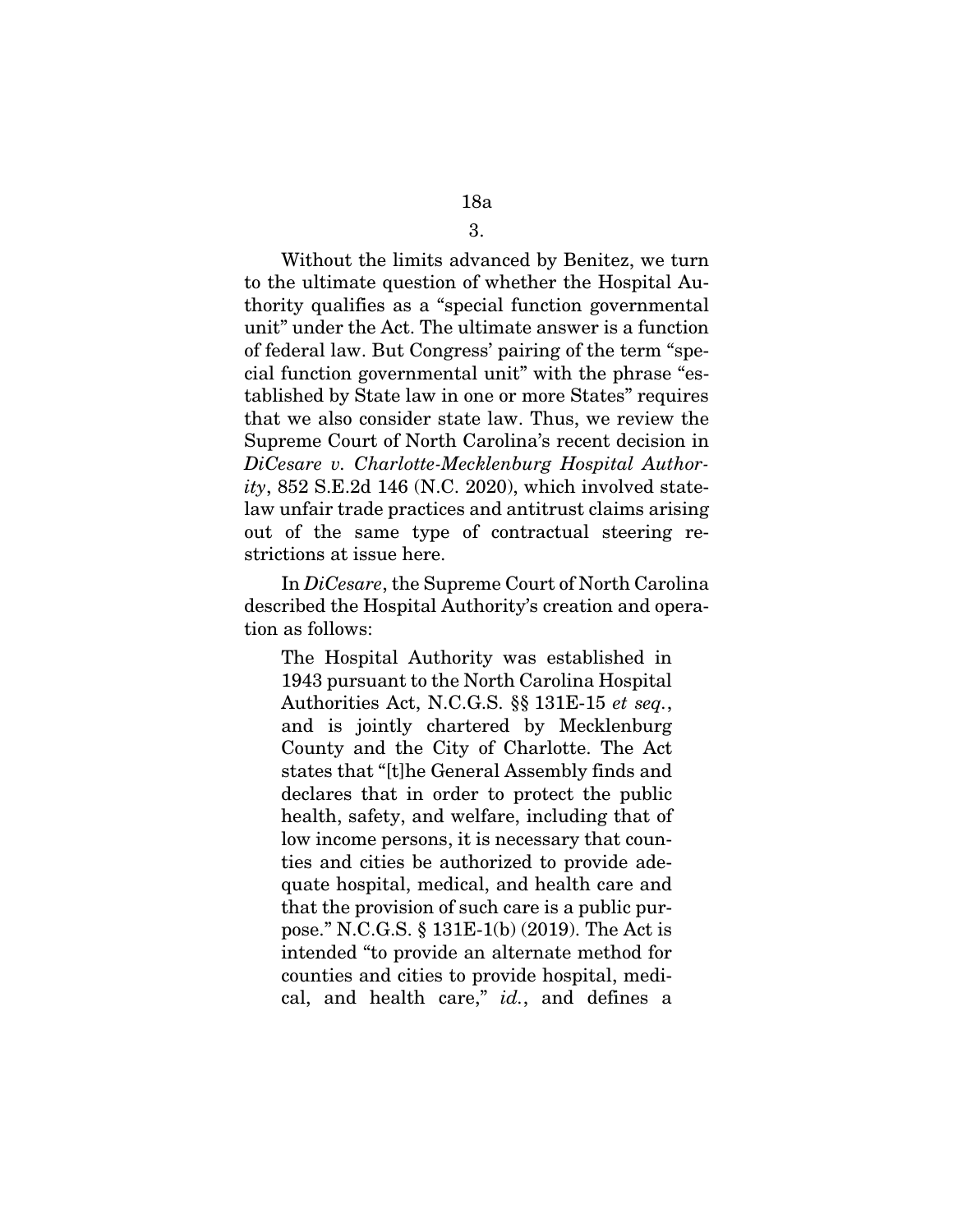hospital authority as "a public body and a body corporate and politic organized under the provisions of [the Act]." N.C.G.S. § 131E-16(14). The Hospital Authority is governed by a Board of Commissioners, whose members are appointed by the mayor or chairman of the county commission. N.C.G.S. § 131E- $17(b)$ .

The Hospital Authority provides, among other things, a suite of general acute care inpatient hospital services, including a broad range of medical and surgical diagnostic and treatment services, to individuals insured under group, fully-insured, and self-funded healthcare plans. The Hospital Authority has a large general acute-care hospital located in downtown Charlotte and nine other general acute-care hospitals in the Charlotte area. There are at least two other inpatient hospitals or multi-hospital systems operating within the Charlotte area: Novant, which operates five inpatient hospitals in the Charlotte area, and CaroMont Regional Medical Center.

Id. at 148–49 (footnote omitted).

The Court further characterized the Hospital Authority as a "quasi-municipal corporation," which was "created 'to serve a particular government purpose,' with the General Assembly having 'giv[en] to these specially created agencies [certain] powers and call[ed] upon them to perform such functions as the Legislature may deem best.'" *Id.* at 160–61 (alterations in original) (quoting *Greensboro-High Point Airport Auth. v. Johnson*, 36 S.E.2d 803, 809 (N.C. 1946)).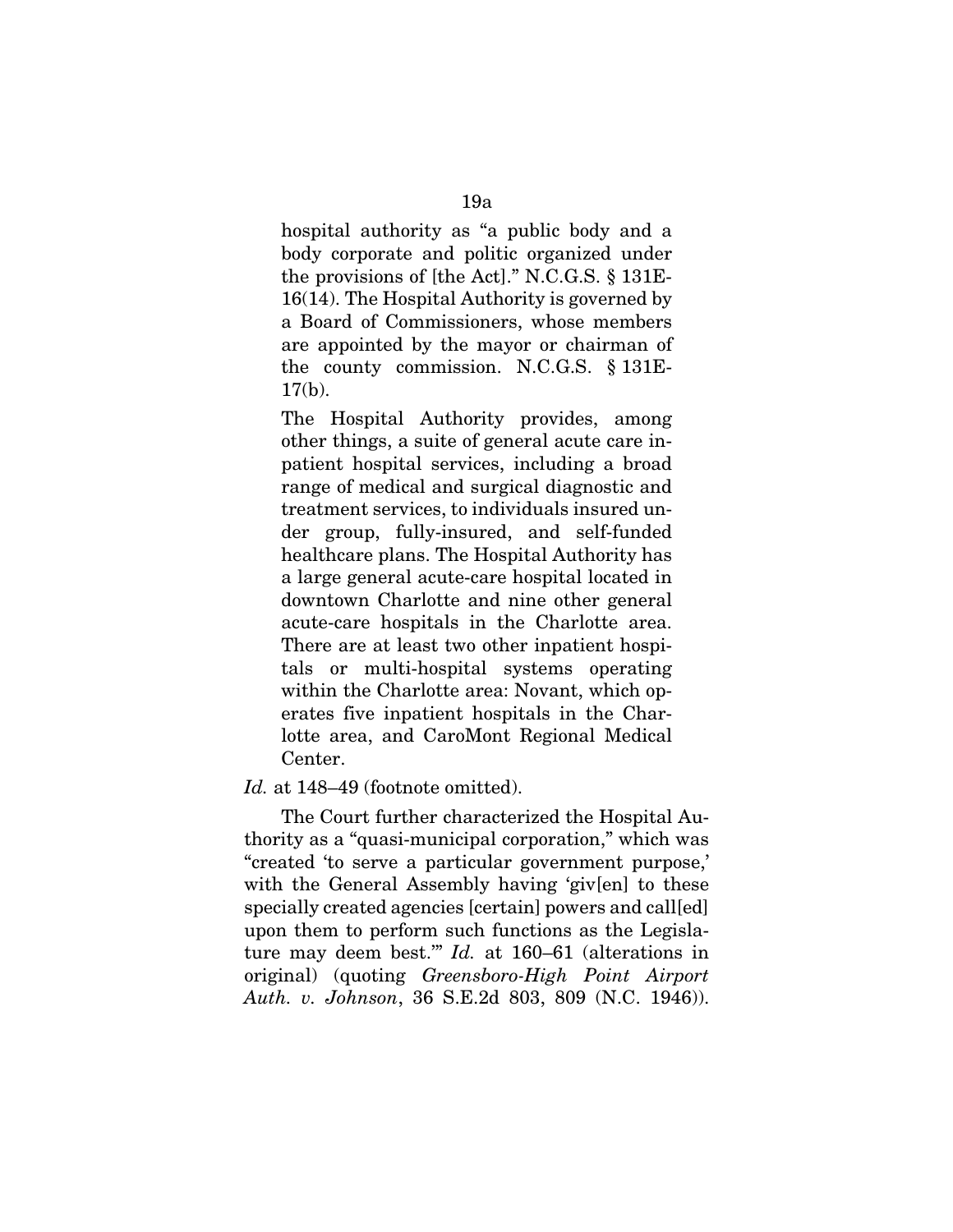Quasi-municipal corporations, such as the Hospital Authority, are commonly used in North Carolina "to perform ancillary functions in government more easily and perfectly by devoting to them, because of their character, special personnel, skill and care." *Id.* at 161 (internal quotation marks omitted). "In such instances, 'for purposes of government and for the benefit and service of the public, the [S]tate delegates portions of its sovereignty, to be exercised within particular portions of its territory, or for certain well-defined public purposes.'" *Id.* (alteration in original) (quoting *Gentry v. Town of Hot Springs*, 44 S.E.2d 85, 86 (N.C. 1947)).

Against this backdrop, the Court then detailed the Hospital Authority's "particular government purpose" and the powers and functions delegated to it by the North Carolina General Assembly. *See id.* at 160–61 (internal quotation marks omitted).

[T]he Hospital Authority was created in accordance with N.C.G.S.  $\S 131E-17(a)$  when the Charlotte city council adopted a resolution in which it "[found] that the public health and welfare, including the health and welfare of persons of low income in the City and said surrounding area, require the construction, maintenance, or operation of public hospital facilities for the inhabitants thereof." At that point, the mayor of Charlotte appointed eighteen individuals to serve as commissioners of the Hospital Authority pursuant to N.C.G.S. §§ 131E-17(b), -18, with the mayor having maintained the authority to remove commissioners "for inefficiency, neglect of duty, or misconduct in office" in accordance with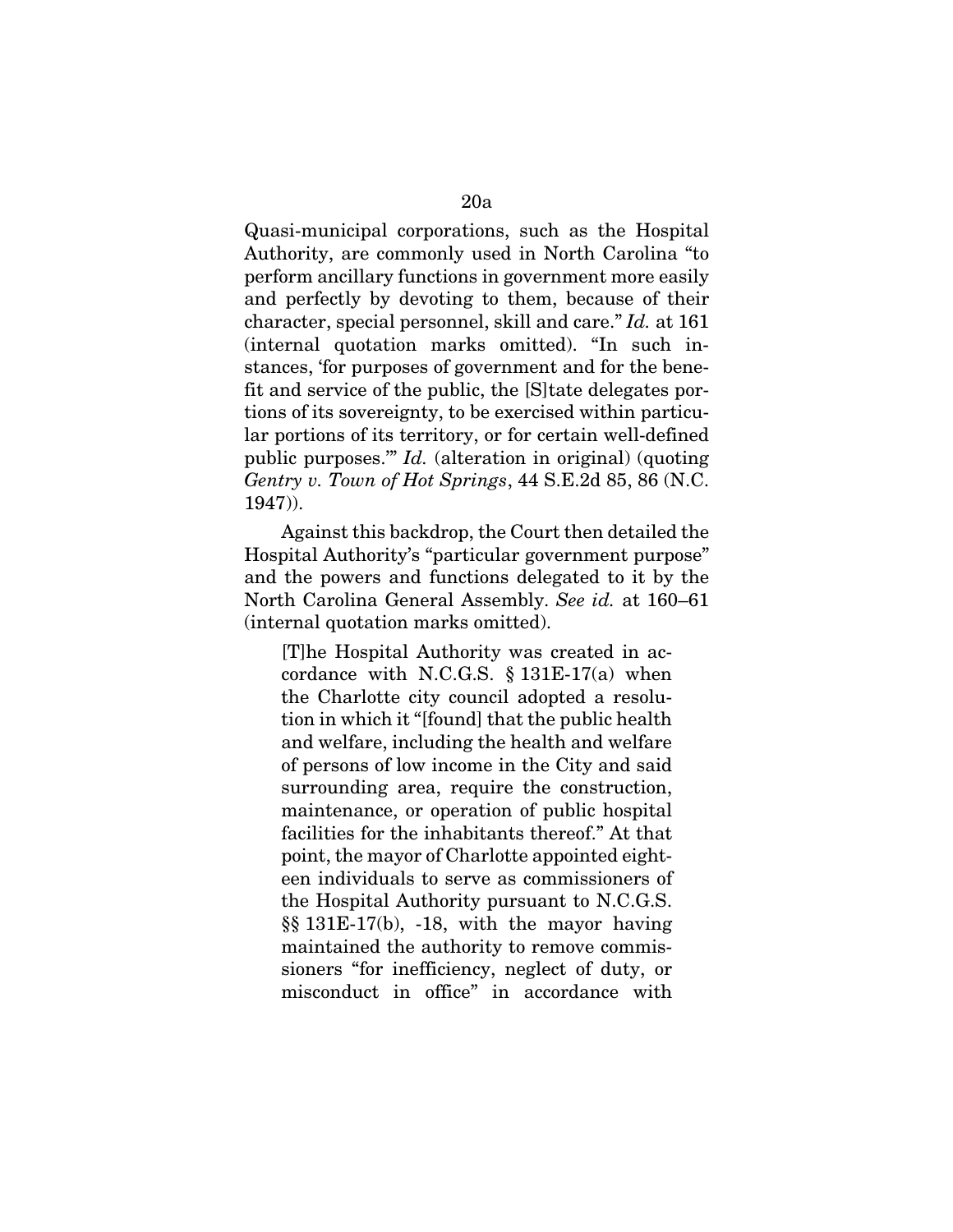N.C.G.S. § 131E-22. The Hospital Authority possesses the authority to acquire real property by eminent domain pursuant to N.C.G.S. § 131E-24 and to issue revenue bonds under the Local Government Revenue Bond Act pursuant to N.C.G.S. § 131E-26. The Hospital Authority is subject to annual audits by the mayor or the chairman of the county commission pursuant to N.C.G.S. § 131E-29; to the Public Records Law, and to regulation by the Local Government Commission. In sum, the Hospital Authority was clearly created by the City of Charlotte, pursuant to statute, to provide public healthcare facilities for the benefit of the municipality's inhabitants.

#### *Id.* at 161 (citations omitted).

*DiCesare*'s thorough analysis provides a helpful foundation for evaluating whether the Hospital Authority is a "special function governmental unit established by State law in one or more States." *See* 15 U.S.C. § 34(1)(B). Undoubtedly, the Hospital Authority was "established by" North Carolina law. *See DiCesare*, 852 S.E.2d at 148–49 ("The Hospital Authority was established in 1943 pursuant to the North Carolina Hospital Authorities Act, N.C.G.S. §§ 131E-15 *et seq*., and is jointly chartered by Mecklenburg County and the City of Charlotte." (footnote omitted)). The legislative purpose of the Hospital Authorities Act is express: "The General Assembly finds and declares that in order to protect the public health, safety, and welfare, including that of low income persons, it is necessary that counties and cities be authorized to provide adequate hospital, medical, and health care and that the provision of such care is a *public purpose*."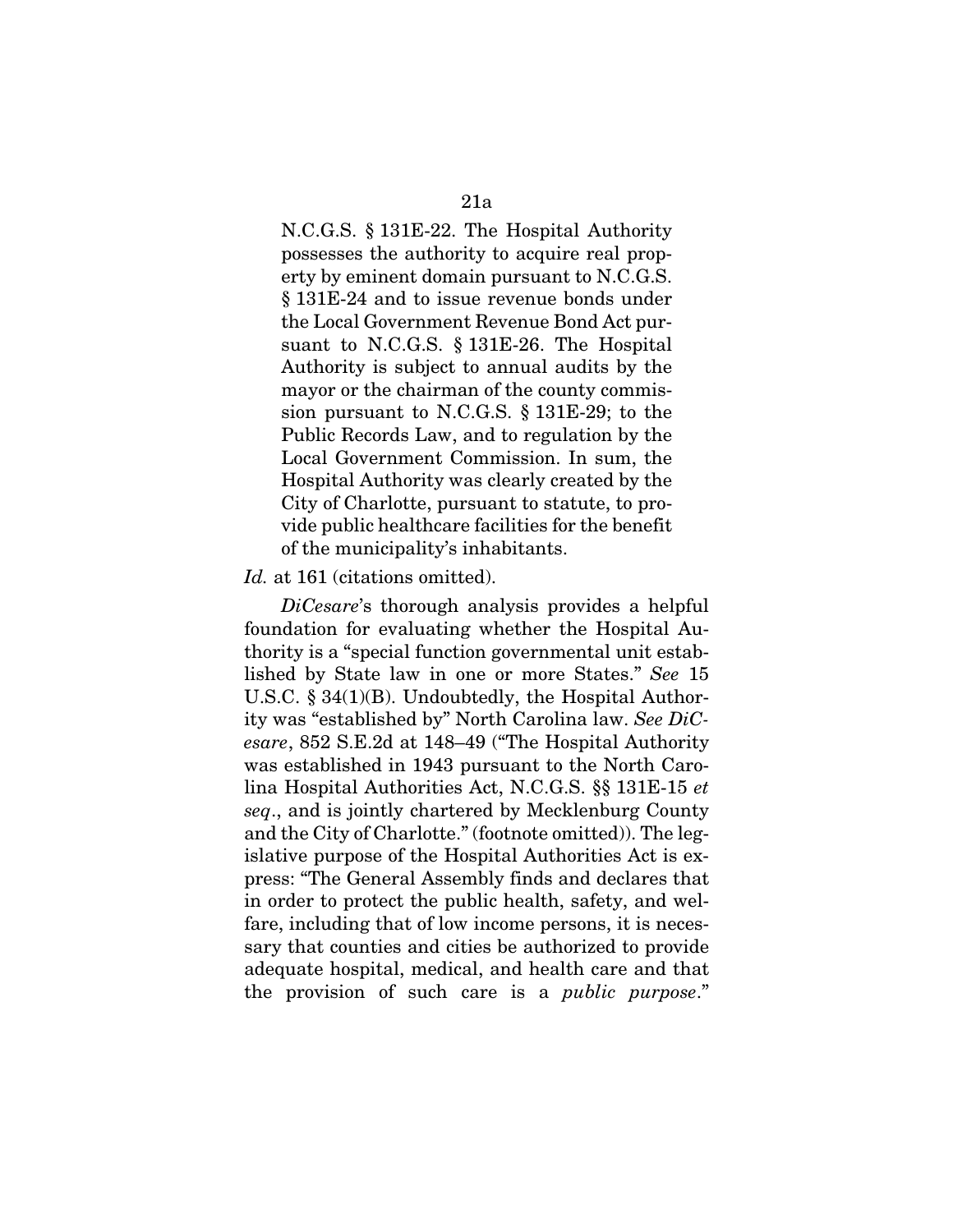N.C.G.S. § 131E-15(b) (emphasis added). The Hospital Authorities Act specifically defines a "hospital authority" as "a public body and a body corporate and politic organized under the provisions of this [Act]." *Id.*  § 131E-16(14). As the Supreme Court of North Carolina held in *DiCesare*, "[a]lthough quasi-municipal corporations are not subject to all of the requirements ap-

plicable to other governmental entities, it is clear that their essential function is, at its core, the governmental provision of services." 852 S.E.2d at 162.

Further, as the district court noted, the Hospital Authority has many "powers which are typically characterized as governmental powers," including the power to:

(1) construct and maintain hospitals, (2) issue bonds, (3) acquire real or personal property, (4) establish a fee schedule for services received from hospital facilities and make the services available regardless of ability to pay, (5) contract with other governmental or public agencies, (6) lease any hospital facility to a nonprofit corporation, and (7) to exercise the power of eminent domain to acquire real property.

J.A. 195–96 n.7. To be sure, private hospitals also share several of these powers, but the authority to acquire real property by eminent domain and the "power to issue revenue bonds under the Local Government Revenue Bond Act . . . for the purpose of acquiring, constructing, . . . or operating hospital facilities" are uniquely governmental powers. *Id.* §§ 131E-24, 26.

There is no magic combination of powers that a governmental body must have to be classified as a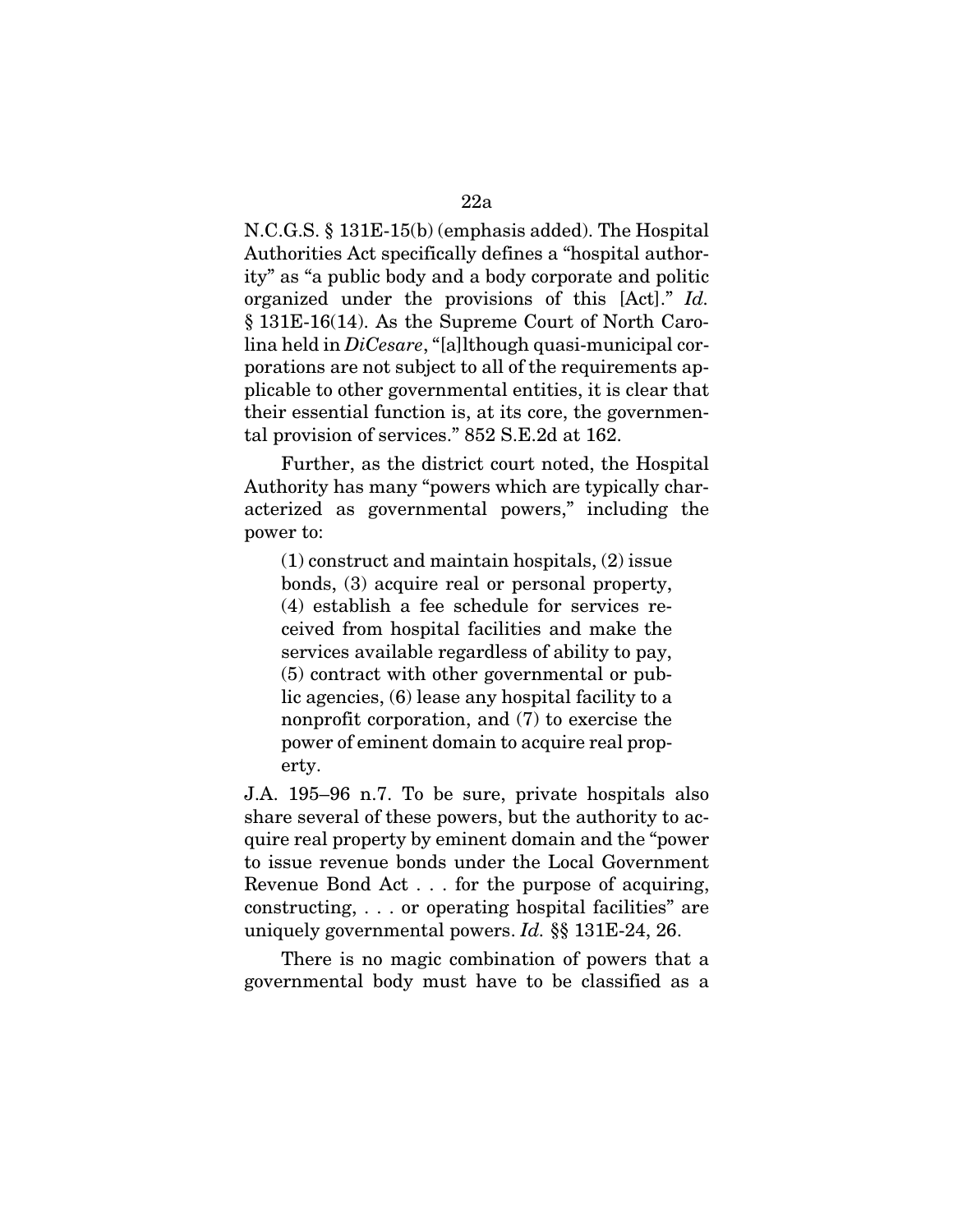"special function governmental unit." However, those of the Hospital Authority, as outlined by the Supreme Court of North Carolina, readily qualify.

4.

We recognize that the Tenth Circuit, in *Tarabishi v. McAlester Regional Hospital*, 951 F.2d 1558 (10th Cir. 1991), reached a different conclusion in finding an Oklahoma public trust hospital was not a "special function governmental unit." In reaching this conclusion, the Tenth Circuit was guided by two considerations: (1) that citizens of the Oklahoma city were beneficiaries of the public trust and would not be liable for any antitrust damages award; and (2) state law "viewed public trust hospitals as entities different from political subdivisions." *Id.* at 1566.

At first blush, *Tarabishi* is seemingly at odds with our holding. After all, it, like Benitez, places significant emphasis on the Act's legislative history. *See id.*  at 1564. There, the hospital "was formed as a trust for furtherance of public functions under [Oklahoma state law]." *Id.* at 1565 n.6. In contrast, the Hospital Authority is "a public body and a body corporate and politic organized under the provisions of [the North Carolina Hospital Authorities Act]." *Id.* § 131E-16(14). Importantly, however, *Tarabishi* recognized that how an entity is classified under state law is critical and cited to a variety of cases where hospitals were held to be "local governments." *See Tarabishi*, 951 F.2d at 1565– 66 (collecting cases). The Tenth Circuit did not question the validity of these cases and, instead, emphasized that the structure of a public trust hospital was unique and distinguishable. *See id*. at 1566 ("None of these cases directly answers the question of whether a hospital operated as a public trust for furtherance of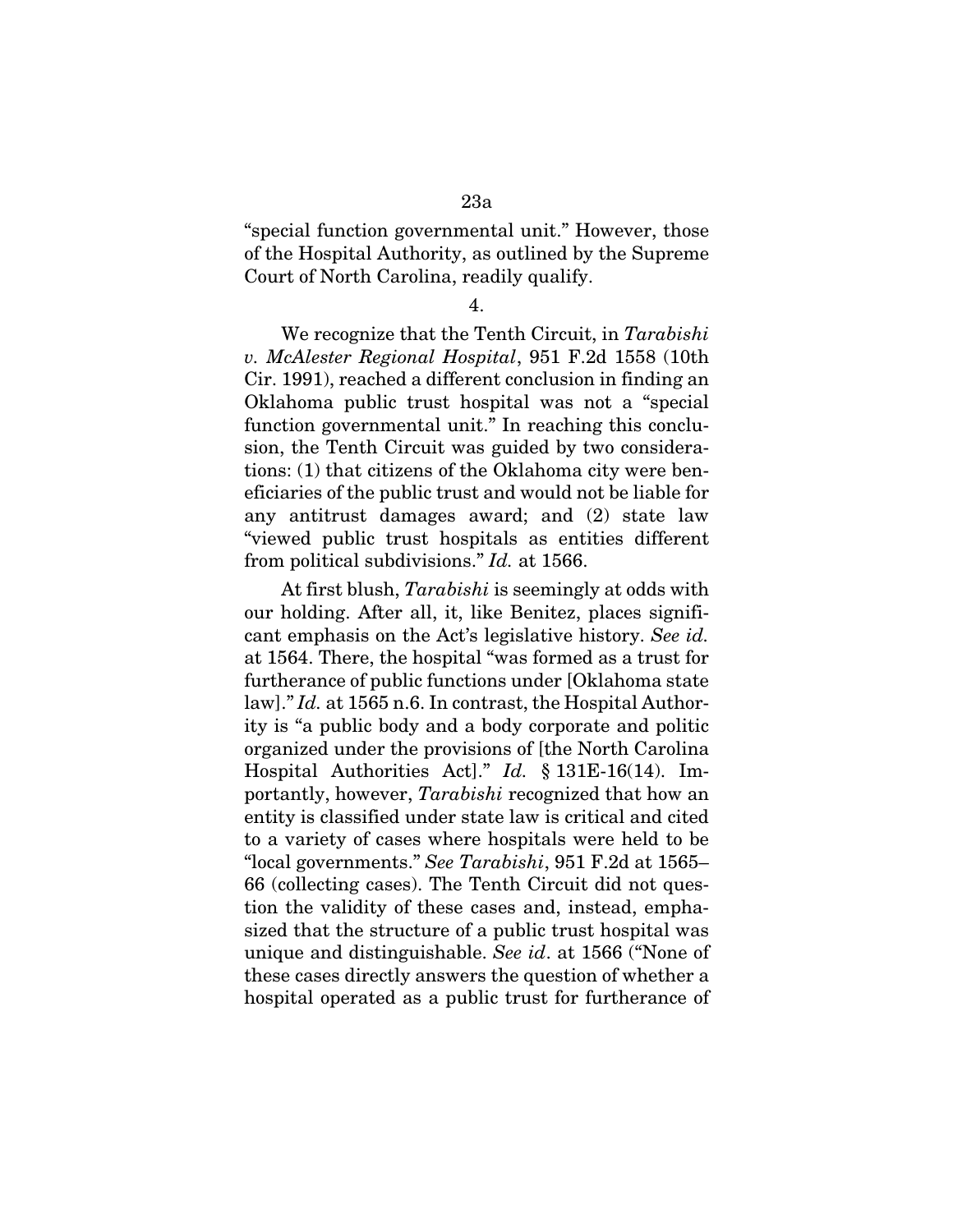public functions with a city as its beneficiary should be considered a special function governmental unit.").

Indeed, we note that the Hospital Authority is far more similar to the hospital in *Sweeney v. Athens Regional Medical Center*, which was distinguished by *Tarabishi*, than to the public trust hospital in *Tarabishi*. *See Sweeney*, 705 F. Supp. 1556, 1561–62 (M.D. Ga. 1989) (holding that Athens Regional Medical Center, "a public hospital authority organized under the Georgia Hospital Authorities Law," is a "local governmental unit for purposes of the Act" because it is "deemed to exercise public and essential governmental functions and shall have all the powers necessary or convenient to carry out and effectuate the purposes and provisions of [the Hospital Authorities Law]" (quoting Ga. Code Ann. §§ 31-7-75, 77 (1985))). Thus, while we reach a different result than *Tarabishi*, our holding is not inconsistent with its reasoning.

In sum, we conclude that the Hospital Authority is a "special function governmental unit" under the Act.

Having rejected Benitez's primary argument, we now turn to his alternative position. Benitez has consistently argued that even if the Hospital Authority *was* a "local government" when it was established, it has outgrown its immunity. Specifically, in response to the Hospital Authority's motion for judgment on the pleadings, Benitez claimed that the Hospital Authority "now operates in 47 different locations spread across North and South Carolina," with nearly twothirds of those locations being located "outside the Charlotte metropolitan area," and "recently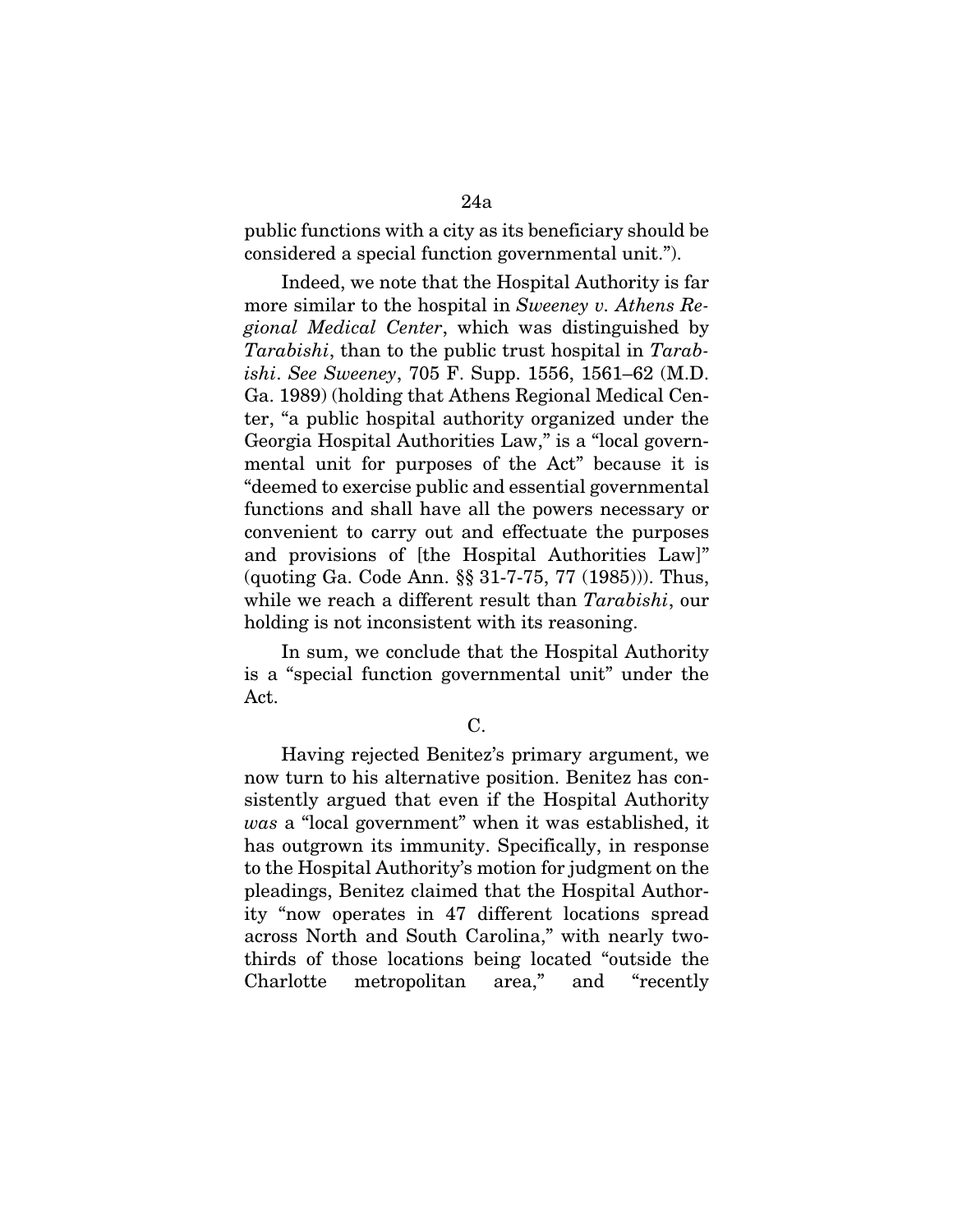announced plans to open in Georgia." J.A. 80–81. Because of this rapid expansion, Benitez argued that the Hospital Authority "is not a local entity in any sense of the term." J.A. 90. Benitez insists this argument is supported by the Act's text because the Act "is the *Local* Government Antitrust Act, and by its terms applies only to '*local* government' entities." Appellant's Br. at 59.

The Hospital Authority offers several responses. First, it argues the text does not support Benitez's position. According to the Hospital Authority, if Congress intended to impose the limitation Benitez advances, it could easily have done so. But it did not. Instead, Congress defined "local government" to include "a school district, sanitary district, or any other special function governmental unit established by State law in one or more States." 15 U.S.C.  $\S 34(1)(B)$ . That means, according to the Hospital Authority, any boundaries, geographic or otherwise, depend on North Carolina law.

Next, the Hospital Authority contends that the Act's "established by State law in one or more States" language contemplates a "local government" that operates in more than one state. In fact, the Hospital Authority points to entities that operate in many states that have been held immune as a "local government" under the Act. *See, e.g., Cap. Freight Servs., Inc. v. Trailer Marine Transp. Corp.*, 704 F. Supp. 1190, 1199–1200 (S.D.N.Y. 1988) (finding that a Puerto Rican international shipping authority was a "local government" entitled to immunity under the Act and noting "there is no requirement that the governmental instrumentality have a geographically defined jurisdiction").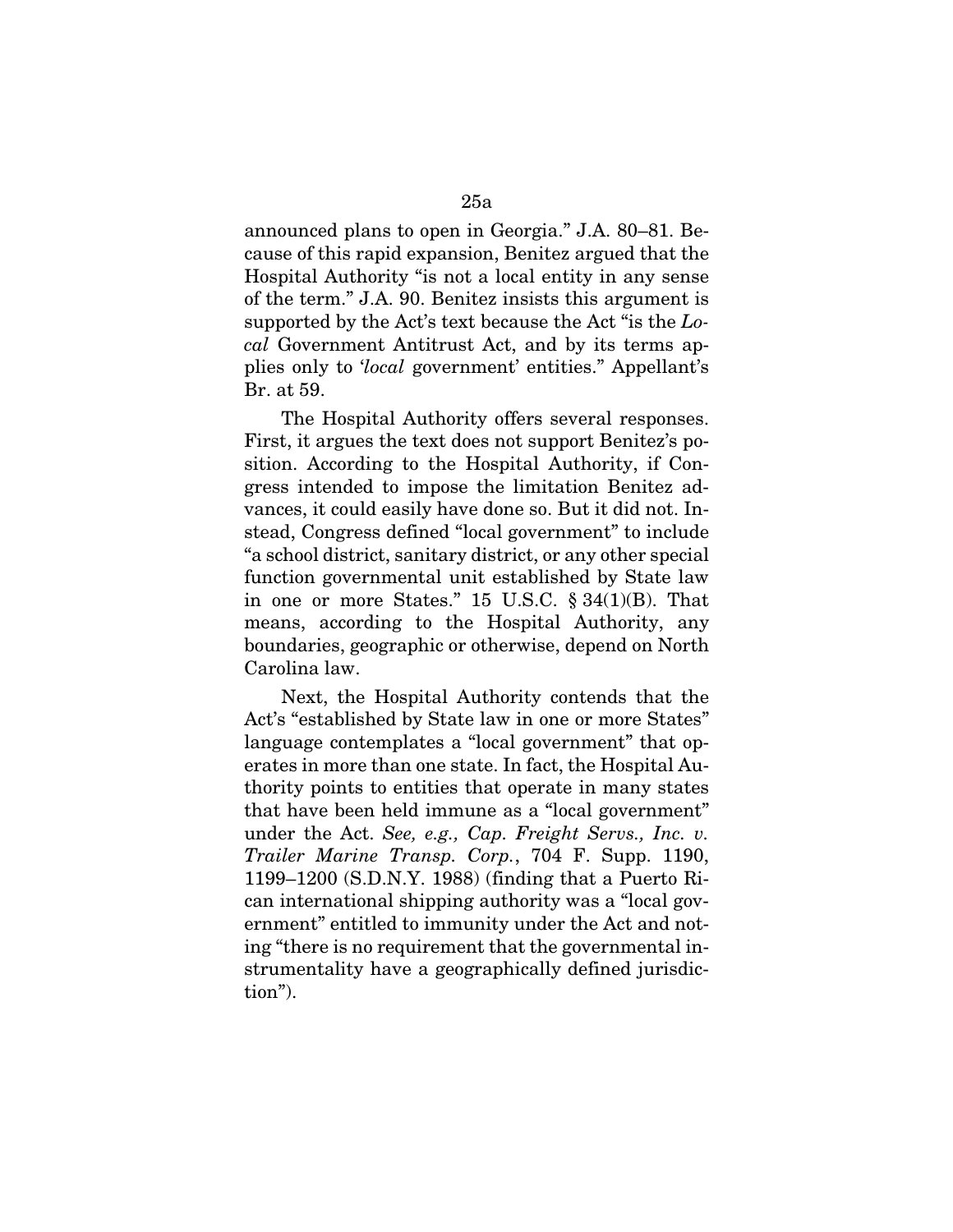After carefully considering the parties' arguments, we acknowledge that Benitez's argument has some initial appeal. It does seem unusual for an organization of the geographic and financial scope of the Hospital Authority to qualify as a "local government." The problem with this argument, however, is that the language of the Act does not support it. The text asks only whether an organization qualifies as a "local government," as defined by the Act. And that determination requires examining the state law applicable to the entity's creation. *See* 15 U.S.C. § 34(1)(B) (defining "local government" to include various entities "established by State law in one or more States"). As with Benitez's other argument, he asks us to re-write the Act to impose a limitation it does not currently contain.

And even if we were to adopt Benitez's position, how would we determine the boundaries of a "local government"? If an organization was able to simply outgrow the Act's protection, what would be the lines that would disqualify it? Would they be financially based? That would be difficult given that the revenues of some cities, which are clearly "local government[s]" under the Act, dwarf those of the Hospital Authority.10 Or would the limitations be geographic? If so, would an entity cease to be "local" if it grew beyond the city or county that created it, even if allowed by state law? Would any growth beyond those borders be

<sup>10</sup> For example, New York City's budget in 2017 was approximately \$85 billion. *Understanding New York City's Budget A Guide*, New York City Independent Budget Office at 2, https://www.ibo.nyc.ny.us/iboreports/understandingthebudget.pdf.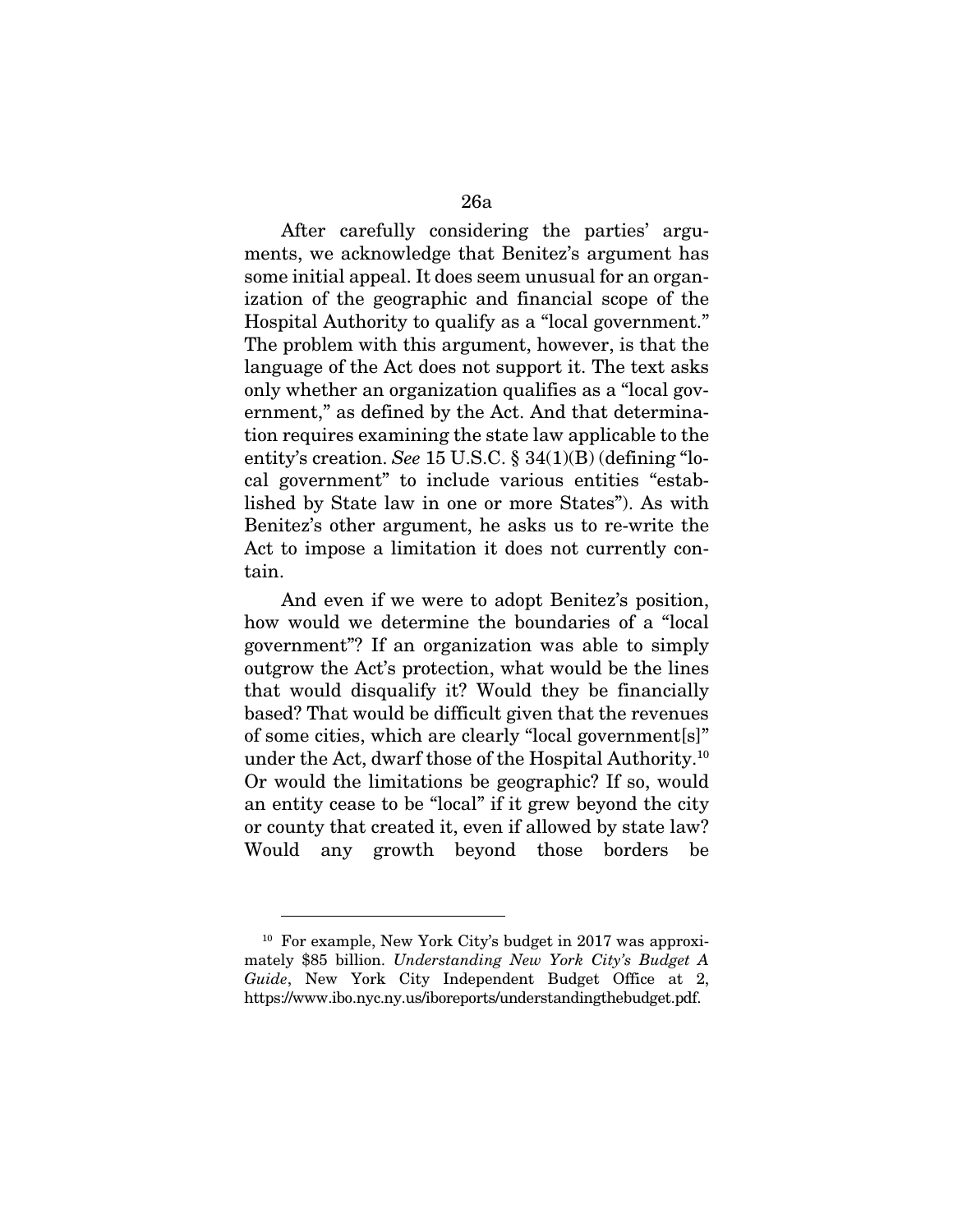disqualifying? Or would it require going into another state? In other words, how much growth is too much?

The answers to these questions involve complex policy considerations. Navigating these considerations is the work of lawmakers, not judges. It may make eminent sense to amend the Act to impose some sort of limitation beyond which an entity could no longer qualify as a "local government." But if that is to be done, it should be done by Congress, not us. Thus, we reject Benitez's argument that the Hospital Authority has outgrown its status as a "local government."

But our decision is limited to Benitez's argument. Benitez does not allege, for example, that the Hospital Authority is operating outside the purview of a its statutory authority under North Carolina law or even that it committed anticompetitive acts outside of the local area where it was created. Indeed, as the Hospital Authority pointed out at oral argument, both Benitez's treatment and the alleged anti-competitive activity took place in the Charlotte area. Because of that, Benitez's allegations involve only "local" conduct.

There may be circumstances where a "special function governmental unit" does not enjoy the Act's immunity. For example, if Benitez alleged that the Hospital Authority was operating in contravention of North Carolina law or if the Hospital Authority was sued in Georgia involving alleged anticompetitive conduct in a Georgia geographic market, we might reach a different conclusion. But since those issues are not presented to us, we express no view on them and leave them for another day.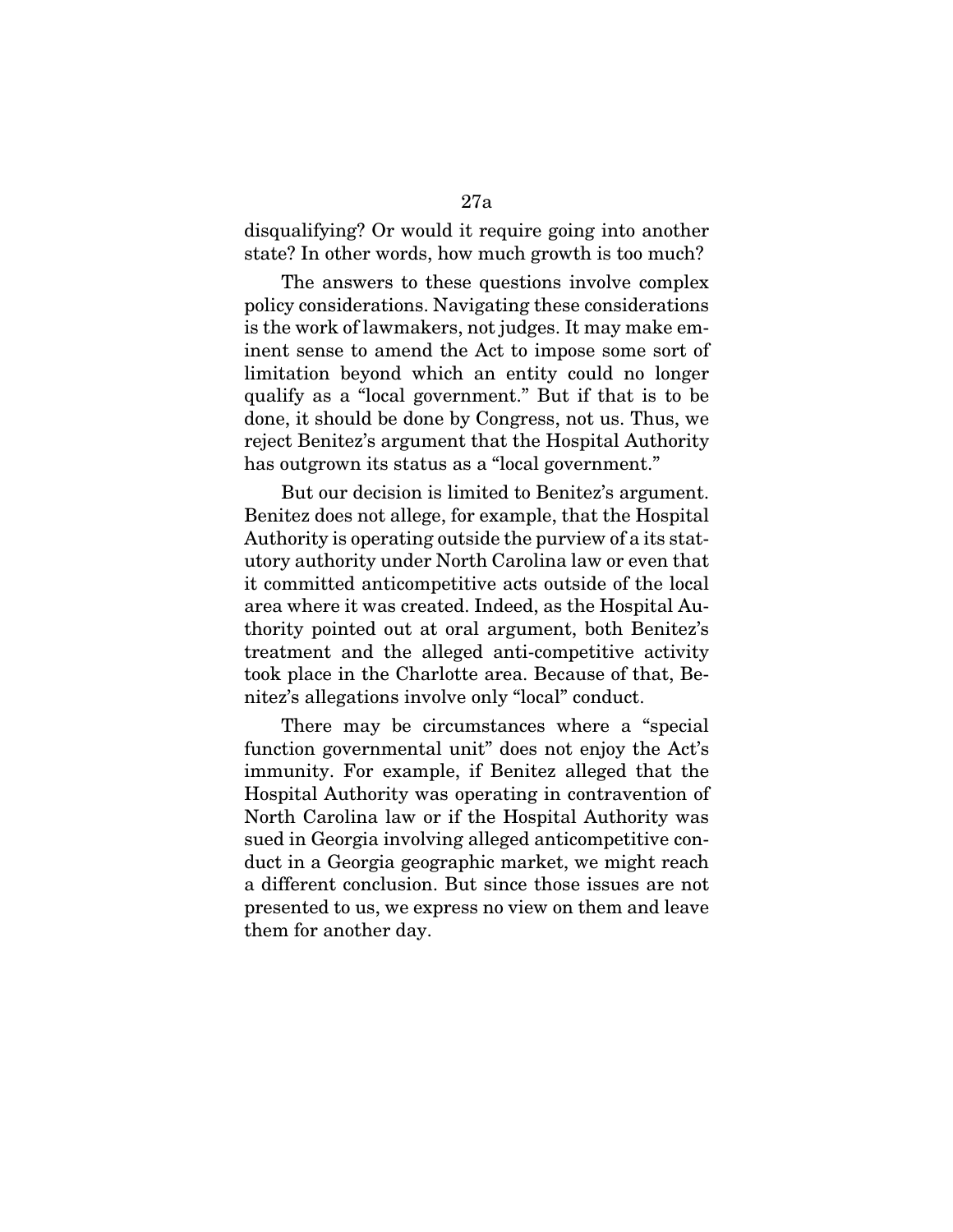### 28a

# III.

For the reasons stated above, we agree with the district court that the Hospital Authority is a "special function governmental unit" and, therefore, a "local government" under the Act. Accordingly, the district court's order is

*AFFIRMED.*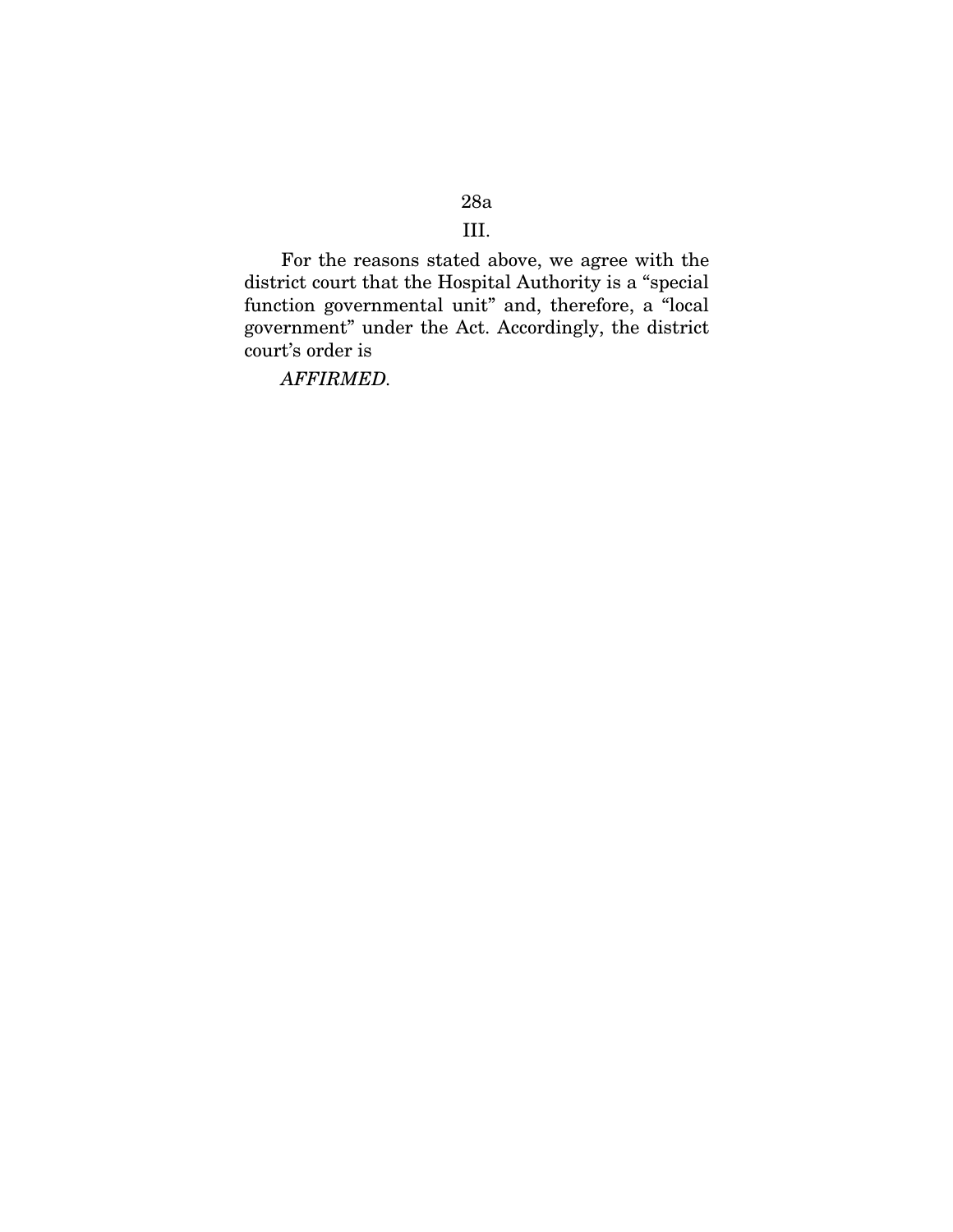#### 29a

# APPENDIX B \_\_\_\_\_\_\_\_\_\_\_\_\_\_\_\_\_\_\_\_\_\_\_\_\_\_\_\_\_\_\_\_

# UNITED STATES DISTRICT COURT WESTERN DISTRICT OF NORTH CAROLINA CHARLOTTE DIVISION

No. 3:18-cv-00095-RJC-DCK \_\_\_\_\_\_\_\_\_\_\_\_\_\_\_\_\_\_\_\_\_\_\_\_\_\_\_\_\_\_\_\_

\_\_\_\_\_\_\_\_\_\_\_\_\_\_\_\_\_\_\_\_\_\_\_\_\_\_\_\_\_\_\_\_

RAYMOND BENITEZ, individually and on behalf of all others similarly situated, *Plaintiff*,

 $v<sub>r</sub>$ 

THE CHARLOTTE-MECKLENBURG HOSPITAL AUTHORITY, d/b/a Carolinas HealthCare System, d/b/a Atrium Health, *Defendant*.

## ORDER \_\_\_\_\_\_\_\_\_\_\_\_\_\_\_\_\_\_\_\_\_\_\_\_\_\_\_\_\_\_\_\_

\_\_\_\_\_\_\_\_\_\_\_\_\_\_\_\_\_\_\_\_\_\_\_\_\_\_\_\_\_\_\_\_

THIS MATTER comes before the Court on Charlotte-Mecklenburg Hospital Authority's ("Defendant") Motion for Judgment on the Pleadings, (Doc. No. 22), and the parties' associated briefs and exhibits, (Doc. Nos. 16, 20–21, 23, 29–30, 47). Having been fully briefed, the matter is now ripe for adjudication.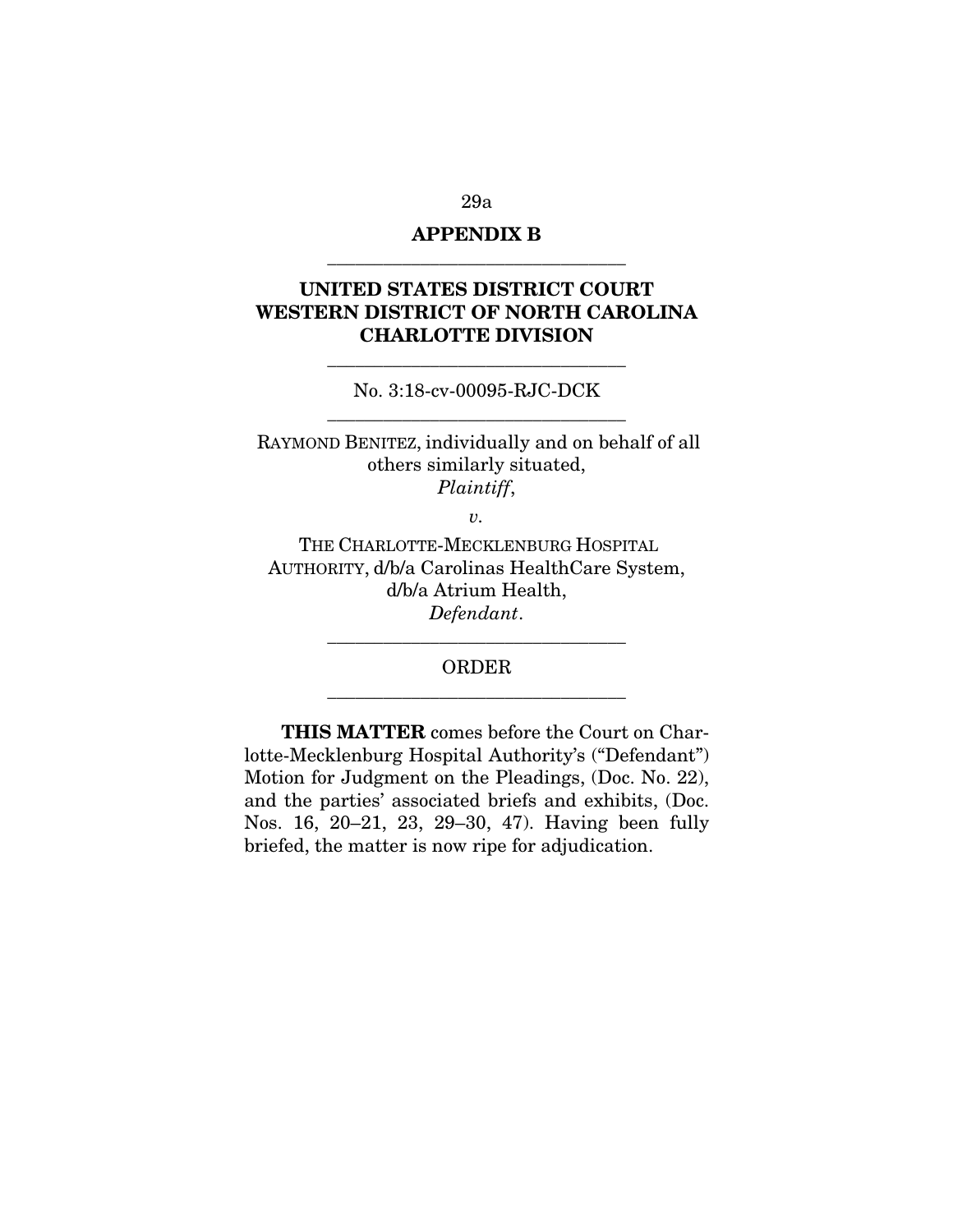### I. BACKGROUND

### A. The Governments' Suit

This is the second time this Court confronts this set of facts.<sup>1</sup> On June 19, 2016, the United States Department of Justice and the State of North Carolina ("the Governments") filed suit against the Charlotte-Mecklenburg Hospital Authority d/b/a Carolinas HealthCare System and Atrium Health ("Defendant" or "Atrium") seeking injunctive relief. Doc. No. 1: "Governments' Complaint," *United States v. Charlotte-Mecklenburg Hosp. Auth.*, No. 3:16-cv-311 (W.D.N.C. June 19, 2016) [hereinafter the Governments' suit]. Defendant is a North Carolina not-for-profit corporation providing healthcare services with its principal place of business in Charlotte. (*Id.* ¶ 1). Its flagship facility is Carolinas Medical Center, a large general acute-care hospital located in downtown Charlotte. (*Id.*). Defendant also operates nine other general acute-care hospitals in the Charlotte area. (*Id.*). The Governments brought a civil antitrust action to enjoin Defendant "from using unlawful contract restrictions

<sup>1</sup> Additionally, there is a third lawsuit currently pending in the North Carolina Business Court. *DiCesare v. Charlotte-Mecklenburg Hospital Authority*, No. 16-CVS-164043 (N.C. Sept. 9, 2016). This state class action alleges violations of North Carolina law filed on behalf of residents of North Carolina who paid premiums to insurance companies that had Defendant in its network. Plaintiffs bring two claims against Defendant there: (1) contract, combination, or conspiracy in restraint of trade in violation of N.C. Gen. Stat. §§ 75-1 and 75-2; and (2) monopolization in violation of Article I, Section 34 of the North Carolina Constitution and N.C. Gen. Stat. §§ 75-1.1, 75-2, and 75-2.1. Doc. No. 1: Complaint, *DiCesare v. Charlotte-Mecklenburg Hospital Authority*, No. 16-CVS-164043 (N.C. Sept. 9, 2016).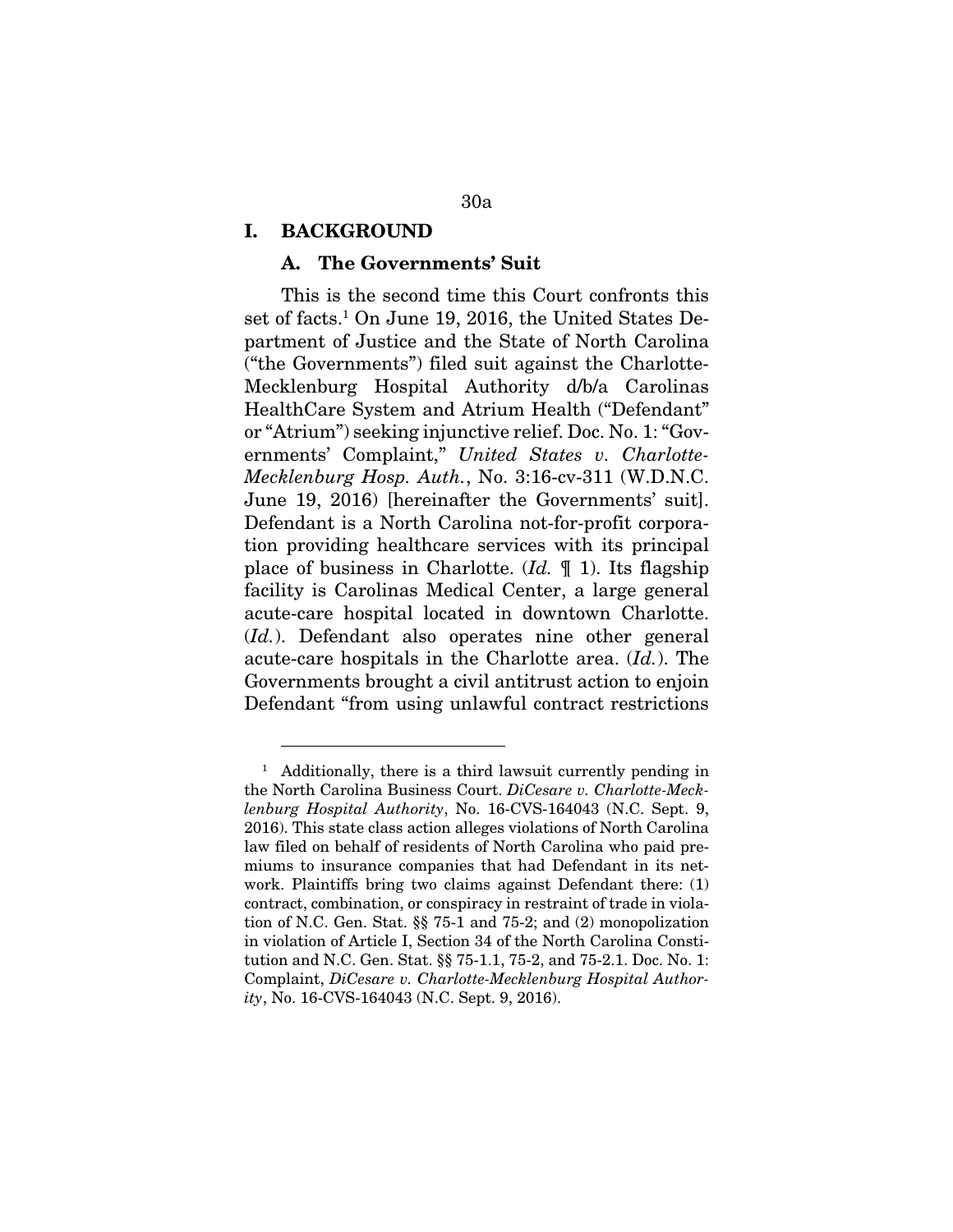that prohibit commercial health insurers in the Charlotte area from offering patients financial benefits to use less-expensive healthcare services offered by [Atrium's] competitors." (*Id.* at 1). The Governments contend that "[t]hese steering restrictions<sup>2</sup> reduce competition resulting in harm to Charlotte area consumers, employers, and insurers." (*Id.*). The Governments' suit remains pending in this Court.

#### B. The Current Suit

Between July 4 and July 10, 2016, Raymond Benitez ("Plaintiff"), a Charlotte resident, used Atrium general acute care inpatient hospital services<sup>3</sup> for seven overnight stays. (Doc. No. 1 ¶ 3, *Benitez v. The Charlotte-Mecklenburg Hosp. Auth.*, 3:18-cv-95 (W.D.N.C. Feb. 28, 2018) (i.e., the instant suit)).

(Doc. No. 1 ¶ 14); Doc. No. 1 ¶ 7, *United States v. Charlotte-Mecklenburg Hosp. Auth.*, No. 3:16-cv-311 (W.D.N.C. June 19, 2016).

<sup>3</sup> "Acute inpatient hospital services consist of a broad group of medical and surgical diagnostic and treatment services that include a patient's overnight stay in the hospital." (Doc. No. 1 ¶ 20).

<sup>2</sup> "Steering is a method by which insurers offer consumers of healthcare services options to reduce some of their healthcare expenses. Steering typically occurs when an insurer offers consumers a financial incentive to use a lower-cost provider or lower-cost provider network, in order to lower their healthcare expenses." (Doc. No. 1 ¶ 12). The Governments and Plaintiff allege the following:

To protect itself against steering that would induce price competition and potentially require [Atrium] to lower its high prices, [Atrium] has imposed steering restrictions in its contracts with insurers. These restrictions impede insurers from providing financial incentives to patients to encourage them to consider utilizing lower-cost but comparable or higher quality alternative healthcare providers.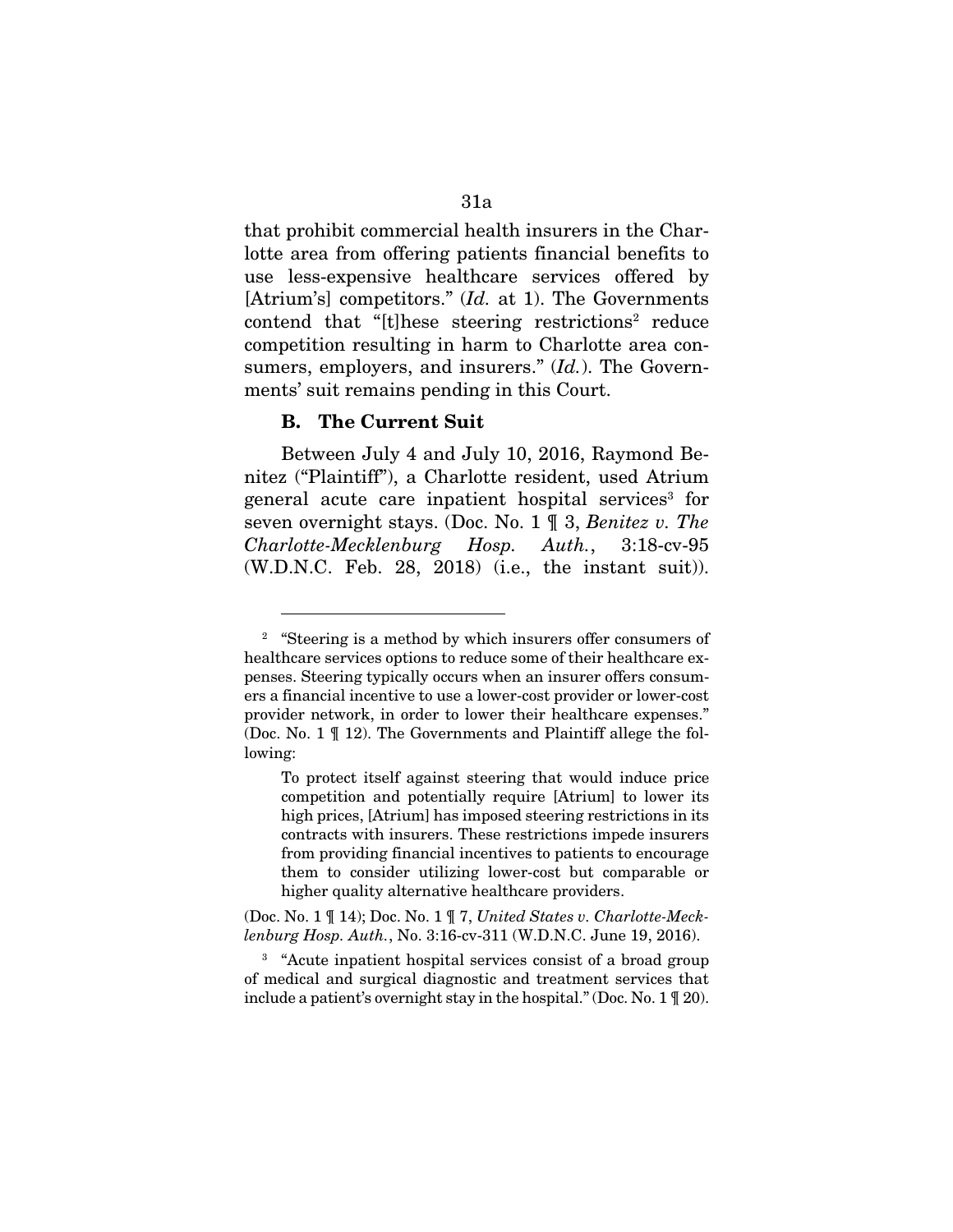Plaintiff sought treatment at Atrium's flagship facility. At the time services were rendered, Plaintiff was the dependent of Estelvina Coroas—a policy holder who was insured under a health insurance policy issued under an agreement between Tyson Foods (i.e., the insured's employer) and Blue Advantage Administrators of Arkansas ("Blue Advantage"), an operating division of Arkansas Blue Cross and Blue Shield. (Doc. No. 20: Ex. 1). Plaintiff incurred charges for his healthcare services. (*Id.*). While insurance covered most of these charges, Plaintiff paid Atrium \$3,440.36 as a co-insurance payment. (Doc. No. 1 ¶¶ 3, 39) ("A co-insurance payment is the percentage of the bill for inpatient medical services paid directly by the insured inpatient consumer, with the rest paid by the insurance company.").

At the time Plaintiff received services from Atrium, Defendant had a separate contract—a Network Participation Agreement, (Doc. No. 21: Ex. 5) with Blue Cross Blue Shield North Carolina ("BCBSNC"). The Network Participation Agreement required Atrium to treat any person presenting a "Blue Card" as a member. A Blue Card establishes evidence of coverage through an affiliated Blue Cross health plan. Under the terms of the Network Participation Agreement, Atrium treated Plaintiff as a Member of BCBSNC, which gave Plaintiff access to the discounted rates negotiated by BCBSNC with Defendant. (Doc. No. 21). The primary policy on those records is BCBS OOS PPO4 ("Blue Cross Blue Shield Out of

<sup>4</sup> A PPO designates that this is a broad network plan which has participating providers who provide healthcare at prenegotiated rates and discounts.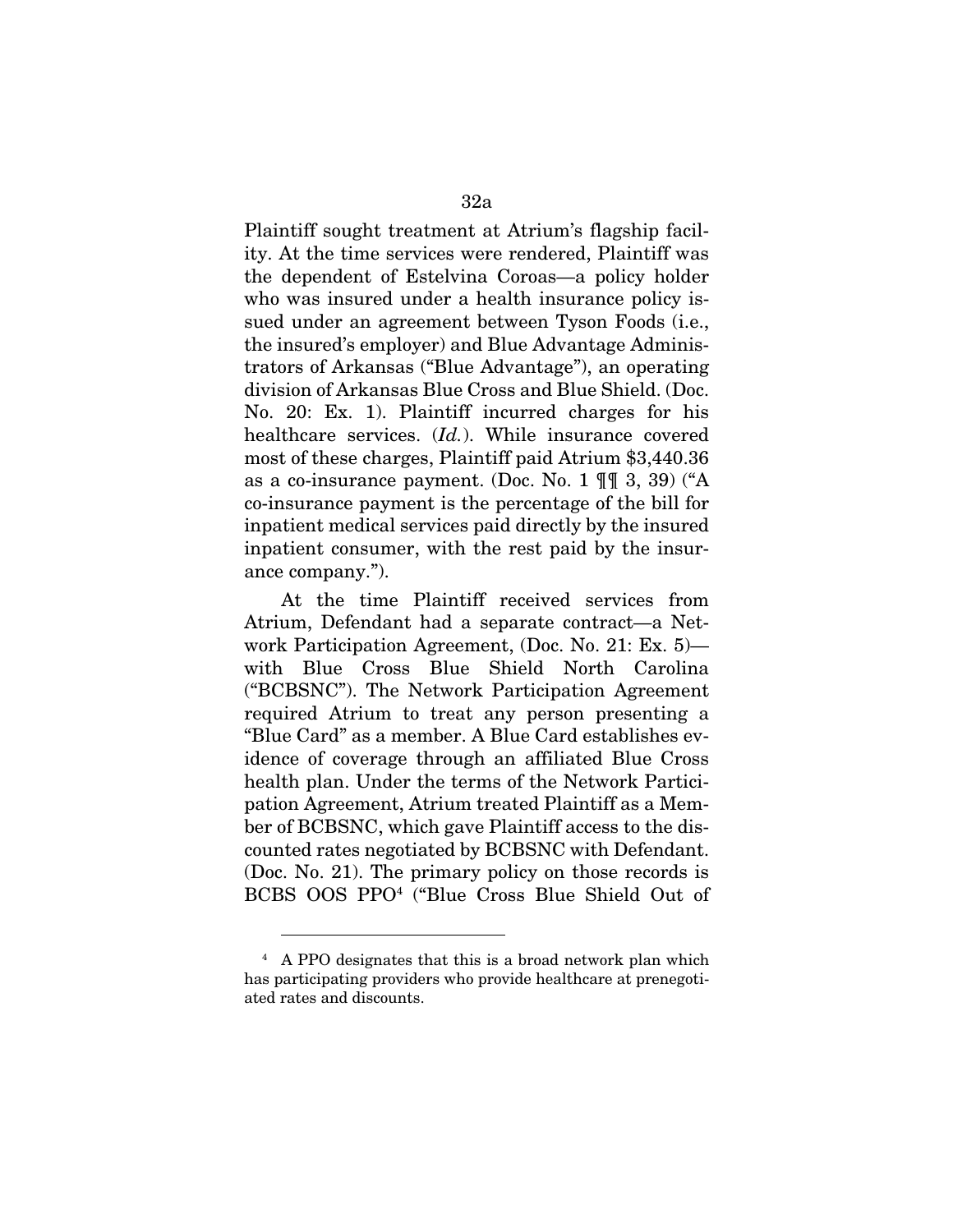State Preferred Provider Organization"). (Doc. No. 20). The Network Participation Agreement authorizes Defendant to seek the collection of any deductibles or copayments, which are determined by the "Benefit Plan"— "the particular set of health benefits and services provided or administered by [BCBSNC] that is issued to an individual or to a Group." (Doc. No. 21 at 3). Defendant does not set deductible or copayment prices; rather, the insurers establish these costs.

Plaintiff's central allegation, derivative from the Governments' suit, is that Atrium's anti-competitive steering restrictions drove up prices for inpatient services and thus inflated the amount of co-insurance he paid. Plaintiff identifies the relevant product market as "[t]he sale of general acute care inpatient hospital services to insurers ('acute inpatient hospital services')" and the relevant geographic market as "no larger than the Charlotte area." (*Id.* ¶ 18).

On February 28, 2018—almost two years after the Governments filed suit seeking injunctive relief against Defendant—Plaintiff commenced the instant suit against Defendant on behalf of himself and all others similarly situated. (Doc. No. 1). In this proposed class action for restraint of trade, Plaintiff seeks classwide damages and injunctive relief under Section One of the Sherman Act, 15 U.S.C. § 1, and Sections 4 and 16 of the Clayton Act, 15 U.S.C. §§ 15, 26, against Defendant. (Doc. No. 1). The only difference between the requested relief in Plaintiff's suit as compared to the Governments' is that Plaintiff also seeks monetary damages for Defendant's alleged antitrust violations.

In his Complaint, Plaintiff references the Governments' preexisting case and acknowledges that he "relies, in part, on the [Governments'] thorough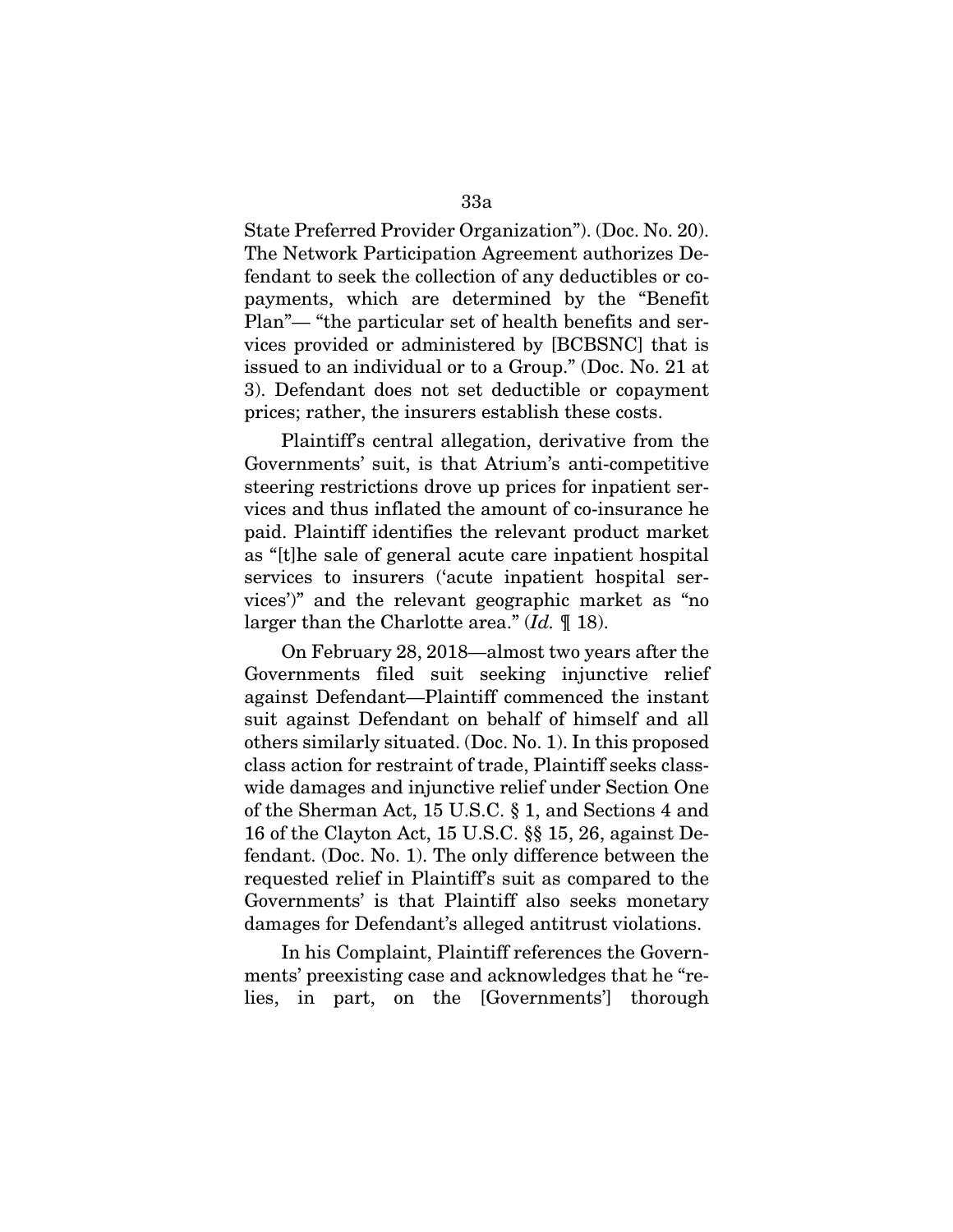assessments of the [Atrium] restraint of trade and their conclusions as to what constitutes the public interest." (*Id.* ¶ 17). Plaintiff characterizes the instant suit as a "related action seek[ing] a remedy for consumers, who, as a result of [Atrium's] unlawful conduct, have been forced to pay [Atrium] above-competitive prices for inpatient services through co-insurance payments and other direct payments." (*Id.* ¶ 2). Plaintiff seeks treble damages under 15 U.S.C. § 15 as recompense for the alleged violations of the Sherman Act and injunctive relief to enjoin Defendant from continuing to use and implement anti-steering provisions in its contracts with insurers.

### II. LEGAL STANDARD

Rule 12(c) motions are governed by the same standard as motions brought under Rule 12(b)(6). *Occupy Columbia v. Haley*, 738 F.3d 107, 115 (4th Cir. 2013). In its review of a Rule 12(b)(6) motion, "the court should accept as true all well-pleaded allegations and should view the complaint in a light most favorable to the plaintiff." *Mylan Labs Inc. v. Matakari*, 7 F.3d 1130, 1134 (4th Cir. 1993) (internal citation omitted). But the court need not accept allegations that "contradict matters properly subject to judicial notice or by exhibit." *Blankenship v. Manchin*, 471 F.3d 523, 529 (4th Cir. 2006) (quoting *Veney v. Wyche*, 293 F.3d 726, 730 (4th Cir. 2002)). The court may consider the complaint, answer, and any materials attached to those pleadings or motions for judgment on the pleadings "so long as they are integral to the complaint and authentic." *Philips v. Pitt Cnty. Mem. Hosp.*, 572 F.3d 176, 180 (4th Cir. 2009); *see also* Fed R. Civ. P. 10(c) (stating that "an exhibit to a pleading is part of the pleading for all purposes."). In contrast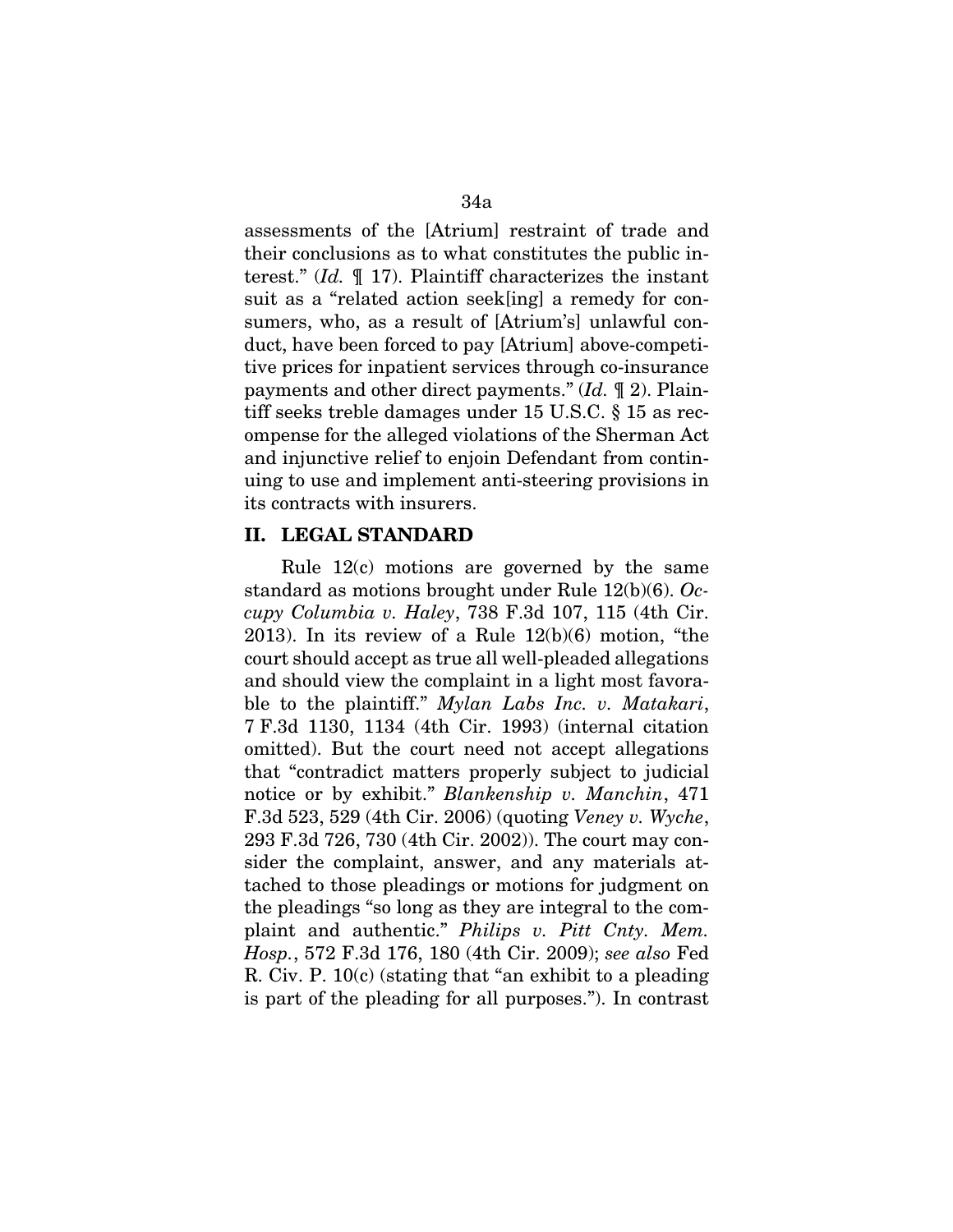to a Rule 12(b)(6) motion, the court may consider the answer as well on a motion brought pursuant to Rule 12(c). *Alexander v. City of Greensboro*, 801 F. Supp. 2d 429, 433 (M.D.N.C. 2011).

The plaintiff's "[f]actual allegations must be enough to raise a right to relief above the speculative level." *Bell Atlantic Corp. v. Twombly*, 550 U.S. 544, 555 (2007). "[O]nce a claim has been stated adequately, it may be supported by showing any set of facts consistent with the allegations in the complaint." *Id.* at 563. A complaint attacked by a Rule 12(b)(6) motion to dismiss will survive if it contains sufficient factual matter, accepted as true, to "state a claim to relief that is plausible on its face." *Ashcroft v. Iqbal*, 556 U.S. 662, 678 (2009) (quoting *Twombly*, 550 U.S. at 570). "A claim has facial plausibility when the plaintiff pleads factual content that allows the court to draw the reasonable inference that the defendant is liable for the misconduct alleged." *Id.* at 678. Thus, the applicable test on a motion for judgment on the pleadings is whether, when viewed in the light most favorable to the party against whom the motion is made, genuine issues of material fact remain or whether the case can be decided as a matter of law. *Alexander*, 801 F. Supp. 2d at 433.

### III. DISCUSSION

Defendant moves for judgment on the pleadings on two grounds: (1) the Local Government Antitrust Act of 1984 ("LGAA"), 15 U.S.C. § 34 *et seq.*, and the "indirect purchaser" rule of *Illinois Brick Co. v. Illinois*, 431 U.S. 720 (1977), bar Plaintiff's claim for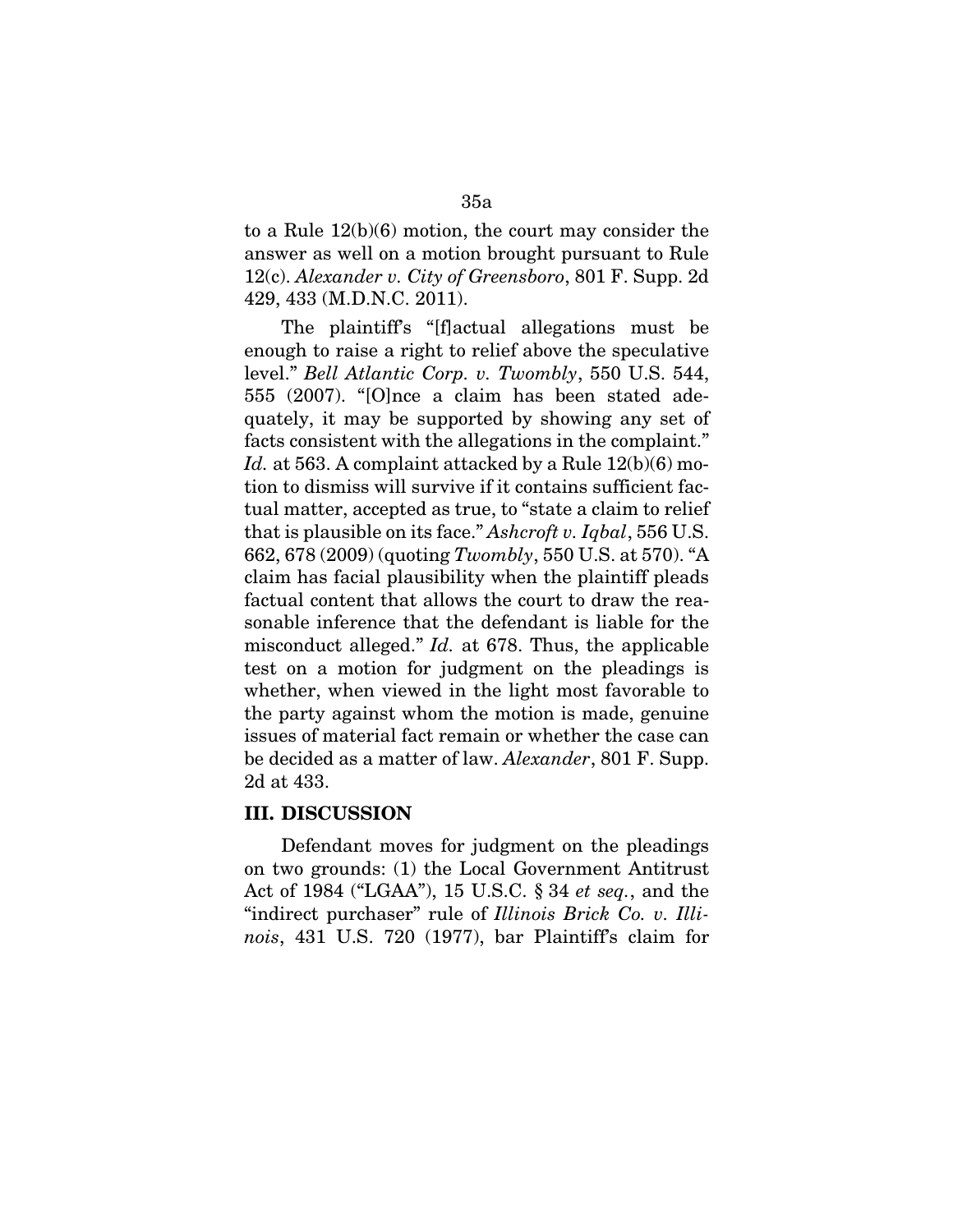monetary damages<sup>5</sup> and  $(2)$  the doctrine of duplicative litigation and concepts of antitrust standing<sup>6</sup> bar Plaintiff's claim for injunctive relief. The Court addresses each argument in turn.

### A. The LGAA Bars Plaintiff's Claim for Monetary Damages.

Under the LGAA, local governments are statutorily immune from antitrust claims seeking monetary damages brought under Section 4 of the Clayton Act, 15 U.S.C. § 15, when acting in an official capacity. 15 U.S.C. § 35(a) ("No damages, interest on damages, costs, or attorney's fees may be recovered under section 4, 4A, or 4C of the Clayton Act (15 U.S.C. 15, 15a, or 15c) from any local government, or official or employee thereof acting in an official capacity."). "The Senate Report concluded that it was necessary to enact a statute that would "allow local governments to go about their daily functions without the paralyzing fear of antitrust lawsuits." *Sandcrest Outpatient Servs., P.A. v. Cumberland Cty. Hosp. Sys., Inc.*, 853 F.2d 1139, 1142 (4th Cir. 1988) (quoting S. Rep. No. 593, 98th Cong., 2d Sess. 2 (1984)).

The LGAA specifies that the term "local government" includes "a school district, sanitary district, or any other special function governmental unit established by State law in one or more States." *Id.* § 34.

<sup>5</sup> Because the Court finds that the LGAA bars Plaintiff's claim for monetary damages, it does not address Defendant's *Illinois Brick* argument.

<sup>6</sup> Also, because the Court finds that this suit is duplicative of the Governments' preexisting suit and thus chooses to stay the instant action until the Governments' suit is resolved, it need not reach Defendant's standing argument either.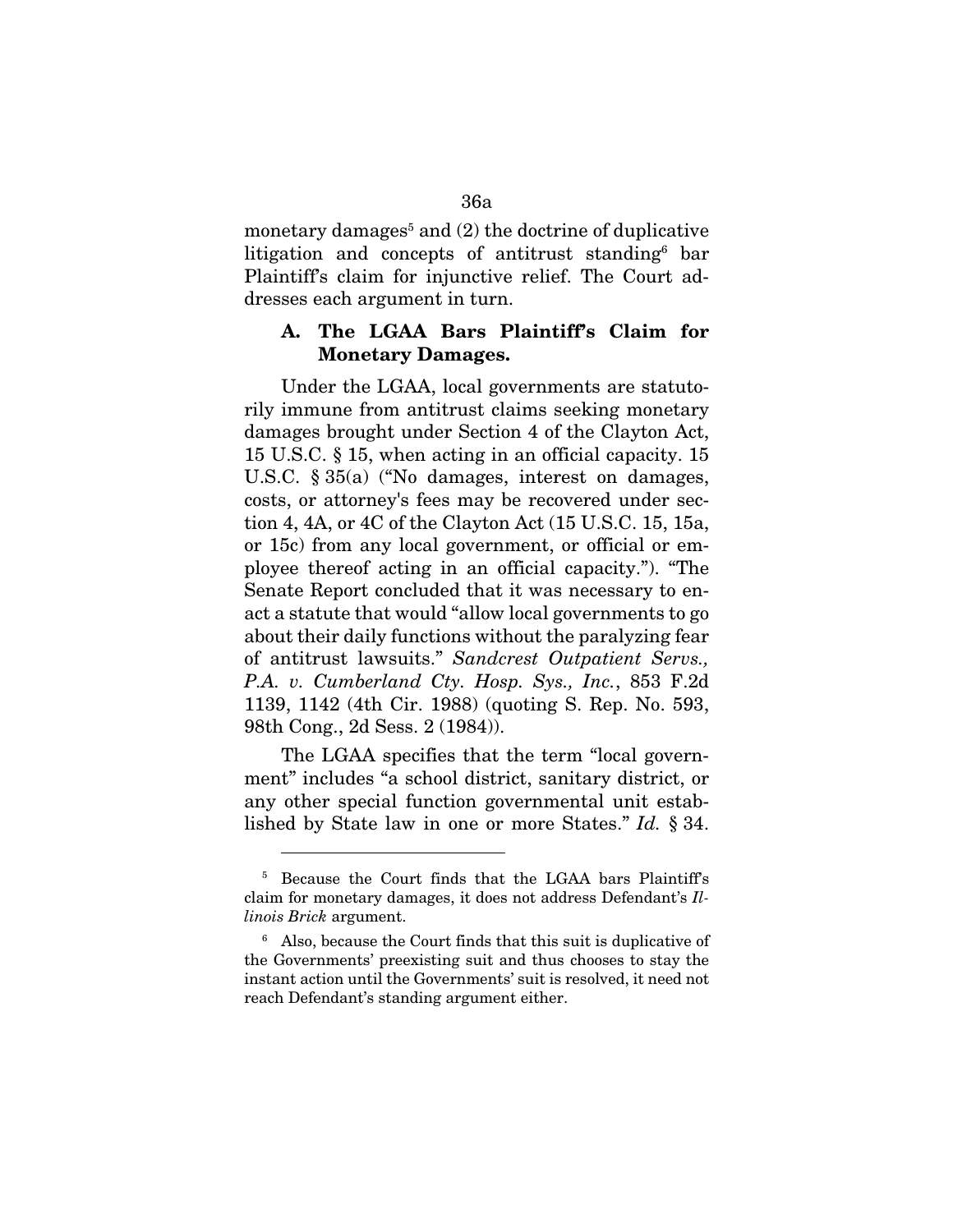Courts have noted that the LGAA's language is "explicitly inclusive, not exclusive," and is to be broadly construed to apply to all aspects of local government entities' decision making. *E.g., Zapata Gulf Marine Corp. v. Puerto Rico Mar. Shipping Auth.*, 682 F. Supp. 1345, 1351 (E.D. La. 1988). "As such, the LGAA makes no distinction between a local government's 'proprietary' and 'governmental' activities. It applies even when the local government acts as a market participant." *United Nat'l Maint., Inc. v. San Diego Convention Ctr. Corp., Inc.*, No. 07-CV-2172-AJB, 2012 WL 12845620, at \*4 (S.D. Cal. Sept. 5, 2012) (quoting *Palm Springs Med. Clinic, Inc. v. Desert Hospital*, 628 F. Supp. 454, 457 n.2, 458 n.3 (C.D. Cal. 1986)), *aff'd sub nom. United Nat'l Maint., Inc. v. San Diego Convention Ctr., Inc*., 766 F.3d 1002 (9th Cir. 2014). The determination of whether something qualifies as a "special function governmental unit" turns on the state law at issue. 15 U.S.C. § 34(b) (establishing that the LGAA applies to special function governmental units "established by State law"); *see Tarabishi v. McAlester Regional Hosp*., 951 F.2d 1558, 1566 (10th Cir. 1991) (analyzing "the question of the character of a local entity under the LGAA" in part as "a question of state law").

Here, Defendant was created under Chapter 131E of the North Carolina General Statutes (hereinafter, Chapter 131E) as a public hospital authority—"a North Carolina not-for-profit corporation providing healthcare services with its principal place of business in Charlotte." (Doc. No. 1 ¶ 4; Doc. No. 16 ¶ 4). Under the N.C. Hospital Authorities Act, § 131E, Art. 2, Pt. B, Defendant is "a public body and a body corporate and politic organized under [North Carolina law]."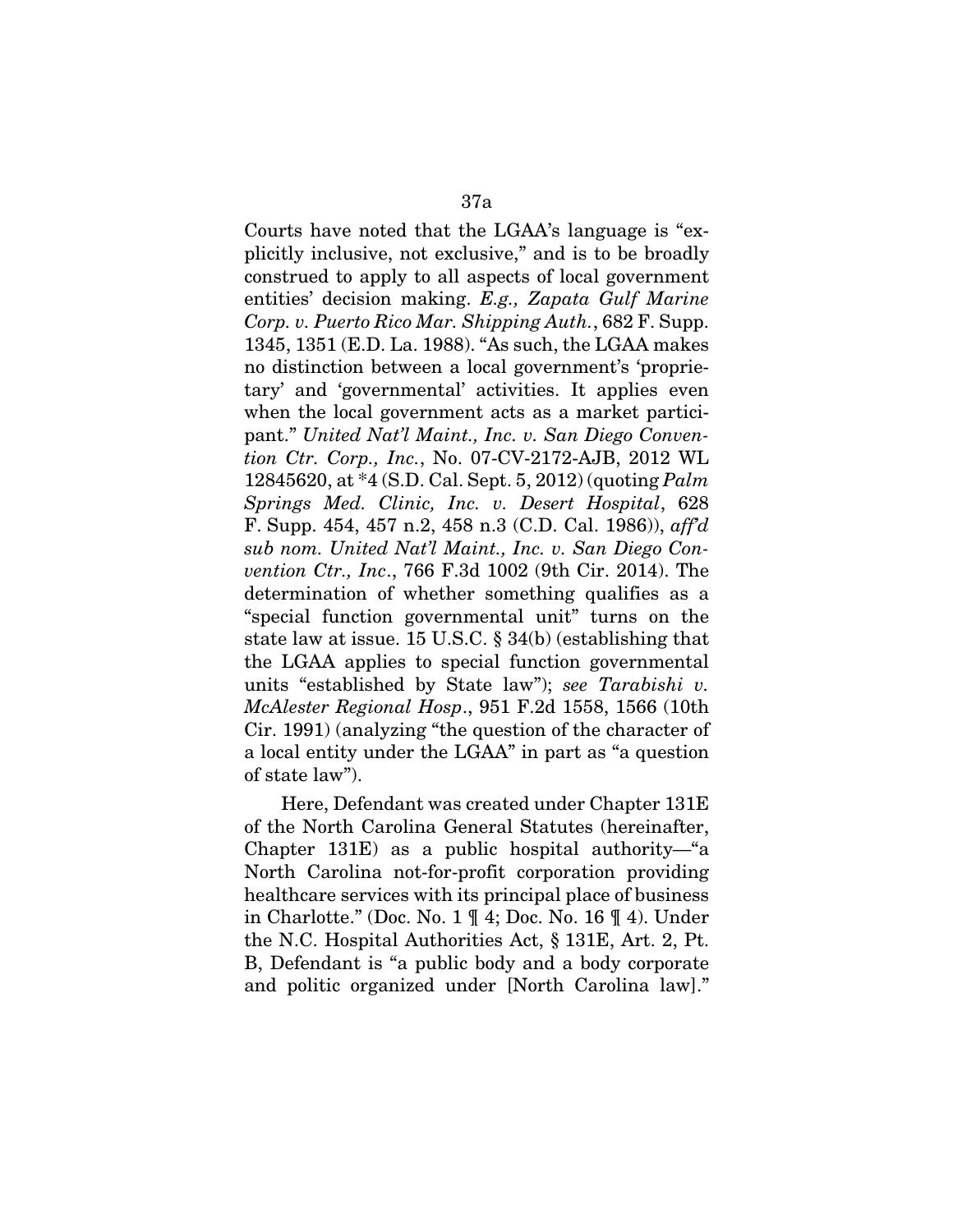N.C. Gen. Stat. § 131E-16(14). North Carolina courts have explained that the designation of "body politic" under other North Carolina statutes "connote[s] a body acting as government; *i.e.* exercising powers which pertain exclusively to a government." *Student Bar Ass'n Bd. of Governors, of Sch. Of Law, Univ. of N.C. Chapel Hill v. Byrd*, 239 S.E.2d 415, 420 (1977). Municipal hospitals are also authorized under Chapter 131E as another form of a public hospital created by state law. N.C. Gen. Stat. § 131E, Art. 2, Pt. 1. Under Chapter 131E, municipal hospitals and hospital authorities have similar privileges, authorities, and powers—powers which are typically characterized as governmental powers.7 Notably, Chapter 131E gives hospital authorities the power to "act as an agent for the federal, State or local government in connection with the acquisition, construction, operation or management of a hospital facility, or any part thereof." *Id.* § 131E-23(a)(21). Hospitals formed under Chapter 131E are created to further public purposes. "A hospital authority may be created whenever a city council or a county board of commissioners finds and adopts a resolution finding that it is in the interest of the public health and welfare to create a hospital authority." N.C. Gen. Stat. § 131E-17(a).

<sup>7</sup> *Compare* N.C. Gen. Stat. § 131E-7, -10, -12, *with* § 131E-17, -23, -24, -26. Some of these powers include the power to (1) construct and maintain hospitals, (2) issue bonds, (3) acquire real or personal property, (4) establish a fee schedule for services received from hospital facilities and make the services available regardless of ability to pay, (5) contract with other governmental or public agencies, (6) lease any hospital facility to a nonprofit corporation, and (7) to exercise the power of eminent domain to acquire real property.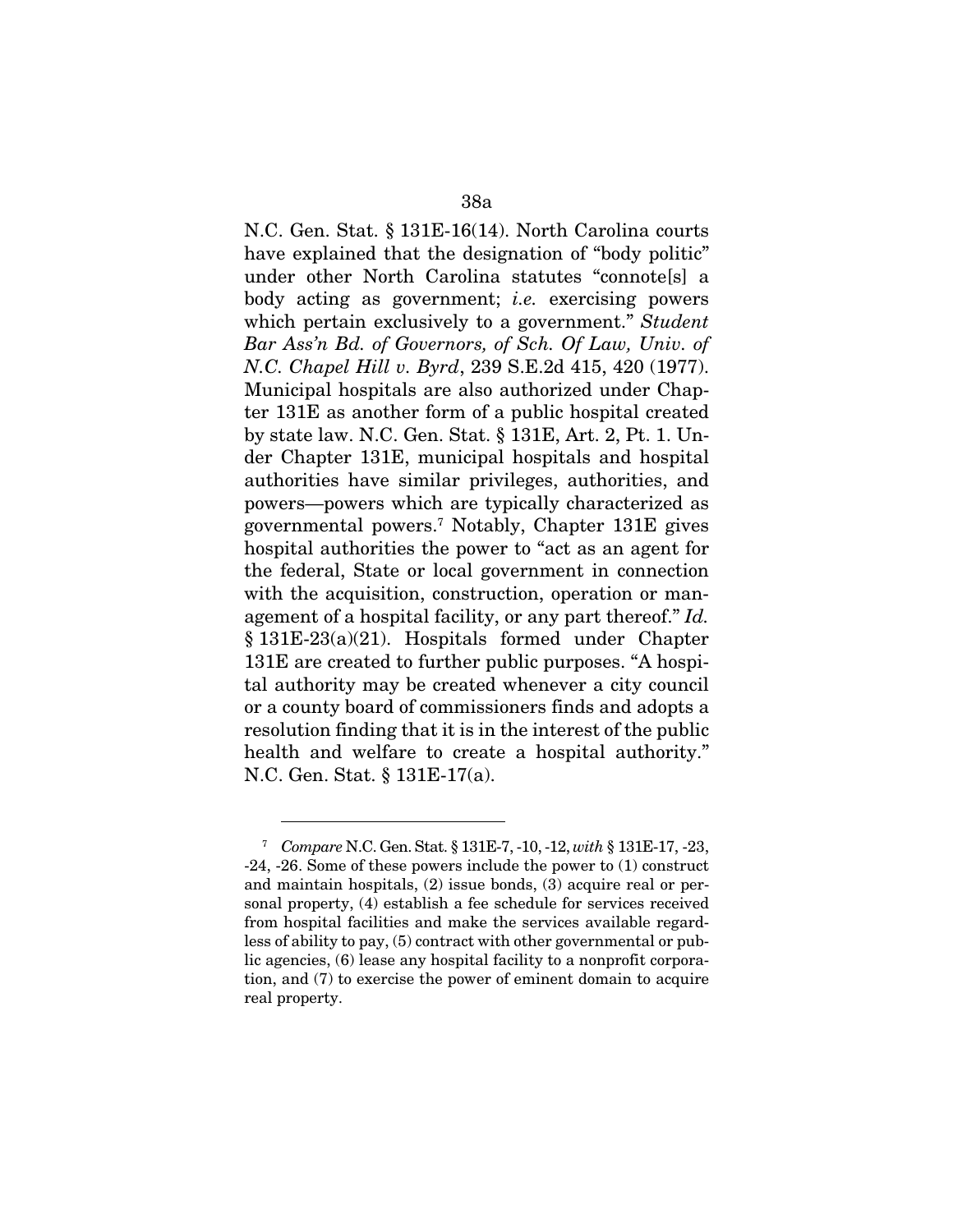Previously, the Fourth Circuit has granted absolute immunity from antitrust damages to a municipal hospital established under Chapter 131E, upholding the determination that the hospital qualified as a "special function government unit" under the LGAA. *Sandcrest Outpatient Servs. v. Cumberland Cty. Hosp. Sys., Inc*., 853 F.2d 1139 (4th Cir. 1988). District courts within the Fourth Circuit—including this Court have echoed that conclusion: "the Fourth Circuit has recently given clear expression to the absolute immunity provided by the LGAA" to both county hospitals and their employees. *Cohn v. Wilkes General Hosp*., 767 F. Supp. 111, 112 (W.D.N.C. 1991); *see also*, *Advance Nursing Corp. v. S.C. Hosp. Ass'n*, 2016 WL 6157490, at \*5 (D.S.C. 2016) (granting absolute immunity from antitrust damages under the LGAA to the government hospitals). By extension, then, Defendant—as a public hospital also formed under Chapter 131E for a public purpose to benefit the health and welfare of the state—is also immune from antitrust claims seeking monetary damages. This determination is consistent with decisions from other jurisdictions considering LGAA application to other states' enabling statues for hospitals—statutes which are analogous to Chapter 131E.<sup>8</sup> These decisions have found it

<sup>8</sup> The main source Plaintiff uses to assert that Defendant is not a governmental entity undermines his argument. Plaintiff stakes almost his entire argument on a Tenth Circuit case, *Tarabashi v. McAlester Regional Hosp.*, 951 F.2d 1558 (10th Cir. 1991), interpreting an Oklahoma state law that is distinguishable from Chapter 131E. For example, the Oklahoma statute provided that a "public trust hospital" would "exist as a legal entity separate and distinct from the settlor and from the governmental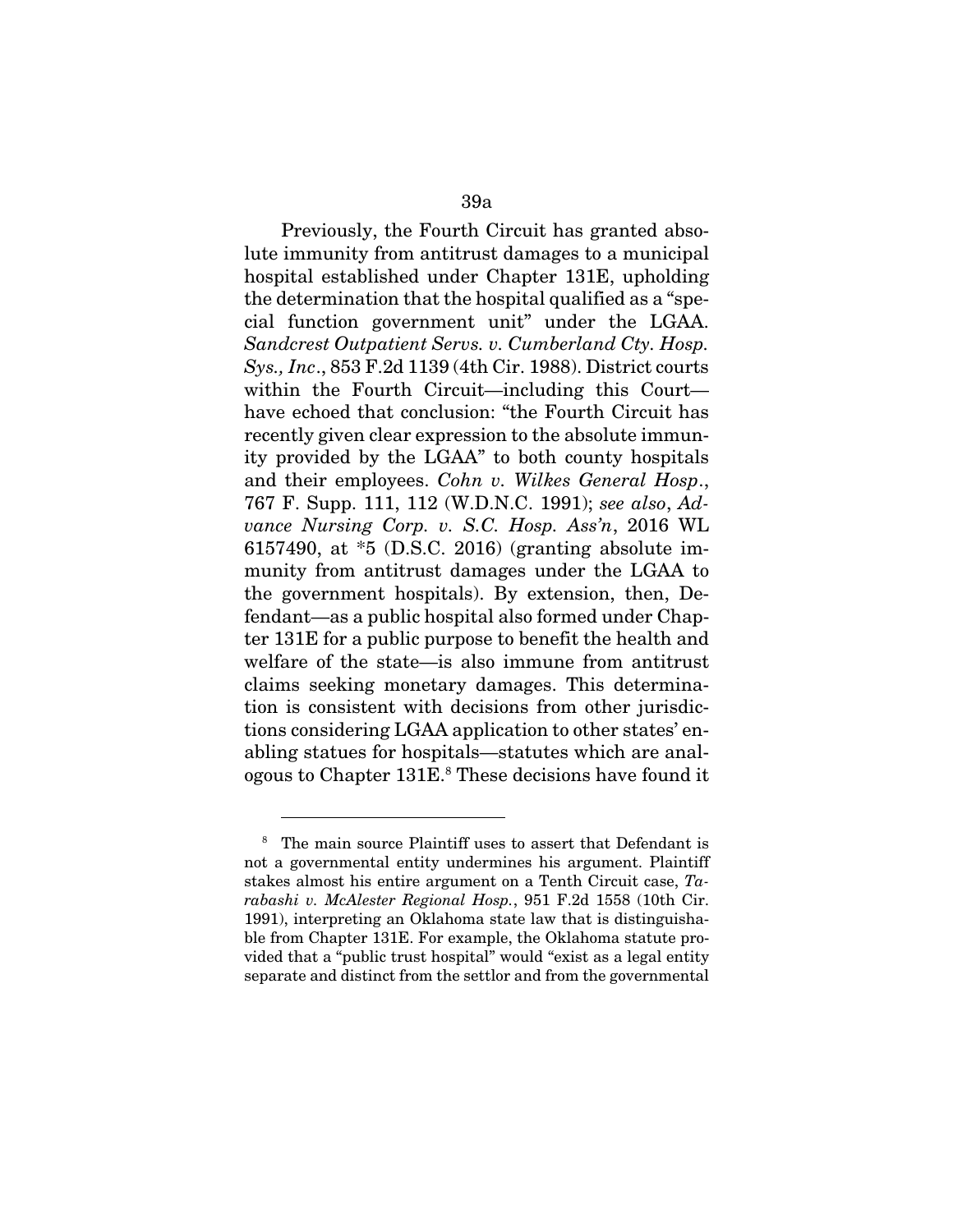instructive that the enabling statutes specifically reference the public purpose that the hospitals are to serve and have pointed to statutory language characterizing the hospitals as a "public body corporate and politic." *See, e.g.*, *Sweeney v. Athens Reg'l Med. Ctr.*, 705 F. Supp. 1556, 1561 (M.D. Ga. 1989) (applying LGAA immunity to hospital authorities in Georgia). They have also examined the powers given to hospitals under the statutes and have found LGAA immunity appropriate when those powers include the right to "exercise public and essential governmental functions." *Id.* As discussed *supra*, Defendant has such powers.

entity that is its beneficiary," but did not include any provision establishing the hospital as a "public body" or "body politic." *See* Okla. Stat. An., tit. 60, § 176.1. The hospital in *Tarabashi* was created under Oklahoma law as a "public trust hospital," and the city of McAlester was its beneficiary. *Tarabashi*, 951 F.2d at 1566. The Tenth Circuit expressly distinguished *Sandcrest* which applied LGAA immunity to a public hospital formed under Chapter 131E—*Sweeney*, and cases from other jurisdictions with enabling statutes similar to Chapter 131E, concluding that the public hospitals qualified as governmental units: "[n]one of these cases directly answers the question of whether a hospital operated as a public trust for furtherance of public functions with a city as its beneficiary should be considered a special function governmental unit." *Id.* at 1565–66. Therefore, by the Tenth Circuit's own admission, *Tarabashi* is not analogous to the case at hand. Rather, the Tenth Circuit found the plaintiff's argument persuasive that "Oklahoma law controls the question here, and thus the interpretation of the status of a hospital under the laws of other states is immaterial." *Id.* at 1564. Accordingly, the interpretation of the status of a hospital under Oklahoma law is irrelevant to the case at hand. The *Tarabashi* decision reinforces the Fourth Circuit's finding in *Sandcrest* and the Court's decision today that, under North Carolina law, the LGAA immunizes Defendant as a special function governmental unit formed under Chapter 131E.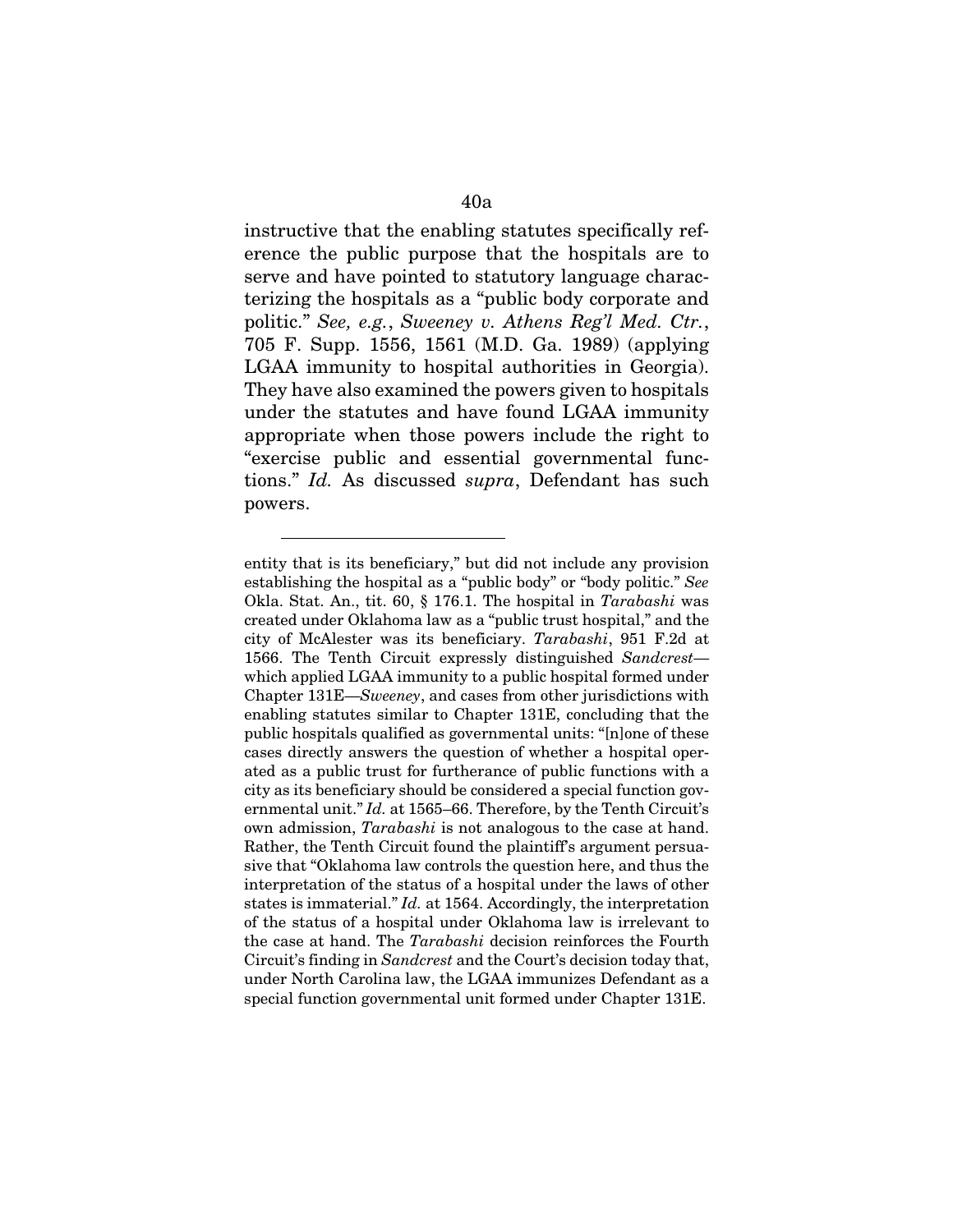The determination of whether the LGAA applies is a question of law—an "objective one[ ]" that is best made during the beginning stages of a case. *Sandcrest*, 853 F.2d at 1148, 1148 n.9 ("[A] court should strive to resolve the immunity issue as early as possible, with a minimum of expense and time to the parties."). The Fourth Circuit reasoned that waiting to determine the applicability of LGAA immunity until after broadranging discovery and a trial on the merits would vitiate the underlying purpose of the LGAA. *Id.* at 1148 ("This would be incompatible with the underlying purpose of the LGAA, that is to protect such defendants not only from damages but also from the expense and time required to litigate such a case."). Thus, the Court finds it proper to make the LGAA-immunity determination now. According to the plain text of Chapter 131E, the statute under which Defendant was formed, as well as the functions Defendant performs and powers Defendant possesses, Defendant is a special governmental unit under the LGAA. Therefore, the LGAA shields Defendant from antitrust claims for monetary damages.

### B. Injunctive Relief

"The LGAA does not extend its immunity to injunctive relief." *R. Ernest Cohn, D.C., D.A.B.C.O. v. Bond*, 953 F.2d 154, 158 (4th Cir. 1991). While the LGAA immunizes Defendant from Plaintiff's claim for monetary damages, it does not bar Plaintiff's claim for injunctive relief. In addition to his claim for monetary damages, Plaintiff also seeks injunctive relief, requesting that the Court "permanently enjoin Defendant from continuing the conspiracy and unlawful actions . . . under Section 16 of the Clayton Act, 15 U.S.C. § 26." (Doc. No. 1 at 15). That is, Plaintiff requests that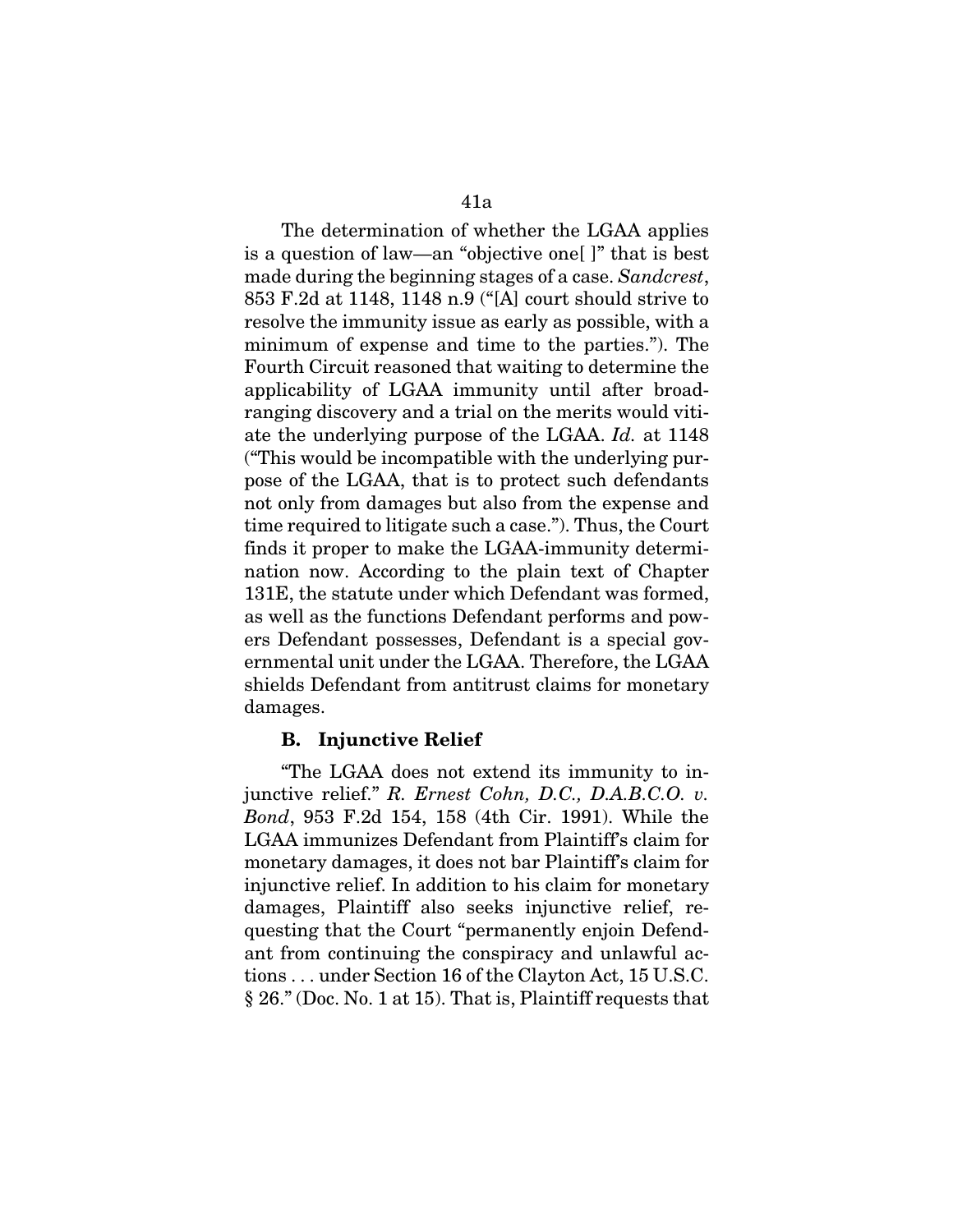Defendant be enjoined from using and enforcing antisteering provisions in its contracts with insurers. As the parties concede, Plaintiff's injunctive request is identical to the Governments' requested relief in the preexisting action currently pending in this Court. Thus, the resolution of the Governments' preexisting suit would fully resolve the matters at issue in this case.

"When two suits are pending before federal district courts, the general principle is to avoid duplicative litigation." *State Farm Life Ins. Co. v. Bolin*, No. 5:11-CV-1, 2011 WL 1810591, at \*2 (W.D.N.C. May 11, 2011). "Trial courts are afforded broad discretion in determining whether to stay or dismiss litigation in order to avoid duplicating a proceeding already pending in another federal court." *I.A. Durbin, Inc. v. Jefferson Nat. Bank*, 793 F.2d 1541, 1551–52 (11th Cir. 1986). Accordingly, in order to conserve judicial resources and avoid duplicative litigation, the Court hereby stays this later-in time-proceeding pending a resolution of the government complaint.

### IV. CONCLUSION

IT IS THEREFORE ORDERED THAT Defendant's Motion for Judgment on the Pleadings, (Doc. No. 22), is GRANTED IN PART and STAYED IN PART. Specifically, Plaintiff's claim for monetary damages under Section 4 of the Clayton Act, 15 U.S.C. § 15, is DISMISSED. Plaintiff's claim for injunctive relief is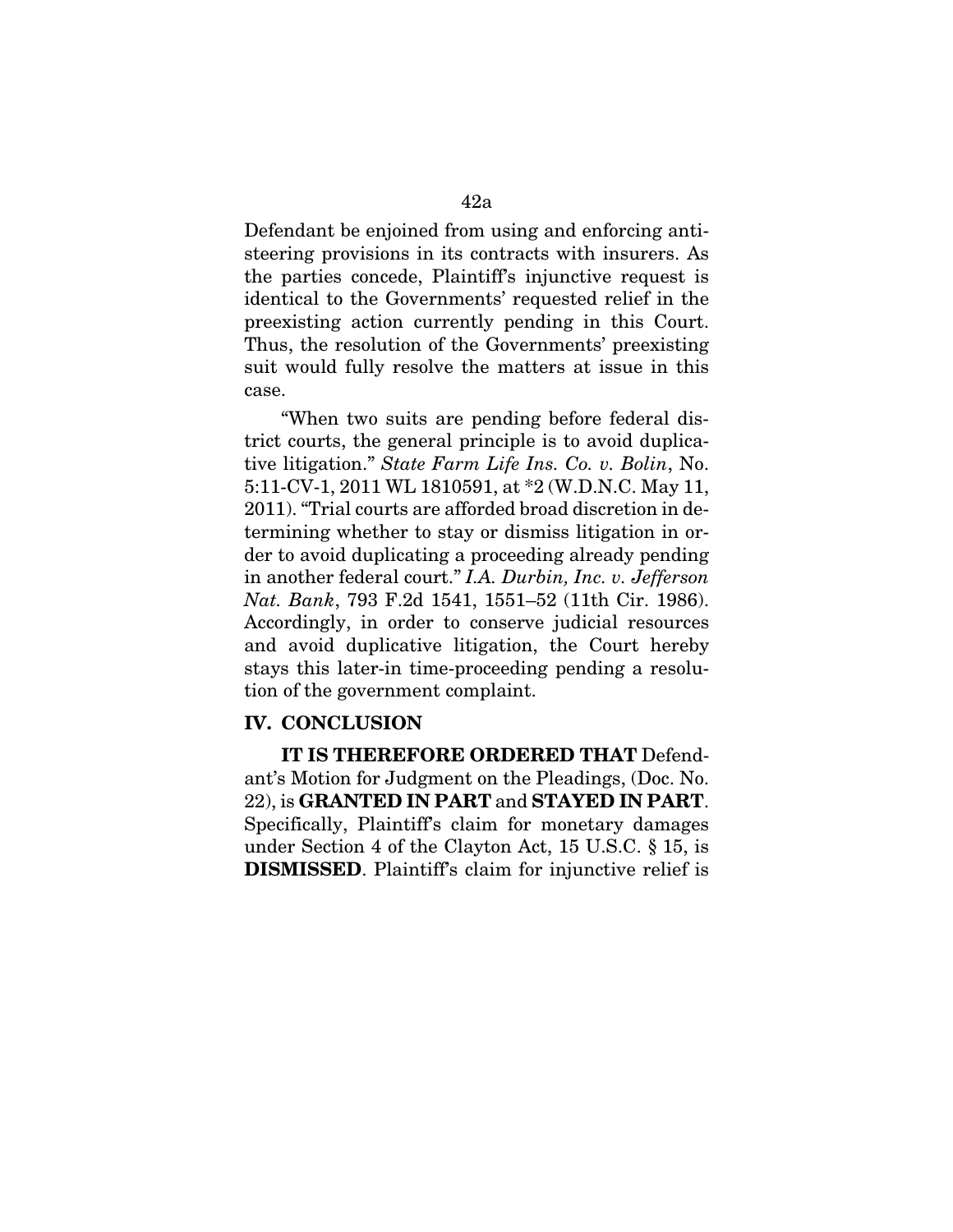43a

STAYED pending the resolution of the Governments' preexisting suit against Defendant.

Signed: March 4, 2019

 $s/$ 

Robert J. Conrad, Jr. United States District Judge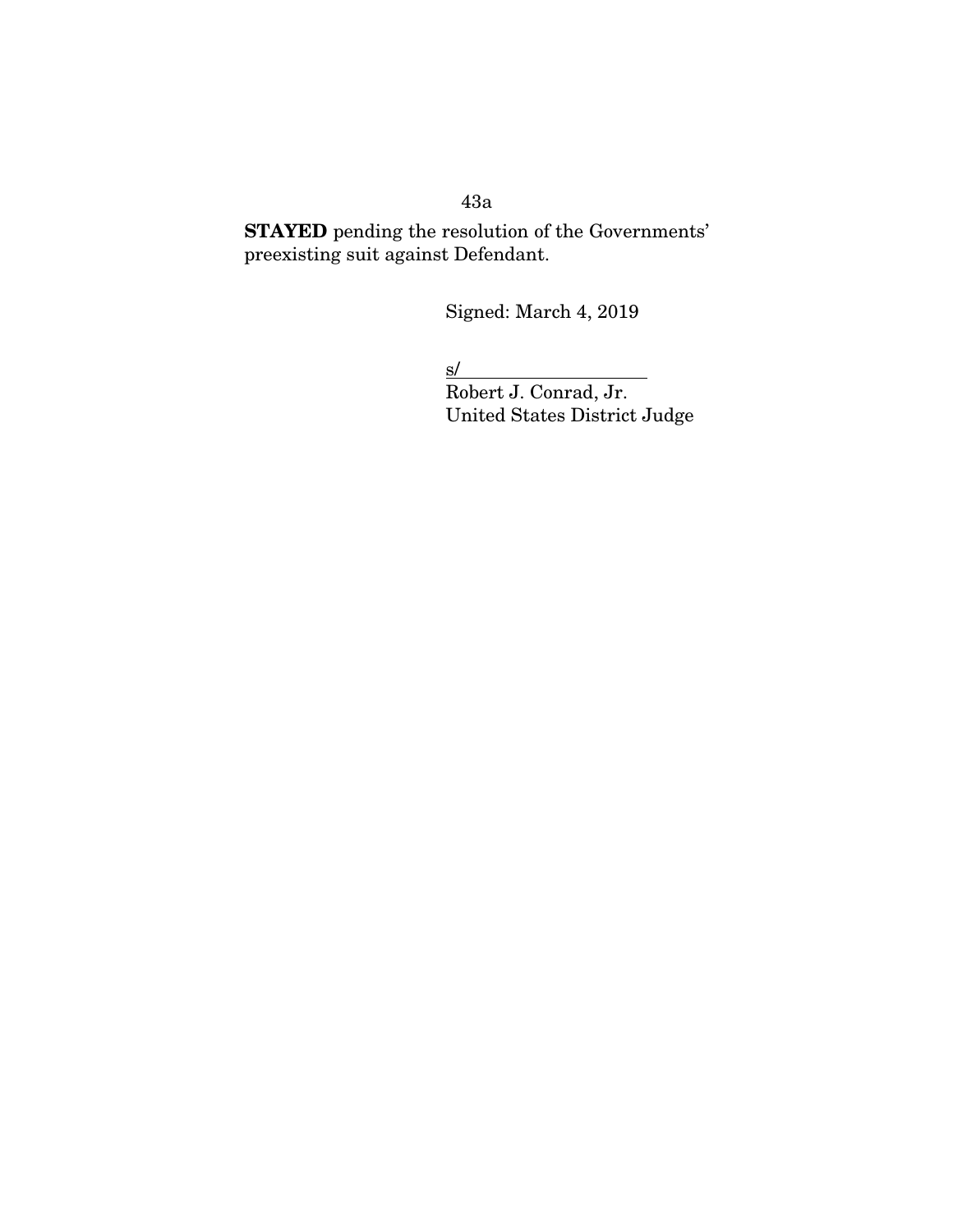# APPENDIX C \_\_\_\_\_\_\_\_\_\_\_\_\_\_\_\_\_\_\_\_\_\_\_\_\_\_\_\_\_\_\_\_

# UNITED STATES DISTRICT COURT WESTERN DISTRICT OF NORTH CAROLINA CHARLOTTE DIVISION

No. 3:18-cv-00095-RJC-DCK \_\_\_\_\_\_\_\_\_\_\_\_\_\_\_\_\_\_\_\_\_\_\_\_\_\_\_\_\_\_\_\_

\_\_\_\_\_\_\_\_\_\_\_\_\_\_\_\_\_\_\_\_\_\_\_\_\_\_\_\_\_\_\_\_

RAYMOND BENITEZ, individually and on behalf of all others similarly situated, *Plaintiff*,

 $v_{\rm c}$ 

THE CHARLOTTE-MECKLENBURG HOSPITAL AUTHORITY, d/b/a Carolinas Healthcare System, d/b/a Atrium Health, *Defendant*.

> ORDER \_\_\_\_\_\_\_\_\_\_\_\_\_\_\_\_\_\_\_\_\_\_\_\_\_\_\_\_\_\_\_\_

> \_\_\_\_\_\_\_\_\_\_\_\_\_\_\_\_\_\_\_\_\_\_\_\_\_\_\_\_\_\_\_\_

THIS MATTER comes before the Court on Defendant's Renewed Motion for Judgment on the Pleadings. (Doc. No. 57.)

Plaintiff Raymond Benitez ("Plaintiff") initiated this action against Defendant Charlotte-Mecklenburg Hospital Authority ("Defendant") on February 28, 2018 with the filing of a Complaint. (Doc. No. 1.) Plaintiff's Complaint relies on an earlier action against Defendant, *United States v. Charlotte-Mecklenburg Hosp. Auth.*, No. 3:16-cv-311 (W.D.N.C. June 19, 2016). In that case, the United States Department of Justice and the State of North Carolina (the

44a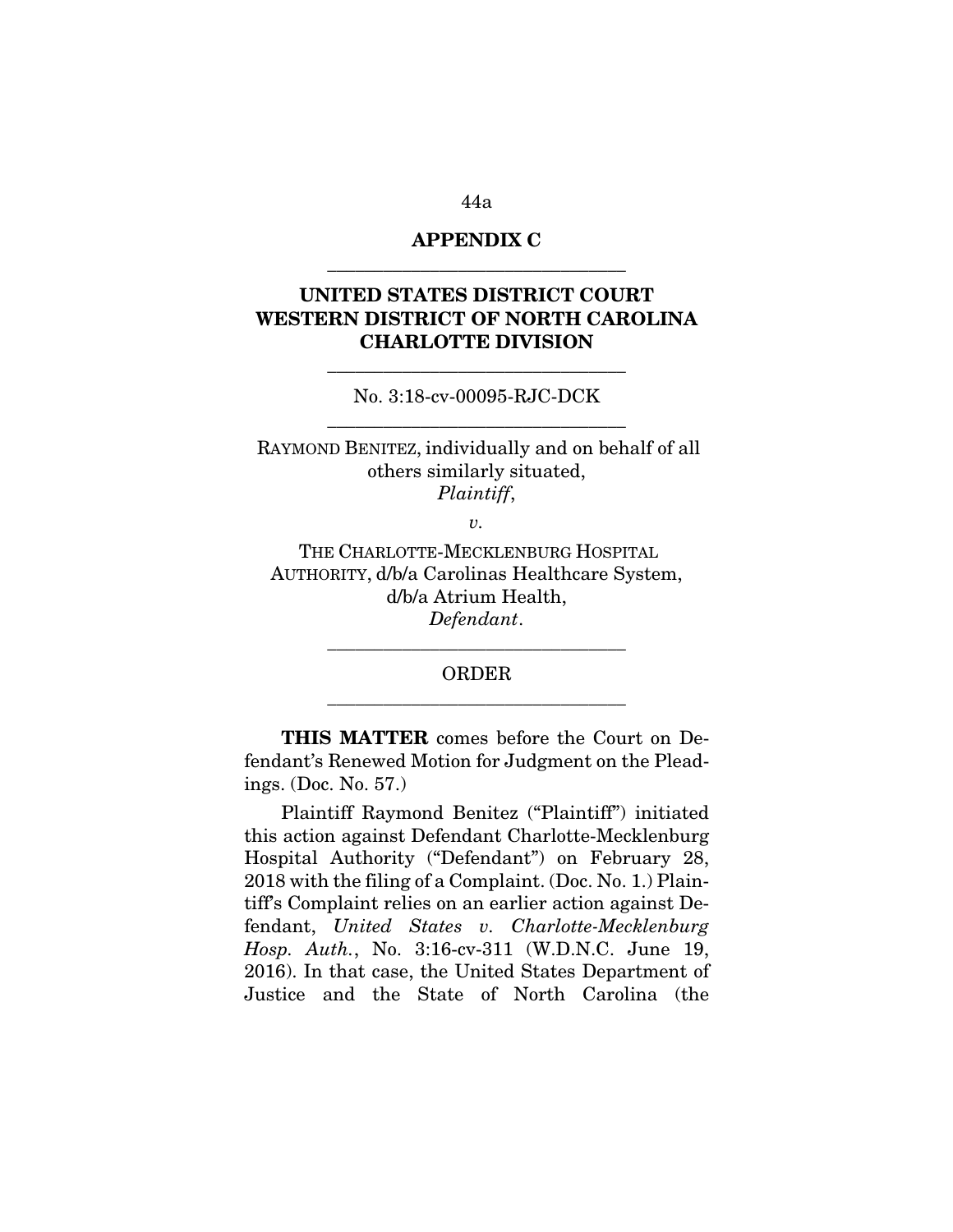"Governments") sought to enjoin Defendant from using unlawful contract restrictions that prohibit commercial health insurers in the Charlotte area from offering patients financial benefits to use less expensive healthcare services offered by Defendant's competitors (the "anti-competitive steering restrictions"). In this case, Plaintiff's central allegation, derivative from the Governments' suit, is that Defendant's anti-competitive steering restrictions drove up prices for inpatient services and thus inflated the amount of co-insurance Plaintiff paid. Plaintiff sought class-wide damages and injunctive relief under Section One of the Sherman Act, 15 U.S.C. § 1, and Sections 4 and 16 of the Clayton Act, 15 U.S.C. §§ 15, 26.

On March 4, 2019, this Court entered an order, (Doc. No. 56), granting in part and staying in part Defendant's Motion for Judgment on the Pleadings. The Court granted the motion as to Plaintiff's claim for monetary damages. The Court stayed Plaintiff's claim for injunctive relief pending the resolution of the Governments' suit, recognizing that "Plaintiff's injunctive request is identical to the Governments' requested relief in the preexisting action currently pending in this Court. Thus, the resolution of the Governments' preexisting suit would fully resolve the matters at issue in this case." (Doc. No. 56, at 13.) This is precisely what occurred.

On April 24, 2019, the Court entered a Final Judgment in the Governments' suit, which included injunctive relief in which Defendant agreed not to enforce specified clauses in its agreements with Blue Cross Blue Shield of North Carolina—the health insurance carrier whose rates and agreement with Defendant